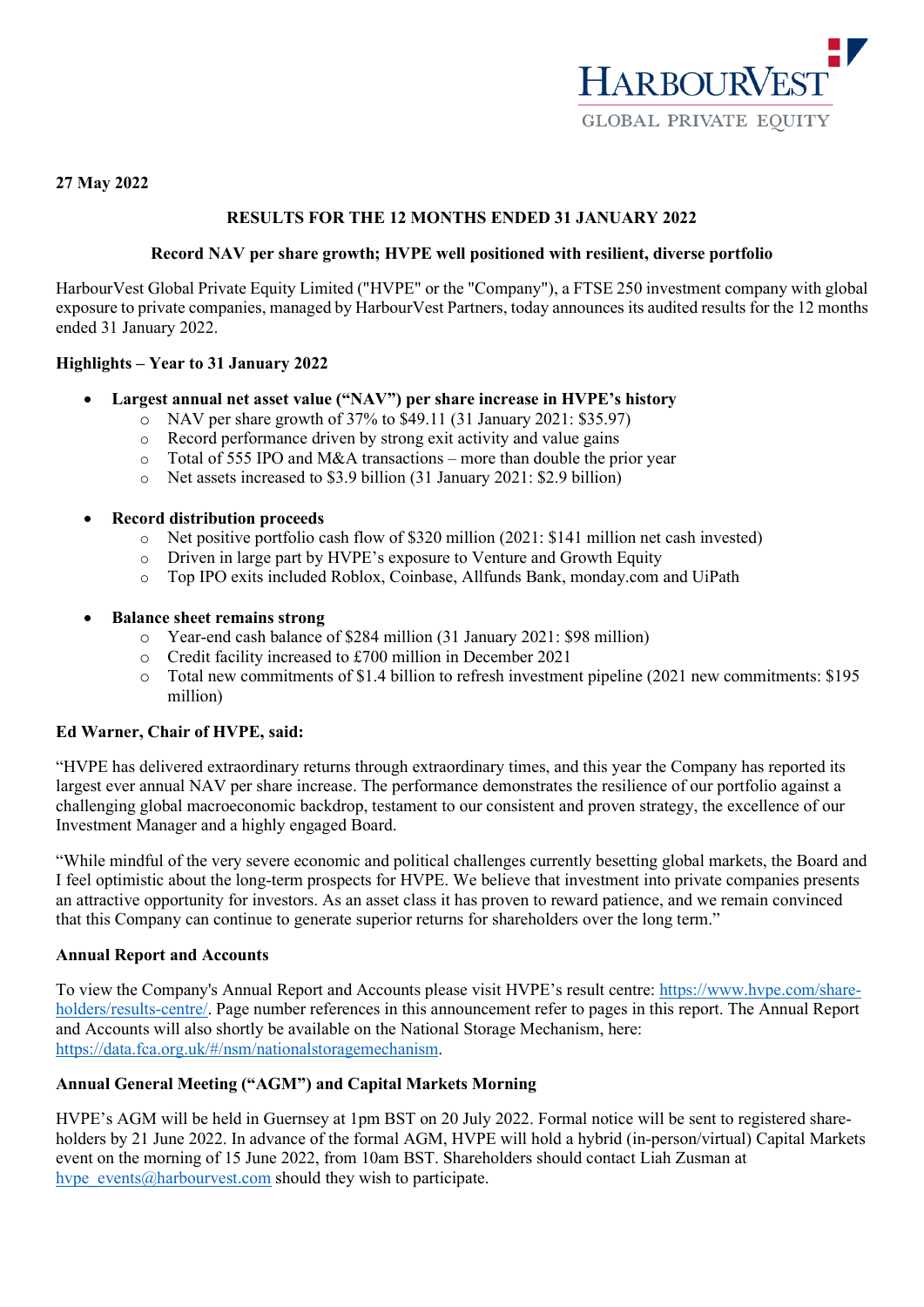| <b>Enquiries:</b>            |                           |                           |
|------------------------------|---------------------------|---------------------------|
| <b>HVPE</b>                  |                           |                           |
| Richard Hickman              | Tel: +44 (0)20 7399 9847  | rhickman@harbourvest.com  |
| Charlotte Edgar              | Tel: +44 (0)20 7399 9826  | cedgar@harbourvest.com    |
| <b>HarbourVest Partners</b>  |                           |                           |
| Lily Cabianca                | Tel: +44 (0)20 7151 4261  | lcabianca@harbourvest.com |
| <b>MHP</b> Communications    |                           |                           |
| Charlie Barker /             | Tel: $+44(0)20$ 3128 8540 | h vpe@m hpc.com           |
| <b>Robert Collett-Creedy</b> |                           |                           |

#### **Notes to Editors:**

#### **About HarbourVest Global Private Equity Limited:**

HarbourVest Global Private Equity Limited ("HVPE" or the "Company") is a Guernsey-incorporated, closed-end investment company which is listed on the Main Market of the London Stock Exchange and is a constituent of the FTSE 250 index. HVPE is designed to offer shareholders long-term capital appreciation by investing in a private equity portfolio diversified by geography, stage of investment, vintage year, and industry. The Company invests in and alongside HarbourVest-managed funds which focus on primary fund commitments, secondary investments and direct co-investments in operating companies. HVPE's investment manager is HarbourVest Advisers L.P., an affiliate of HarbourVest Partners, LLC, an independent, global private markets asset manager with 40 years of experience.

#### **About HarbourVest Partners, LLC:**

HarbourVest is an independent, global private markets firm with 40 years of experience and more than \$92 billion of assets under management as of December 31, 2021. Our interwoven platform provides clients access to global primary funds, secondary transactions, direct co-investments, real assets and infrastructure, and private credit. Our strengths extend across strategies, enabled by our team of more than 800 employees, including more than 175 investment professionals across Asia, Europe, and the Americas. Across our private markets platform, our team has committed more than \$49 billion to newly-formed funds, completed over \$40 billion in secondary purchases, and invested over \$27 billion in directly operating companies. We partner strategically and plan our offerings innovatively to provide our clients with access, insight, and global opportunities.

*This announcement is for information purposes only and does not constitute or form part of any offer to issue or sell, or the solicitation of an offer to acquire, purchase or subscribe for, any securities in any jurisdiction and should not be relied upon in connection with any decision to subscribe for or otherwise acquire any Shares. In particular, this announcement does not constitute or form part of any offer to issue or sell, or the solicitation of an offer to acquire, purchase or subscribe for, any securities in the United States or to US Persons (as defined in Regulation S under the US Securities Act of 1933, as amended ("US Persons")). Neither this announcement nor any part of it shall form the basis of or be relied on in connection with or act as an inducement to enter into any contract or commitment whatsoever. Neither this announcement nor any copy of it may be taken, released, published, transmitted or distributed, directly or indirectly to US Persons or into the United States (including its territories and possessions), Canada, Australia or Japan, or any jurisdiction where such action would be unlawful. Any failure to comply with this restriction may constitute a violation of applicable law. Accordingly, recipients represent that they are able to receive this announcement without contravention of any applicable legal or regulatory restrictions in the jurisdiction in which they reside or conduct business. No recipient may distribute, or make available, this announcement (directly or indirectly) to any other person. Recipients of this announcement should inform themselves about and observe any applicable legal requirements in their jurisdictions.*

*The Shares have not been and will not be registered under the US Securities Act of 1933, as amended (the "Securities Act") or with any securities or regulatory authority of any state or other jurisdiction of the United States and, accordingly, may not be offered, sold, exercised, resold, transferred, delivered or distributed, directly or indirectly, within the United States or to US Persons. In addition, the Company is not, and will not be, registered under the US Investment Company Act of 1940, as amended (the "Investment Company Act") and shareholders of the Company will not have the protections of that act. There will be no public offer of the Shares in the United States or to US Persons.*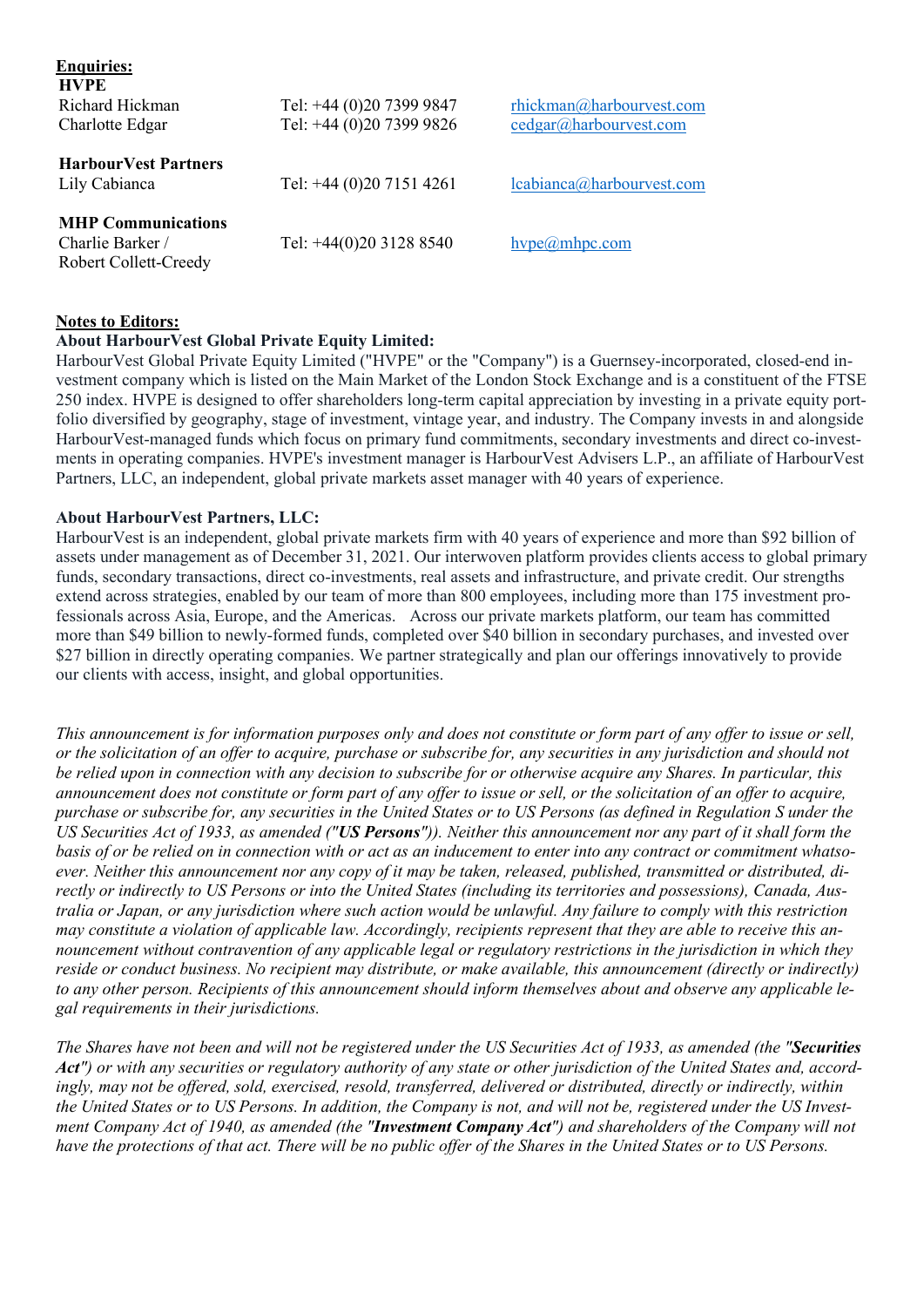*This announcement has been prepared by the Company and its investment manager, HarbourVest Advisers L.P. (the "Investment Manager"). No liability whatsoever (whether in negligence or otherwise) arising directly or indirectly from the use of this announcement is accepted and no representation, warranty or undertaking, express or implied, is or will be made by the Company, the Investment Manager or any of their respective directors, officers, employees, advisers, representatives or other agents ("Agents") for any information or any of the opinions contained herein or for any errors, omissions or misstatements. None of the Investment Manager nor any of their respective Agents makes or has been authorised to make any representation or warranties (express or implied) in relation to the Company or as to the truth, accuracy or completeness of this announcement, or any other written or oral statement provided. In particular, no representation or warranty is given as to the achievement or reasonableness of, and no reliance should be placed on any projections, targets, estimates or forecasts contained in this announcement and nothing in this announcement is or should be relied on as a promise or representation as to the future.*

*The ongoing spread of the Coronavirus has had and will continue to have a material adverse impact on local economies in the affected jurisdictions and also on the global economy as cross-border commercial activity and market sentiment are increasingly impacted by the outbreak and government and other measures seeking to contain its spread. In addition to these developments having potentially adverse consequences for underlying portfolio investments of the HarbourVest funds and the value of the investments therein, the operations of HVPE, the Investment Manager, and HVPE's portfolio of HarbourVest funds have been, and could continue to be, adversely impacted and could materially and adversely affect the Investment Manager's ability to source, manage and divest its investments and its ability to fulfil its investment objectives. Similar consequences could arise with respect to other comparable infectious diseases.*

*Other than as required by applicable laws, the Company gives no undertaking to update this announcement or any additional information, or to correct any inaccuracies in it which may become apparent and the distribution of this announcement. The information contained in this announcement is given at the date of its publication and is subject to updating, revision and amendment. The contents of this announcement have not been approved by any competent regulatory or supervisory authority.*

*This document contains certain forward-looking statements, which are based on current expectations and projections about future events as of the date of this announcement. Forward-looking statements relate to expectations, beliefs, projections, future plans and strategies, anticipated events or trends and similar expressions concerning matters that are not historical facts. In some cases, forward-looking statements can be identified by terms such as "anticipate", "project", "continue", "target", "believe", "could", "estimate", "expect", "intend", "may", "plan", "potential", "should", "will" and "would" or the negative of those terms or other comparable terminology. The forward-looking statements are based on the Investment Manager's beliefs, assumptions, and expectations of future performance and market developments, taking into account all information currently available. These beliefs, assumptions, and expectations are subject to risks, uncertainties and assumptions about HVPE, including, among other things, the development of its business, trends in its operating industry and future capital expenditures and acquisitions and can change as a result of many possible events or factors, not all of which are known or are within the Investment Manager's control. If a change occurs, the Company's business, financial condition, liquidity, and results of operations may vary materially from those expressed in forward-looking statements. As such, forward-looking statements are not a guarantee of future performance.*

*This announcement is issued by the Company, whose registered address is BNP Paribas House, St Julian's Avenue, St Peter Port, Guernsey, GY1 1WA*

*© 2022 HarbourVest Global Private Equity Limited. All rights reserved.*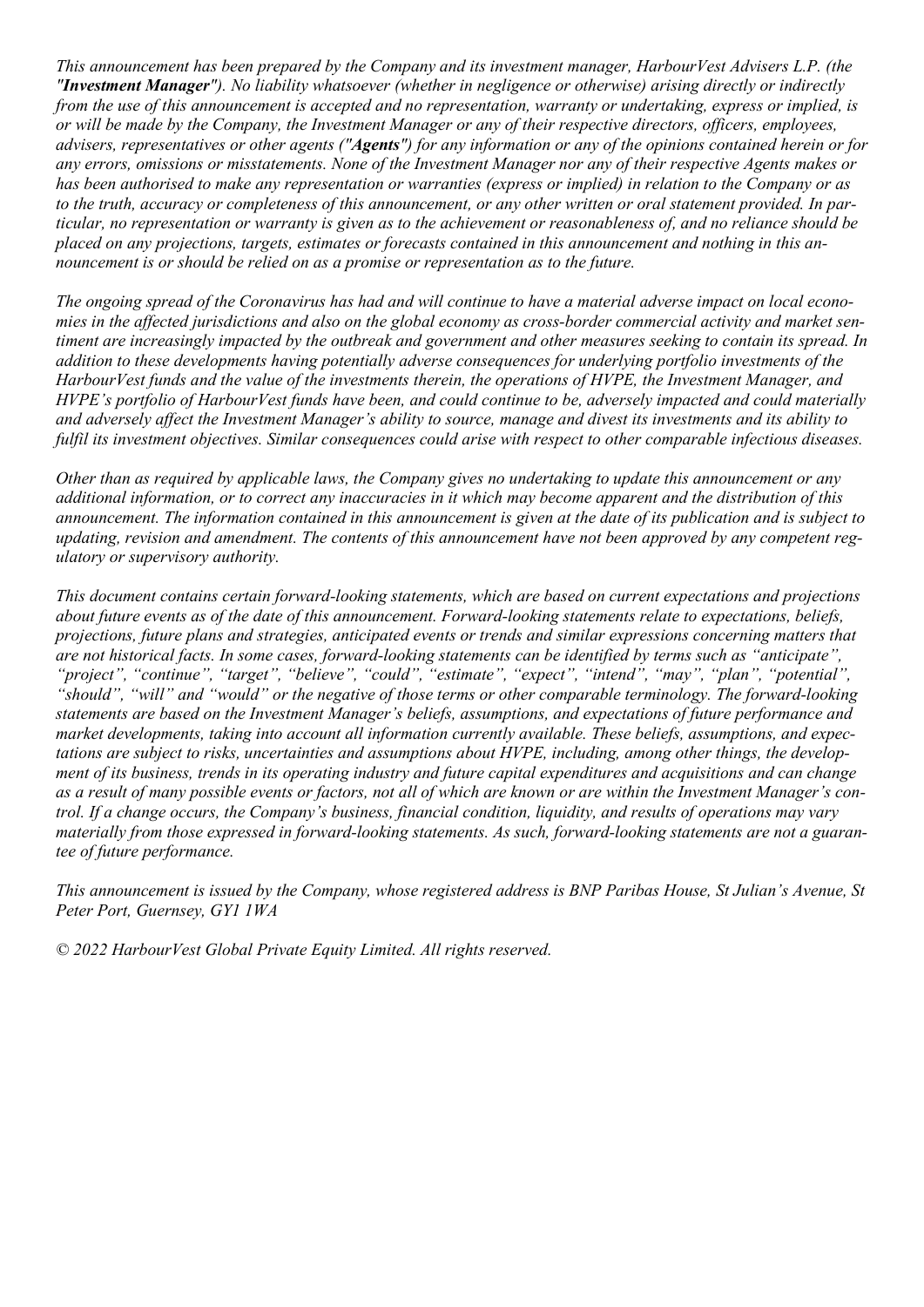## **Chair's statement**

## **Dear Shareholder**

I am pleased to report a year of record NAV growth for HVPE. The Company's portfolio has continued to demonstrate resilience against a challenging global macroeconomic backdrop, testament to our consistent and proven strategy, the excellence of our Investment Manager and a highly engaged Board.

Despite this strong progress, we are mindful of potential challenges ahead, in particular that we are entering a period of higher inflation and rising interest rates, exacerbated by the Russia-Ukraine conflict. HVPE's key strength lies in its broad and diverse global portfolio, a core component of our strategy that is by nature defensive and which should help us weather this change in the economic environment. We maintain high conviction in our strategy and remain confident that over the long term HVPE will continue to outperform.

#### **Financial Performance and Balance Sheet**

In the year to 31 January 2022, HVPE delivered record NAV per share growth of 37%. Activity levels were high, with some 555 IPO and M&A transactions across the portfolio during the 12 months – on a par with levels last seen in 2015. Record distribution proceeds from the HarbourVest funds more than offset capital calls during a strong period for investments and contributed to net positive portfolio cash flow of \$320 million. This, combined with value gains in the unrealised portion of the portfolio, underpinned the impressive NAV growth over the year. A full review of the key drivers of performance is provided in the Investment Manager's report on pages 34 to 37.

The strong exit activity and resulting cash inflows contributed to a year-end closing cash balance of \$284 million. Active portfolio and balance sheet management as highlighted below should ensure that this cash is deployed steadily in the months and years ahead as HarbourVest and the underlying managers continue to identify attractive new investment opportunities.

## **Company Activity**

HVPE's investment strategy has remained consistent and the Board continues to be active in its oversight and governance of the Company. There have been several key developments in the financial year, covered below.

#### **Share Price and Discount to NAV**

The sterling share price increased by 48% over the year to 31 January 2022. Despite this very strong performance, the shares continue to trade at a discount to the value of the Company's net assets. We remain frustrated that discounts in the listed private equity sector as a whole remain stubbornly wide, and note that the recent widening trend has also been reflected in the share prices of some newer entrants in the market which were previously trading at premiums.

In addressing HVPE's discount, we are resolved to take the action that we believe is in the best long-term interest of shareholders. One option that we evaluate on a regular basis is buying back shares. At our most recent review, having consulted with our advisers, we concluded that reinvesting capital into new private markets opportunities, rather than buying back shares, should provide a better outcome for our shareholders over the long term. We have not seen evidence that buybacks are an effective discount control mechanism in our sub-sector. Instead, we will continue to look for ways to ensure that our long-term track record is understood and recognised by the market. With Directors personally invested in the Company, we are aligned with our investors and right now we believe this is the best course of action on behalf of all the Company's owners. The Board will, however, re-evaluate this position on a regular basis, and to this end has developed a framework to ensure that discussions on the topic of share buybacks are wellstructured, and focused on optimising long-term shareholder returns. More detail can be found on page 24, under our Section 172 disclosures.

## **Portfolio and Balance Sheet Management**

Following continued strong NAV performance, HVPE has increased significantly in size, and this brings new considerations about how the Board and Investment Manager manage the Company. Shareholders should note the substantial level of new commitments made to HarbourVest funds during the financial year (\$1.4 billion). This compares to just \$195 million in the prior year, when new commitments were paused for a time due to the impact of COVID-19. As highlighted in my interim statement, the decision to increase commitments during the year was borne out of a desire to remain fully invested through the cycle. While the latest commitment figure in isolation is larger than prior years, for context, HVPE's Investment Pipeline at 31 January 2022 represented 63% of total net assets, still at the lower end of the 10-year historical range.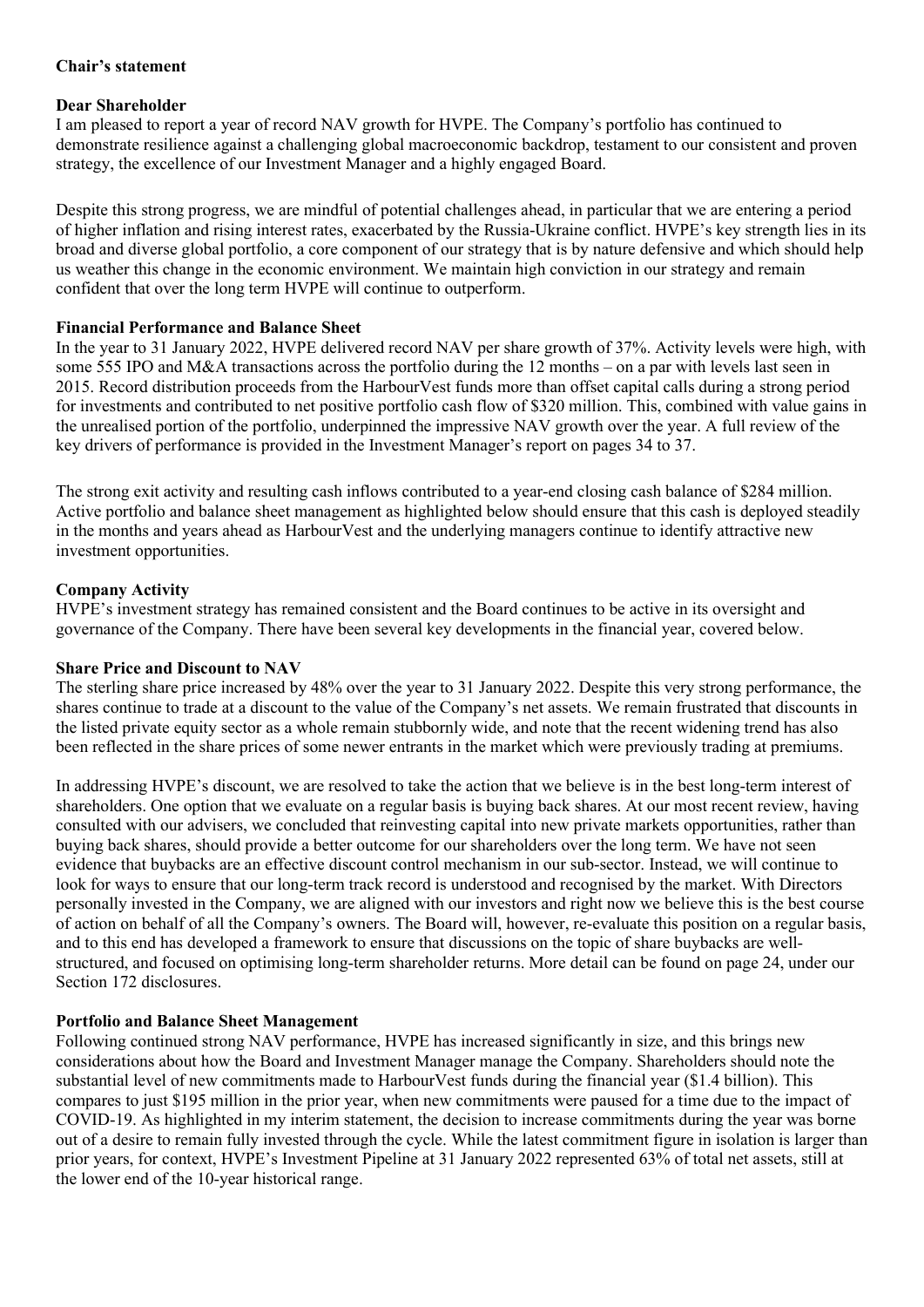To underpin the increase in commitments, as an additional prudent measure, in December we increased our credit facility by \$100 million. The additional lending is provided by Credit Suisse and takes the facility to \$700 million. At the time of writing, the credit facility remained completely undrawn, leaving the full amount available to the Company.

## **Focus on Environmental, Social, and Governance ("ESG")**

This Board believes that a focus on ESG can help deliver superior returns, and therefore places high importance on the integration and monitoring of ESG at both the HVPE and HarbourVest levels. As part of its own efforts and contributing to its social responsibility, the Board has, within the financial year, appointed a Board Observer to attend meetings. This position is occupied by an individual in the early stage of their career, and will allow them to gain valuable boardroom experience while providing us with the benefit of a new perspective on HVPE and its operations. Details of how the Board engages with the community and environment are shown on page 23.

Following regular updates and engagement with the Investment Manager, we remain encouraged by positive progress made on its ESG work. HarbourVest continues to make great strides in this area, and we have been impressed by the growth of its efforts, from evolving the evaluation and monitoring of managers and risks within the portfolios, to the pledges made at the firm level to help tackle wider global climate issues. This sits alongside efforts made to improve diversity and inclusion across the business. This summary is not exhaustive, and this year we are pleased to provide a more detailed review of HarbourVest's approach to ESG, including recent developments in this area, on pages 38 to 43.

## **Transparency and Disclosure**

The Board of HVPE aims to uphold the highest level of corporate governance and best practice standards. Considering this, during the year we took the step to provide an estimate of full look-through costs in our Key Information Document ("KID"). It is vital that shareholders understand that fees have not increased, but for complete transparency our KID cost figure now includes an estimate of the fees at the underlying partnership level (costs borne by the HarbourVest fund of funds vehicles in which HVPE invests), including estimated performance fees. We appreciate that this increased level of disclosure may bring challenges for some of our shareholders, and we remain focused on trying to be as cost-effective as possible. It should be remembered, however, that HVPE offers investors a truly differentiated proposition in the form of an actively managed portfolio comprising thousands of private companies across the globe. This has taken many years to build and would be very difficult to replicate. Furthermore, HVPE's performance figures are always quoted net of all fees and costs.

#### **Post-Period End**

#### **Board Changes**

In accordance with the Board's succession planning programme, and our ambition for Directors to hold the necessary balance of skills to deliver the best stewardship of the Company for HVPE's shareholders, I am delighted to announce the appointment of Anulika Ajufo, who joined the Board as an independent non-executive Director with effect from 19 May 2022. Anulika brings 15 years' experience in capital raising and investments across sectors, including roles with the Soros Economic Development Fund, The Carlyle Group, and Goldman Sachs International. We are delighted to welcome Anulika to the Board, and hope that her appointment will allow us to continue to promote an engaged and collaborative culture in the boardroom.

Alan Hodson will step down from the Board at the Annual General Meeting in July 2022. Alan has provided invaluable service to HVPE, particularly in his role as Senior Independent Director ("SID"), and he leaves with our heartfelt thanks and best wishes on behalf of all shareholders. Francesca Barnes will assume the role of SID and of Chair of the Remuneration Committee and Libby Burne will take on the role of Chair of the Management Engagement and Service Providers Committee in her place after the Annual General Meeting. Further details of all the Board members can be found on pages 72 to 73.

#### **New Joint Corporate Broker**

As announced in May 2022, Peel Hunt was appointed as HVPE's joint corporate broker to work alongside Jefferies International. We have been impressed by Peel Hunt's proposition and feel the firm can bring focused support to the Company as we continue to grow and diversify our shareholder base, through expanding our distribution network and assisting our efforts to broaden HVPE's appeal to new investors.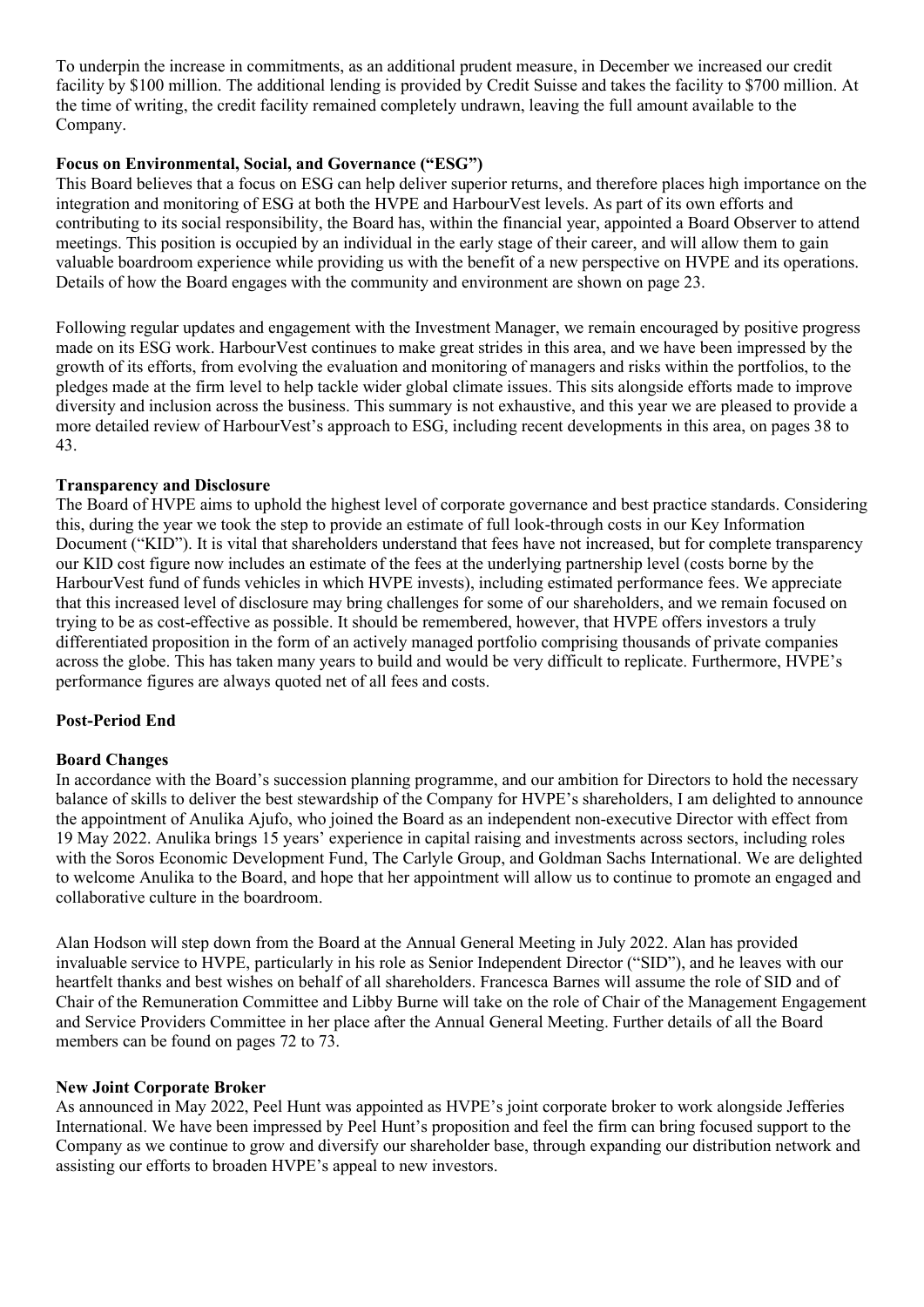## **Brand and Messaging**

The Board appreciates the importance of clear communication. HVPE can appear complex, so it is vital we articulate our proposition clearly. We are also aware of our broadening shareholder base, and the growing number of individual private investors joining the share register. With this in mind, the Board and Investment Manager have put weight behind improving the Company's brand representation and simplifying our messaging. The objective is to make HVPE more accessible and inclusive for a wider range of shareholders. We launched a new website (www.hvpe.com), which we have designed with an expanding shareholder base in mind. As well as delivering key financial reports, we have introduced new content for those less familiar with the asset class and its unique terminology. We hope the new website is an improvement, and, most importantly, that it continues to deliver the information you need from us.

## **Annual General Meeting ("AGM") and Capital Markets Morning**

HVPE's AGM will be held in Guernsey at 1.00 p.m. BST on 20 July 2022. Formal notice will be sent to registered shareholders by 21 June 2022. We hope that all registered shareholders will exercise their votes by proxy. Except for Alan Hodson, who will be stepping down at this AGM, all Directors will submit themselves for re-election. As in prior years, in advance of the formal AGM, HVPE will hold a Capital Markets event for shareholders. This will take place on the morning of 15 June 2022 from 10.00 a.m. BST, and will assume a hybrid (in-person and virtual) format. Shareholders should contact Liah Zusman at hvpe\_events@harbourvest.com should they wish to participate.

## **Outlook**

This Company has delivered extraordinary returns through extraordinary times. While private markets continue to present a huge opportunity for investors, we are mindful of the very severe economic and political challenges currently besetting global markets. Not least, since the year end, most major public markets have experienced significant declines, driven by the war in Ukraine, and wider macro concerns. Specifically, the world is currently facing surging inflation, supply-chain dislocation, and rising interest rates; these factors, exacerbated by the ongoing war that is showing no sign of abating, will likely contribute to a significant slowdown in global economic growth over the near term. Private markets are likely to feel some degree of impact from these developments, so we might expect to see downward pressure on valuations in parts of HVPE's portfolio. In particular, the technology exposure that contributed to recent record NAV increases may face headwinds as investors rotate away from the growth theme, instead favouring investments in more traditional sectors. Nevertheless, we are strong believers in the power of diversification, and with other segments of the Company's portfolio potentially standing to benefit from the changed macro environment, we remain optimistic about the long-term prospects for HVPE. At times of uncertainty, it is vital to keep a level head, and we will remain measured and disciplined in our approach, maintaining our prudent, yet active, management of the Company's balance sheet and assets. This should enable HVPE to prosper through more challenging times.

This is a long-term asset class which rewards patience. The Board and I remain convinced that our proven strategy can continue to deliver strong returns to investors. As we approach our 15-year anniversary with a proud track record of having delivered compound annual growth of 12% over that period, we thank all shareholders for your continued support and encouragement.

**Ed Warner Chair 26 May 2022**

#### **Principal risks and uncertainties**

#### **Risk Factors and Internal Controls**

The Board is responsible for the Company's risk management and internal control systems and actively monitors the risks faced by the Company, taking steps to mitigate and minimise these where possible. Further details on the Board's governance and oversight can be found on pages 71 to 89.

#### **Risk Appetite**

The Board's investment risk appetite is to follow an over-commitment policy that allows balanced, regular investment through economic and investment cycles whilst ensuring that it has access to sufficient funding for any potential negative cash flow situations, including under an Extreme Downside scenario. At the same time, the funding available to the Company by way of cash balances and lending facilities is managed to ensure that its cost, by way of interest, facility fees or cash drag, is reasonable. When considering other risks, the Board's risk appetite is to balance the potential impact and likelihood of each risk with the cost of any additional control and mitigation measures. In doing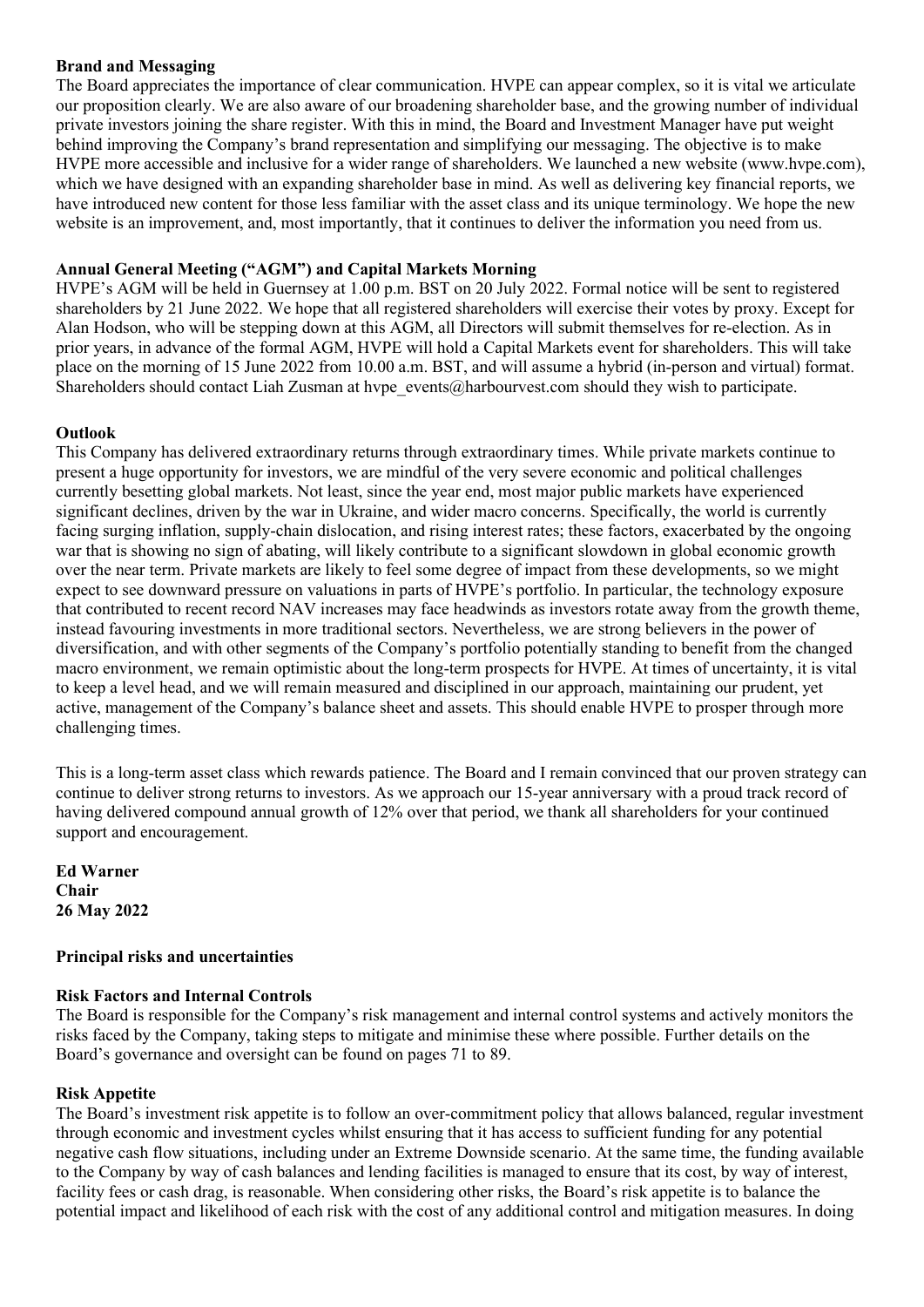so, as a baseline, the Board will seek to follow best practice and remain compliant with all applicable laws, rules, and regulations.

#### **Risk Management**

As recommended by the Audit and Risk Committee (see the report of the activities of that Committee on pages 83 to 85), the Directors have adopted a risk management framework to govern how the Board identifies existing and emerging risks, determines risk appetite, identifies mitigation and controls, assesses, monitors and measures risk, and reports on risks.

The Board reviews risks at least twice a year and receives deep-dive reports on specific risks as recommended by the Audit and Risk Committee. The Board divides identified risks into those which have a higher probability and a significant potential impact on performance, strategy, reputation, or operations, and those which are less material and are monitored on a watchlist. The Board also conducts an annual exercise to identify new or emerging risks. As a result of this exercise, emerging risks relating to developing competitive threats in the private equity fund market and the relationship between the Board and the Investment Manager, were identified and will form part of the ongoing risk management process.

In considering material risks, the Board identified those which should be categorised as principal risks, which are those where the combination of probability and impact was assessed as being most significant and which the Board therefore considers could seriously affect the performance, future prospects, or reputation of the Company. These principal risks are described below and include all those previously identified by the Board, together with an additional risk relating to ESG which was classified as a principal risk following the year-end.

| Principal Risk                                                                                                                                                           | Description and Potential<br>Impact                                                                                                                                                                                                                                                                                                                                                                                                                                                                                                                                                                                                                                                                                                                                                                                                                                                                                                                                 | Mitigation and<br>Management                                                                                                                                                                                                                                                                                                                                                                                                                                                                                                                                                                                                 | Outcome for the Year                                                                                                                                                                                                                                                                                                                                                                                                                                                                                                    |
|--------------------------------------------------------------------------------------------------------------------------------------------------------------------------|---------------------------------------------------------------------------------------------------------------------------------------------------------------------------------------------------------------------------------------------------------------------------------------------------------------------------------------------------------------------------------------------------------------------------------------------------------------------------------------------------------------------------------------------------------------------------------------------------------------------------------------------------------------------------------------------------------------------------------------------------------------------------------------------------------------------------------------------------------------------------------------------------------------------------------------------------------------------|------------------------------------------------------------------------------------------------------------------------------------------------------------------------------------------------------------------------------------------------------------------------------------------------------------------------------------------------------------------------------------------------------------------------------------------------------------------------------------------------------------------------------------------------------------------------------------------------------------------------------|-------------------------------------------------------------------------------------------------------------------------------------------------------------------------------------------------------------------------------------------------------------------------------------------------------------------------------------------------------------------------------------------------------------------------------------------------------------------------------------------------------------------------|
| <b>Balance Sheet Risks</b><br>Risks to the<br>Company's balance<br>sheet resulting from<br>its over-commitment<br>strategy and its policy<br>for the use of<br>leverage. | The Company's balance<br>sheet strategy and its policy Company's credit<br>for the utilisation of<br>leverage are described on<br>page 75. The Company<br>continues to maintain an<br>over-commitment strategy<br>and may draw on its credit<br>facility to bridge periods of models, in order to<br>negative cash flow when<br>capital calls on investments requirement to sell<br>are greater than<br>distributions. The level of<br>potential borrowing<br>available under the credit<br>facility could be negatively<br>affected by declining<br>NAVs. In a period of<br>declining NAVs, reduced<br>realisations, and rapid<br>substantial cash calls, the<br>Company's net leverage<br>ratio could increase beyond Investment Manager<br>an appropriate level,<br>resulting in a need to sell<br>assets. A reduction in the<br>availability or utilisation of appropriate action as<br>borrowing at the<br>HarbourVest fund level, or<br>accelerated repayment | The size and term of the<br>facility helps to mitigate<br>this risk. The Board has<br>put a monitoring<br>programme in place,<br>determined with<br>reference to portfolio<br>mitigate against the<br>assets at a discount<br>during any periods of<br>NAV decline. The<br>monitoring programme<br>also considers the level<br>of borrowing at the<br>HarbourVest fund level<br>which is factored into<br>the credit facility loan-<br>to-value ratio covenants.<br>Both the Board and the<br>will continue to monitor<br>these metrics actively<br>and will take<br>required, such as<br>pausing further<br>commitments, to | With continual strong<br>performance in the<br>underlying portfolio and<br>record distributions received<br>during the year, the opposite<br>risk actually emerged during<br>the period $-$ that the<br>Company would not make<br>enough new commitments<br>to ensure that the balance<br>sheet is efficiently deployed.<br>The Board has consequently<br>authorised an increase in<br>commitments but, given the<br>uncertain economic<br>backdrop, is being cautious<br>about the pacing of those<br>new commitments. |
|                                                                                                                                                                          | thereof, could result in an<br>increase in capital calls to a risks. Please also see the                                                                                                                                                                                                                                                                                                                                                                                                                                                                                                                                                                                                                                                                                                                                                                                                                                                                            | attempt to mitigate these                                                                                                                                                                                                                                                                                                                                                                                                                                                                                                                                                                                                    |                                                                                                                                                                                                                                                                                                                                                                                                                                                                                                                         |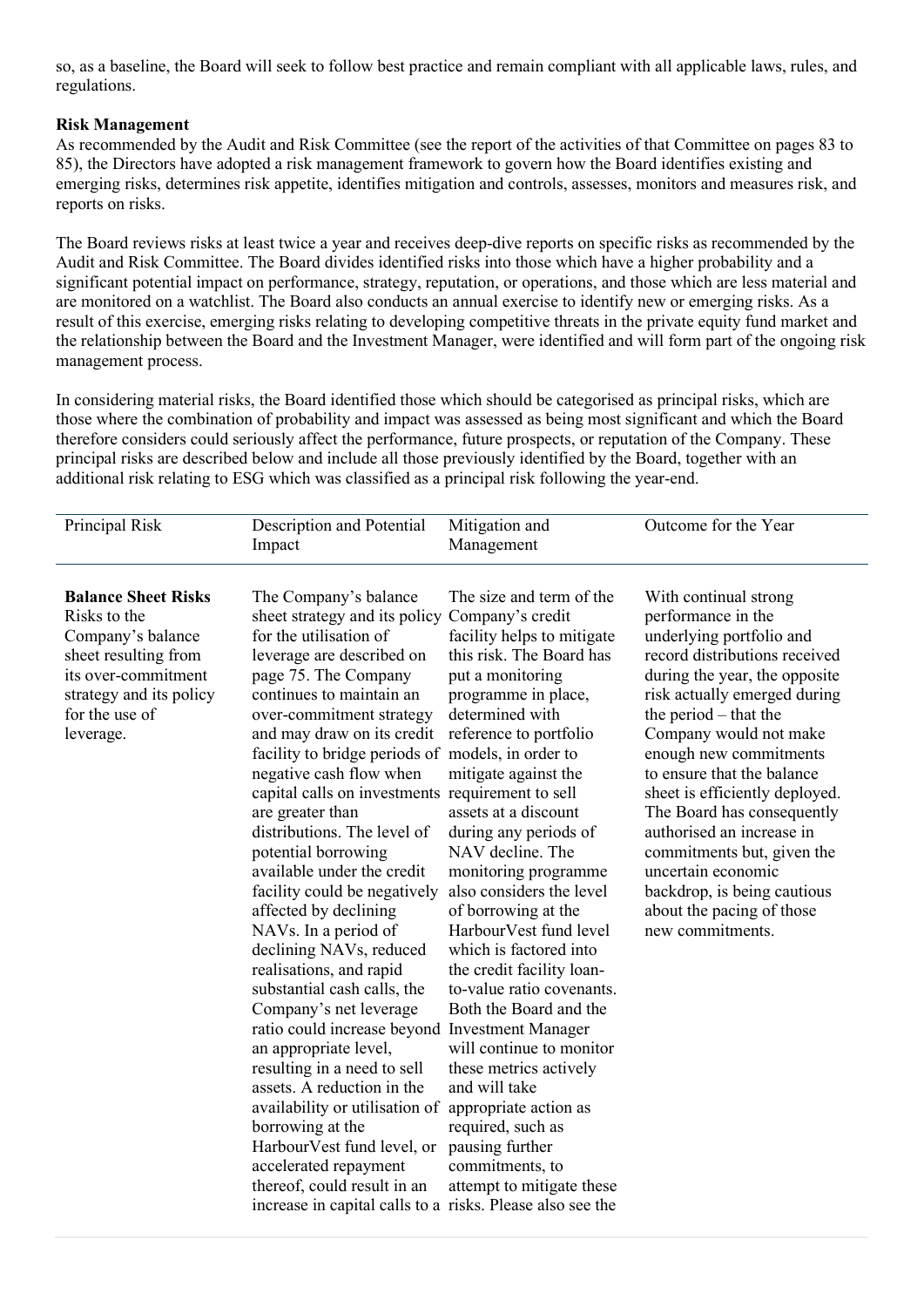level in excess of the modelled scenarios.

Going Concern and Viability Statement on pages 78 and 79 for information on the scenarios that are considered by the Board.

#### **Popularity of Listed Private Equity Sector**

The risk that investor sentiment may change towards the listed private equity sector as a whole.

Investor sentiment may change towards the listed private equity sector for a number of reasons, resulting in a widening of the Company's share price discount relative to NAV per share. For instance, this of investing through the may be because of perceptions of where the market is at in the private equity cycle, perceptions about the cost of private equity investing, or due to investors making their own public markets are judgments regarding current valuation given reporting lags.

Private equity as an asset class, and the Company in particular, have both performed strongly over recent years. The Company has demonstrated the value perceived investment cycle. HVPE continues to make the case for private markets investment. While the increasingly dominated by large, mature businesses, we believe that HVPE's portfolio will continue to benefit from the presence of younger, faster-growing companies choosing to stay private for longer. The Company supports increased transparency regarding industry fees and costs.

The Company carried out an exercise to estimate the fees and costs, looking through its underlying portfolio during the year, and included the results with its KID disclosures (see Company website). The discount in the listed private equity sector as a whole remains stubbornly wide, and the recent widening trend has also been reflected in the share prices of some newer entrants in the market which were previously trading at premiums.

#### **Public Market Risks**

The risk of a decline in global public markets or a deterioration in the economic environment.

The Company makes venture capital and buyout investments in companies where operating performance is affected by the broader economic environment within the countries in which those companies carry out business. While these companies are generally privately owned, their valuations are, in most cases, influenced by public effect on volatility. market comparables. In addition, at 31 January 2022, approximately 12% of the Company's portfolio

The Company's exposure to individual public markets is partially mitigated by the geographical and sector diversification of the portfolio. In previous downturns private market valuations have not been impacted as much as public markets and there has been a dampened

Public markets grew strongly through most of the year before falling from November/December 2021 as concerns grew about inflation and interest rates. There was a particular selloff in the technology sector. Post year-end there was further market volatility as Russia invaded Ukraine. The Company has very limited exposure to Russian or Ukrainian markets.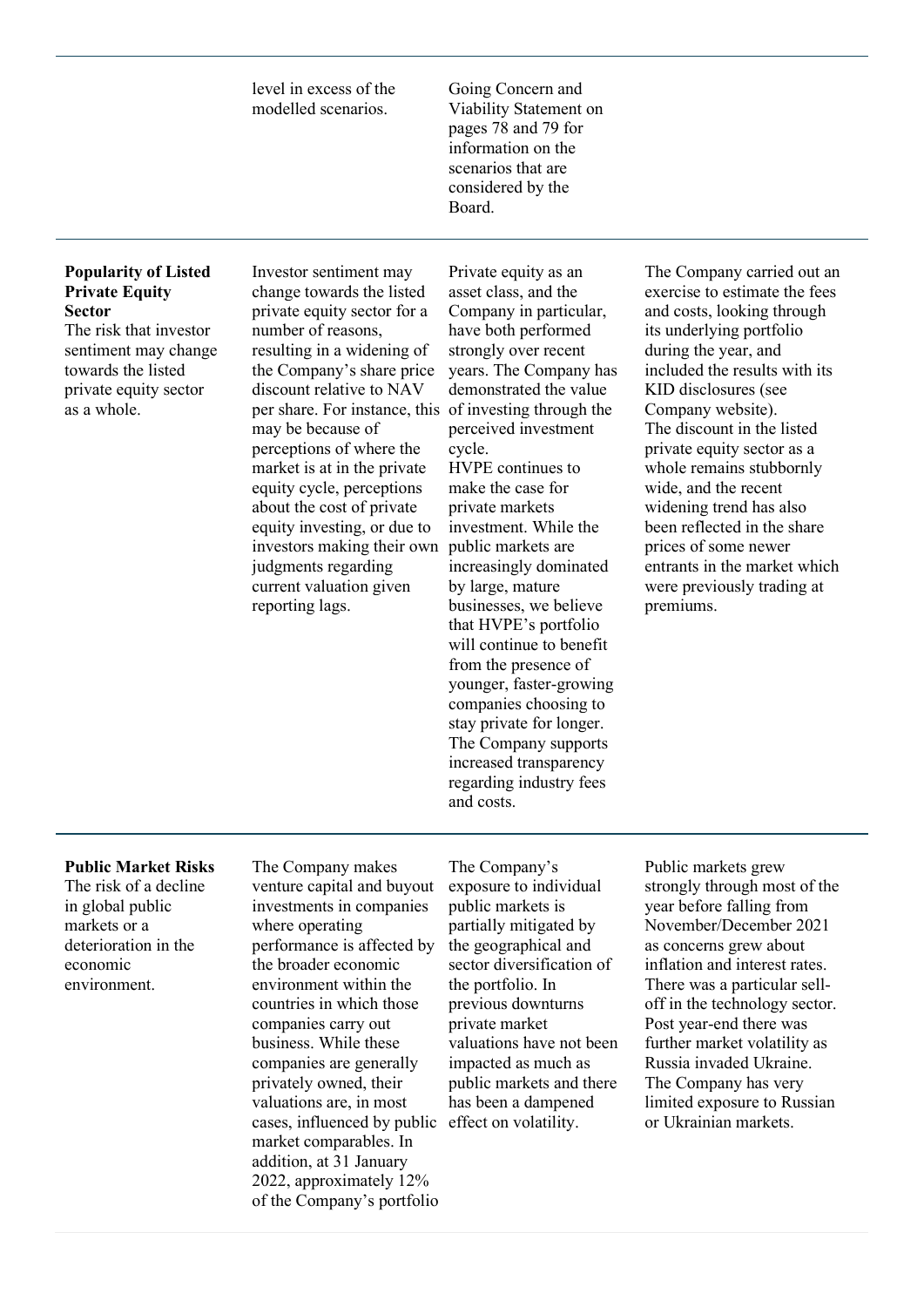was made up of publicly traded securities whose values increase or decrease in response to market movements. When global public markets decline or the economic situation deteriorates, the Company's NAV is usually negatively affected.

# **Performance of**

**HarbourVest** The risk posed by the Company's dependence on its Investment Manager.

The Company is dependent on its Investment Manager and HarbourVest's investment professionals. With the exception of 16 secondary coinvestments, all of the Company's assets, save for cash balances and short-term liquid investments, are invested in HarbourVest funds. Significant reliance is placed by the Company on HarbourVest's control environment.

HarbourVest has a longterm track record in managing its investment portfolios. The performance The HarbourVest control of HarbourVest is monitored by the Management Engagement and Service Provider Committee as detailed on page 86. The HarbourVest control environment is assessed by the Audit and Risk Committee as detailed on pages 83 to 85.

Investment performance during the year was strong in absolute terms and relative to peers. environment remained robust as the team migrated from a 'work from home' basis to hybrid working as the impact of the COVID-19 pandemic eased.

## **Trading Liquidity and Price**

The risk that an insufficient number of shares in the Company are traded, widening the discount of the share price relative to the NAV per share.

Any ongoing discount to NAV per share that is materially different to the Company's peer group has the potential to damage the Company's reputation and to cause shareholder dissatisfaction. During periods of shortterm market stress, supply and demand for shares can be impacted. If demand decreases or supply increases disproportionately, the bid/offer spread could widen, resulting in less attractive pricing for investors seeking to buy or sell shares in the short term. Also, in the event that a substantial shareholder

on the Main Market of the London Stock Exchange, which generally provides good liquidity and of potential shareholders. In The Board is particularly addition, the Board continues to monitor the allocation of additional investor relations resource in recent years and the shareholders. Through the drive improved liquidity over the medium to long term by promoting the Company's shares to a broad range of prospective investors.

The Company's shares trade Liquidity in the shares, accessibility to a wide range period, as shown on page 14. discount to NAV per share. substantial shareholders (more The Board has overseen the than 5% of voting rights) has Company has attracted new (see details on page 76) – noting activities of the Investment is 25%. This has increased due Manager the Board seeks to to Smith & Williamson crossing measured by mean daily trading volume, is an important KPI. The mean has continued to increase substantially over the pleased that the proportion of the share register that is held by reduced during the financial year from 38% at 31 January 2021 to 19% at 31 January 2022 the latest figure at 5 May 2022 the 5% threshold. Additionally, the proportion held by individual private investors has increased from 8% to 14%.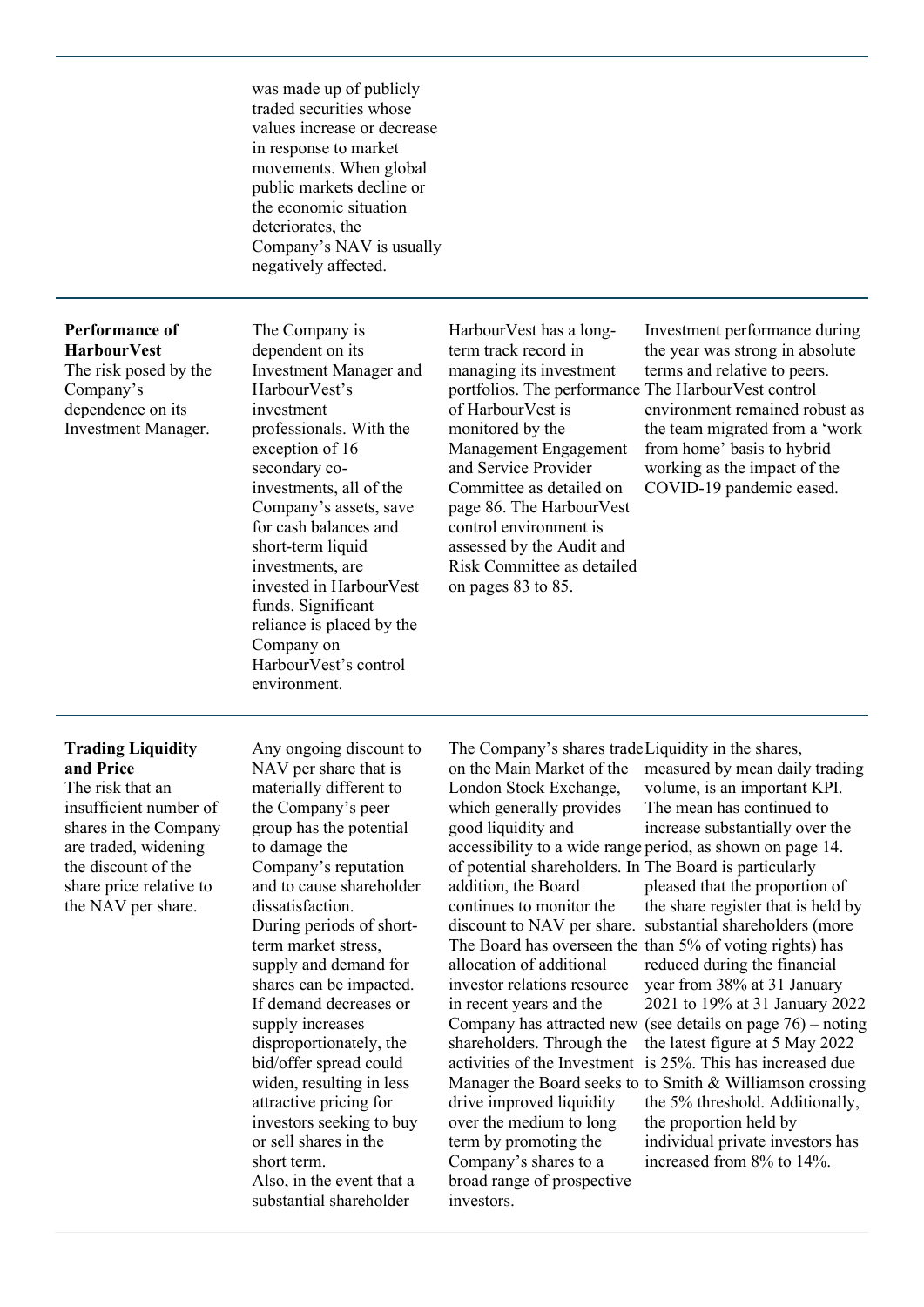chooses to exit the share register, this may have an effect on the Company's share price and consequently the discount to NAV per share.

#### **ESG Risk**

The risk that the Company or the Investment Manager fails to respond appropriately to the increasing global focus on Environmental, Social and Governance issues.

The Company is exposed to the impact of a mismanagement or failure to recognise potential ESG issues at portfolio company level, industry level, service provider and Board level, which could damage the reputation and standing of the Company and ultimately affect its investment performance.

HVPE has established its own policy in relation to ESG. This includes close oversight of service providers and particularly the Investment Manager. The Investment Manager has ESG policies in place and actively engages with underlying managers to close oversight of these processes to ensure that they are adequate and continue to be developed in accordance with regulation and best practice.

assess their ESG credentials. begun active monitoring and The Board will continue its disclosure of the Investment The Board has increased its focus on ESG matters and has received a comprehensive update from the Investment Manager on its ESG controls. The Board has expanded its description of the Investment Manager's processes to ensure stakeholders are fully informed (see pages 38 to 43) and has Manager's ESG score.

#### **Investment Manager's report**

#### **NAV per Share – 12 Months to 31 January 2022**

HVPE's portfolio generated a record NAV per share return over the reporting period, increasing by 37% year-on-year to reach \$49.11 as at 31 January 2022 (31 January 2021: \$35.97). This continued strong performance represents the highest annual NAV per share growth figure on record, surpassing the previous record of 30% set in the prior financial year.

The COVID-19 vaccine roll-out in most major global economies, which gathered pace around the start of this reporting period, helped to stimulate economic recovery which, in turn, contributed to the strong gains in our NAV per share through the year. By the end of the half-year period, we had already reported a NAV per share increase of 23%. While the rate of NAV per share growth moderated in the second half, the resulting financial year-end NAV per share increase of 37% exceeded the return of most major public equity markets<sup>1</sup> over the same period. HVPE's public market benchmark, the FTSE AW TR Index (in US dollars), increased by 14% in the 12 months to 31 January 2022. Although HVPE's NAV per share growth outperformed, public markets tend to be more volatile especially during periods of uncertainty, and therefore we believe short-term comparisons are less meaningful. Longer-term comparisons through the cycle are more reflective of HVPE's relative performance, as described on pages 14 and 15 of the KPIs section.

During the 12 months ended 31 January 2022, there was a \$1.06 billion net gain on investments, contributing to an overall increase in net assets of \$1.05 billion. This compares with a \$682 million net gain on investments and an overall increase in net assets of \$670 million for the 12 months to 31 January 2021. In contrast to the prior financial year, whereby the gain on investments was driven by the unrealised portion of the portfolio, the overall net gain in this financial year was broadly split between unrealised and realised gains, the latter following the large number of exits during the period (see pages 36 and 37 for more detail on these).

The higher overall net gains in absolute terms in this reporting period compared with the same period last year reflect increased exit activity and the strong performance of the underlying portfolio, particularly in overweight sector exposures such as Tech & Software and, to a lesser extent, Medical & Biotech (see the industry diversification charts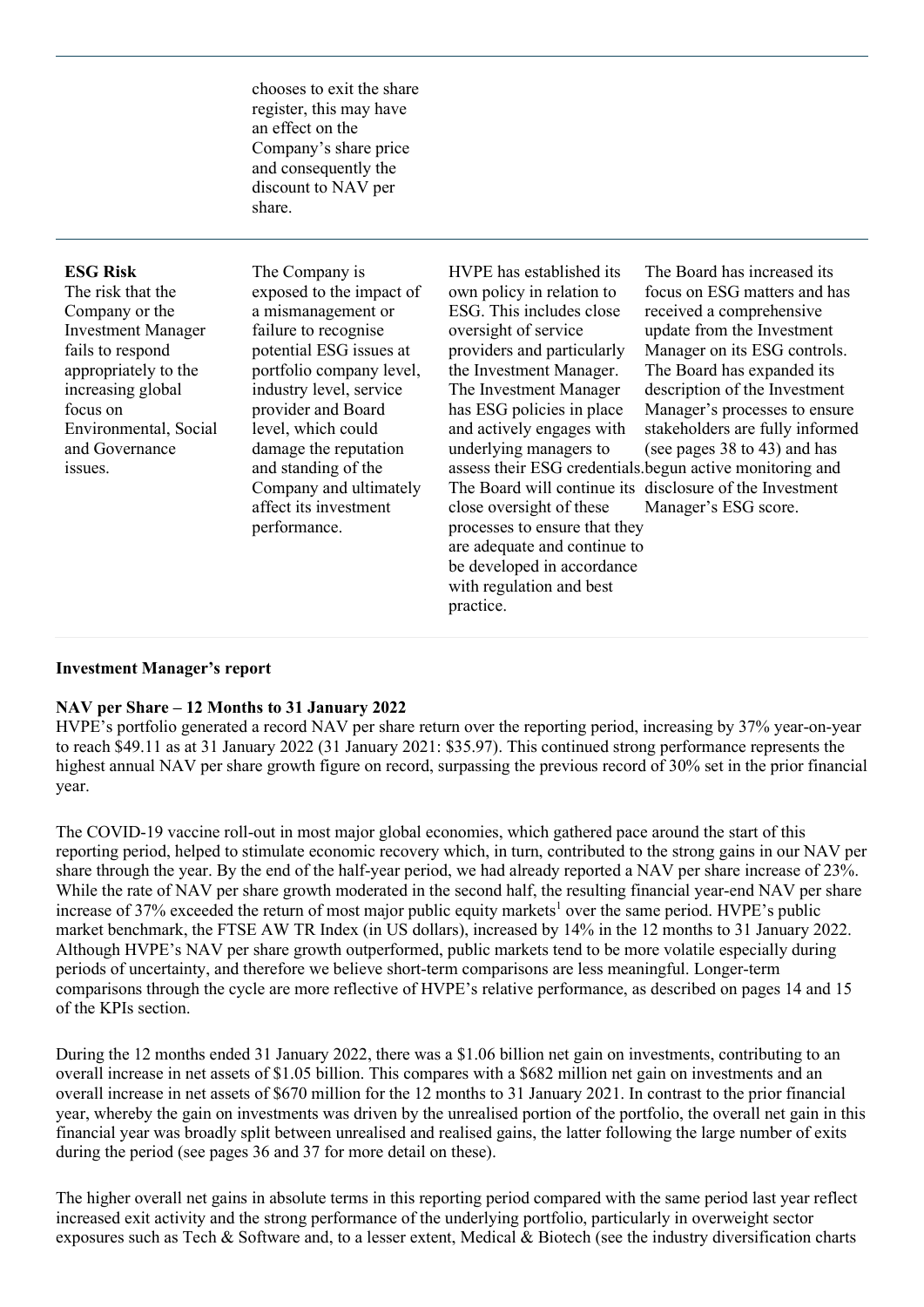on page 37). Despite these sector overweights, HVPE remains very well diversified, as demonstrated by the same charts on pages 36 and 37. We believe diversification remains essential to achieving consistently strong returns, as the various sub-sectors within the portfolio tend to outperform on a relative basis at different stages in the cycle. As at 31 January 2022, the top 100 companies in the portfolio represented 32% of the Investment Portfolio (31 January 2021: 35%) and the top 1,000 companies represented 84% (31 January 2021: 84%).

In percentage terms, the Primary portfolio was the best performing strategy, delivering value growth of 40% over the 12 months. Geographically, the strongest gains came from the US portfolio, which generated a value increase of 35%; this was followed by the Rest of World assets, which returned 28%. In terms of stage, Venture and Growth Equity was the strongest performer, growing 46% over the 12 months ended 31 January 2022. In the prior financial year, the best performers by strategy and stage were the same as above, but by geography Europe was the strongest. More information on the growth drivers for the year to 31 January 2022 can be found on page 50.

As at 31 January 2022, HVPE held investments in 57 HarbourVest funds and 16 secondary co-investments<sup>2</sup> (compared with 51 and 10, respectively, at 31 January 2021). Secondary co-investments are transactions that HVPE is invited to participate in through the Secondary Overflow funds; HVPE assesses these on a case-by-case basis, but sees them as a cost-effective route to accessing attractive secondary deals.

New commitments during the period can be found on page 35. Of all the underlying funds, the largest drivers of NAV per share growth during the 12 months to 31 January 2022 are described below:

- Fund X Venture, a US-focused venture fund of funds, was the largest contributor, adding \$1.95 to NAV per share. With a vintage year of 2015, this fund is in the growth phase. This growth came predominantly from unrealised gains over the period.
- Following behind this was Fund XI Venture, a later fund of the same strategy, adding \$1.12 to NAV per share. This is a 2018 vintage fund in its investment phase. This uplift was derived primarily from unrealised gains over the period.
- Fund XI Buyout, a US-focused buyout fund of funds, added \$0.99. This 2018 vintage fund is in its investment phase. As might be expected at this stage of the fund's life, most of this growth was driven by unrealised gains.
- Fund X Buyout, a 2015 vintage US-focused buyout fund of funds, was the fourth largest contributor adding \$0.94 to NAV per share over the period. This growth came predominantly from realised gains over the period.
- HIPEP VII Partnership, a 2014 vintage international fund of funds, added \$0.65 to NAV per share. This growth came predominantly from realised gains over the period.

All of the remaining HarbourVest funds in the portfolio added an aggregate \$9.05 to HVPE's NAV per share over the financial year.

1 Public market comparisons include: S&P 500, FTSE 100, FTSE 250, Dow Jones, Nasdaq, Stoxx50, Nikkei 225, and Hang Seng indices.

2 These include five Secondary Overflow III investments, 10 Secondary Overflow IV investments, and Conversus, referred to as "HVPE Charlotte Co-Investment L.P.", in the Audited Consolidated Schedule of Investments. Absolute ("HVPE Avalon Co-Investment L.P.") has been fully realised

## **New Fund Commitments**

In the 12 months ended 31 January 2022, HVPE made total commitments of \$1.4 billion across seven HarbourVest funds and seven secondary co-investments (12 months to 31 January 2021: \$195 million). This took total unfunded commitments to \$2.5 billion at 31 January 2022. The substantial year-on-year increase in commitments largely reflects below-average commitments made in the prior financial year, following the temporary pause to the commitment plan during 2020 in response to COVID-19.

Of the total capital committed, the largest commitment was \$445 million to HIPEP IX (an international multi-strategy fund of funds). Other large commitments included \$245 million to Fund XII Buyout (a US-focused buyout fund of funds) and a commitment of \$210 million to Asia Pacific 5 (an Asia-focused multi-strategy fund of funds). The remaining commitments included \$170 million to 2021 Global Fund (a global multi-strategy fund of funds), \$135 million to Fund XII Venture (a US-focused venture fund of funds), \$100 million to Co-Investment VI (a global direct co-investment fund), \$73 million to various secondary transactions within Secondary Overflow IV, and \$45 million to Fund XII Micro Buyout (a US-focused small buyout fund of funds). More information is available on page 46. These commitments are in line with the Company's Strategic Asset Allocation targets and reflect the Investment Manager's and Board's current perspective on the most appropriate portfolio composition required to optimise longterm NAV growth for shareholders.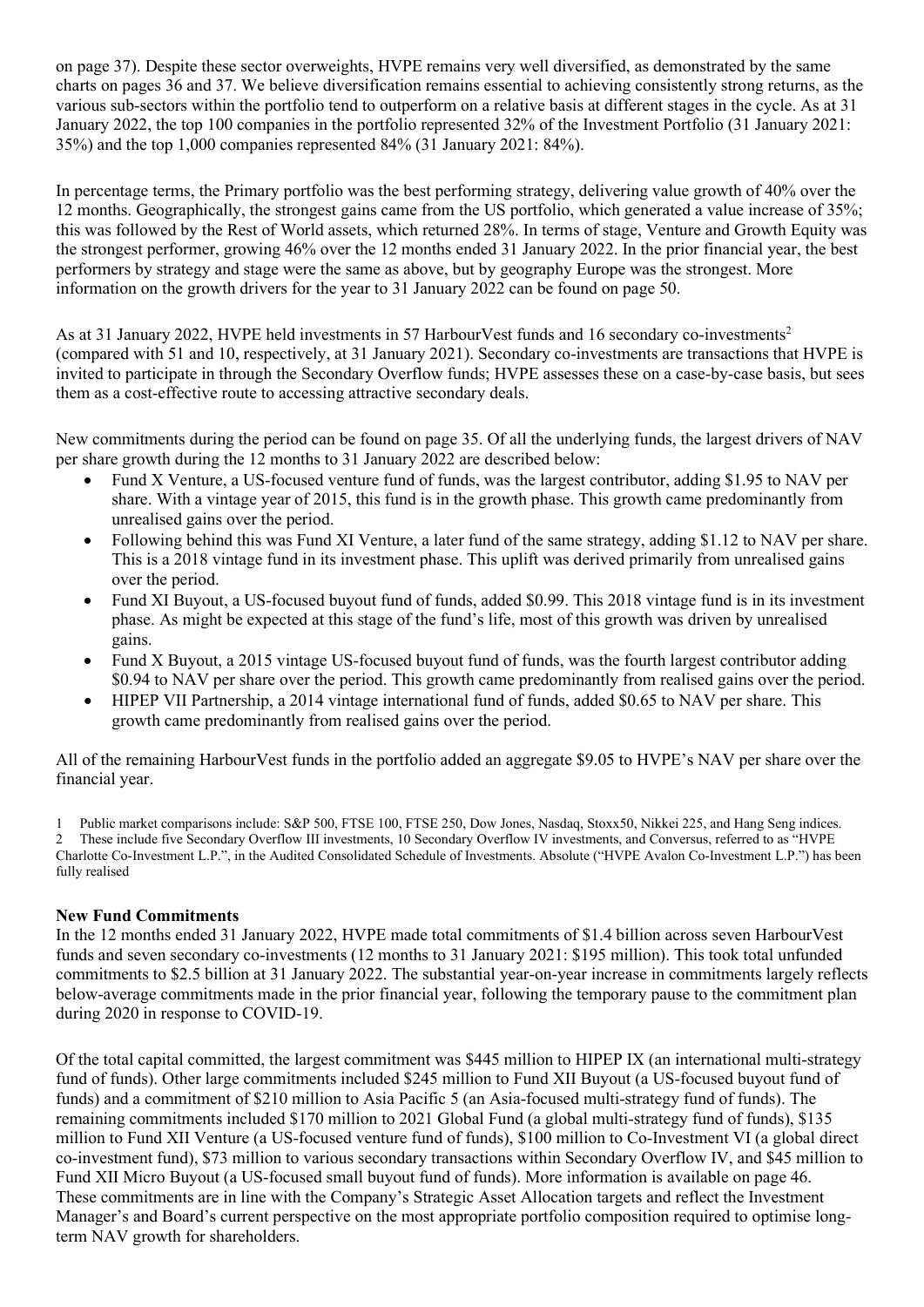## **Portfolio Cash Flows and Balance Sheet**

HVPE was net portfolio cash flow positive in the 12 months to 31 January 2022, driven largely by elevated distributions during the months of June, September, November, and December 2021.

In the 12 months to 31 January 2022, HVPE received a record (in absolute terms) annual total of \$835 million in cash distributions (12 months to 31 January 2021: \$290 million), while funding a record capital call amount of \$515 million into HarbourVest funds (12 months to 31 January 2021: \$431 million). This resulted in HVPE receiving net proceeds of \$320 million over the reporting period.

Record monthly levels of distributions (in absolute terms) from HarbourVest funds were seen in June (\$131 million) and then quickly surpassed in September (\$132 million), reflecting consistently strong exit activity. Over the year, proceeds were mostly driven from HarbourVest primary funds (69%), followed by secondary funds (18%).

As a result of the net positive cash inflows, HVPE's cash balance increased from \$98 million at 31 January 2021 to \$284 million at 31 January 2022, while the Company also repaid its remaining outstanding borrowing on the credit facility.

To further support HVPE's unfunded commitments as the Company scales, a \$100 million increase to the credit facility was announced on 21 December 2021, bringing the total size of the facility to \$700 million at that date. The additional \$100 million is being provided by Credit Suisse, which increases its total commitment to \$400 million. Mitsubishi UFJ retained its current commitment of \$300 million. As at 31 January 2022, HVPE had the full \$700 million credit facility available. The latest cash position is reported under Recent Events on page 64.

The largest HarbourVest fund capital calls and distributions over the reporting period are set out in the tables below.

| HarbourVest Fund Name Vintage Year |      | <b>Description</b>                         | Called amount (\$m) |
|------------------------------------|------|--------------------------------------------|---------------------|
| Adelaide                           | 2018 | Global infrastructure and real assets fund | \$87                |
| Fund XII Buyout                    | 2021 | US buyout fund of funds                    | \$65                |
| Fund XII Venture                   | 2021 | US venture fund of funds                   | \$51                |
| Fund X Buyout                      | 2018 | US buyout fund of funds                    | \$47                |
| HIPEP VIII Partnership AIF 2017    |      | International fund of funds                | \$29                |

## **Top Five HarbourVest Fund Calls**

## **Top Five HarbourVest Fund Distributions**

| <b>HarbourVest Fund Name</b> | Vintage Year | <b>Description</b>               | Distributed amount (\$m) |
|------------------------------|--------------|----------------------------------|--------------------------|
| Fund X Buyout                | 2015         | US buyout fund of funds          | \$77                     |
| Co-Investment IV AIF         | 2016         | Global direct co-investment fund | \$60                     |
| Fund X Venture               | 2015         | US venture fund of funds         | \$49                     |
| Dover Street VIII            | 2012         | Global secondary fund            | \$44                     |
| Fund IX Venture              | 2011         | US venture fund of funds         | \$42                     |

HVPE has indirect exposure, on a look-through basis, to a pro rata share of borrowing carried on the balance sheets of some of the HarbourVest funds (referred to as HarbourVest fund-level borrowing) in which HVPE is a LP. It is important to note that HVPE has no additional liability for these borrowings beyond its uncalled commitments to each fund. As at 31 January 2022, HVPE's share of HarbourVest fund-level borrowing on a look-through basis was \$450 million, a net increase of \$72 million from \$378 million at 31 January 2021. Expressed as a percentage of NAV, the figure decreased from 13% to 11% over the 12-month period. In order to calculate a look-through gearing figure, an investor should take the fund-level borrowing of \$450 million and factor in HVPE's net cash/debt position at the Company level (net cash \$284 million). As at 31 January 2022, the resulting net total borrowing figure of \$166 million would translate to an approximate level of look-through gearing of 4%. More detail on the HarbourVest fund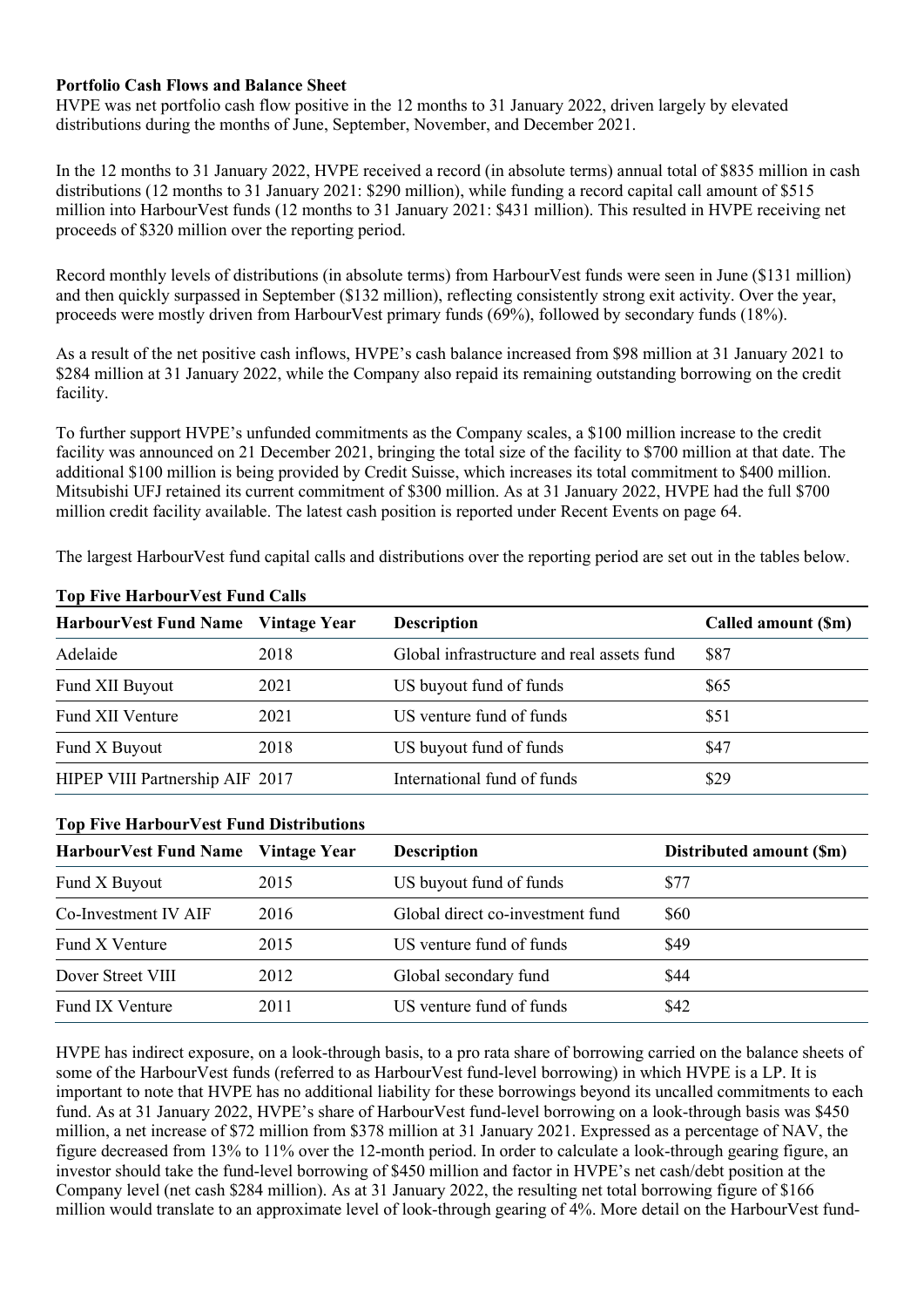level borrowing, and how we factor this into our balance sheet management, can be found under Managing the Balance Sheet on page 16.

## **M&A Transactions and IPOs**

During the 12 months ended 31 January 2022, there were a total of 555 known M&A transactions and IPOs. This is more than double the 270 seen in the 12 months to 31 January 2021. Last year proved to be one of the strongest exit markets on record for the industry<sup>1</sup>, driven by an open IPO window, and following a disrupted 2020 market in which uncertainty caused by COVID-19 led many GPs to suspend or delay exit processes. That said, approximately 73% (404) of the 555 liquidity events in HVPE's portfolio were trade sales or sponsor-to-sponsor transactions, with the remaining 27% (151) being IPOs.

Over the period, the weighted average uplift to pre-transaction carrying value for a large sample of transactions was 92%. This was driven by IPOs from within the Venture and Growth Equity portfolio.

The top five M&A transactions and IPOs (by contribution to HVPE NAV per share) are listed below.

#### **Top Five M&A transactions**

| (by contribution to HVPE NAV per share <sup>2</sup> ) |        |
|-------------------------------------------------------|--------|
| Infinitas Learning                                    | \$0.29 |
| Valeo Foods                                           | \$0.20 |
| Rodenstock                                            | \$0.15 |
| Aldevron                                              | \$0.13 |
| Novotech                                              | \$0.07 |

## **Top Five IPOs**

| (by contribution to HVPE NAV per share <sup>2</sup> ) |        |
|-------------------------------------------------------|--------|
| Roblox                                                | \$0.50 |
| Coinbase                                              | \$0.42 |
| Allfunds Bank                                         | \$0.20 |
| Monday.com                                            | \$0.13 |
| UiPath                                                | \$0.10 |

Of HVPE's total 555 known M&A transactions and IPOs, 281, or just over half, related to venture-backed companies. This figure is representative of wider market trends as there were a considerable number of venture-related exits in the first half of the year, with the technology and healthcare sectors dominating this activity.

1 EY "PE Pulse", January 2022.

As measured since the announcement of the transaction or IPO filing.

## **Breakdown of Liquidity Events**

#### **Strategic Asset Allocation**

The Company's SAA targets are reviewed annually and in November 2021, the HVPE Board approved a set of revisions to the Company's geographical target weights. These were: an increase to Europe from 18% to 20%, an increase to Asia Pacific from 17% to 20%, and removal of the Rest of World allocation (previously 5%). The rationale for removing the Rest of World allocation was that long-term historic returns had not compensated sufficiently for the heightened risk and volatility observed in that part of the portfolio. Secular growth trends in Asia and a growing range of attractive investment opportunities drove a desire to increase exposure to that region over the medium to long term, while recent positive developments in the European private markets prompted a partial reversal of our 2016 decision to reduce exposure to Europe. All other targets remain unchanged. The next review is scheduled to take place in November 2022.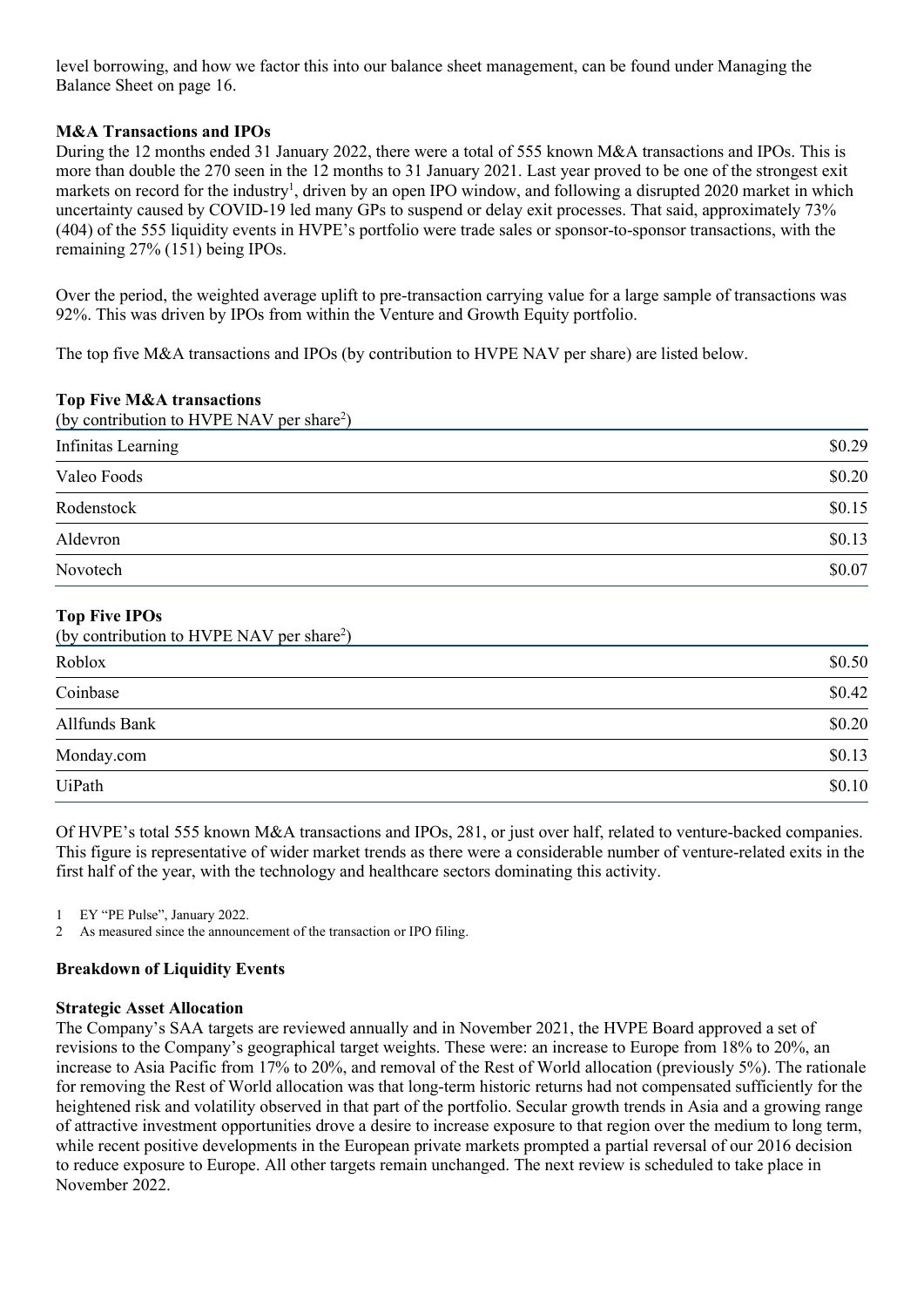#### **Recent events**

#### **New Commitments Since 31 January 2022**

Between 1 February 2022 and 26 May 2022, HVPE committed \$510 million to the HarbourVest funds outlined below.

| HarbourVest Fund                             | Date Committed | Commitment (\$m) |
|----------------------------------------------|----------------|------------------|
| Fund XII Buyout                              | March          | \$250            |
| Fund XII Micro Buyout                        | March          | \$35             |
| Secondary Overflow Fund IV (one transaction) | March          | \$35             |
| Fund XII Venture AIF                         | April          | \$115            |
| 2022 Global Fund                             | April          | \$75             |
| <b>Total</b>                                 |                | \$510            |

## **HVPE Estimated NAV at 30 April 2022**

HVPE releases an estimated NAV on a monthly basis. These reports are available on the Company's website, generally within 20 calendar days of the month-end.

On 19 May, HVPE published an estimated NAV per share at 30 April 2022 of \$47.54 (£37.81), a decrease of \$1.57 from the final 31 January 2022 NAV (US Generally Accepted Accounting Principles ("GAAP")) figure of \$49.11. This latest NAV per share is based on a valuation breakdown of: 10% as at 30 April 2022 (representing the public companies in the portfolio) and 90% actual 31 December 2021. Consistent with previous estimated NAV reports, valuations are also adjusted for foreign exchange movements, cash flows, and any known material events to 30 April 2022.

The Investment Pipeline of unfunded commitments increased from \$2.5 billion at 31 January 2022 to \$2.8 billion at 30 April 2022, based on the new commitments, capital funded, and taking foreign exchange movements into account. HVPE's cash and cash equivalents also increased from \$284 million at 31 January 2022 to \$295 million at 30 April 2022.

At the end of April, HVPE's credit facility of \$700 million remained undrawn. HVPE's look-through exposure to borrowing at the HarbourVest fund level had increased by \$62 million, from \$450 million at 31 January 2022 to \$512 million at 30 April 2022. The latest balance sheet ratios can be found in the factsheet on the HVPE website: www.hvpe.com.

#### **Share Price Since 31 January 2022**

Like most major public equity indices<sup>1</sup>, HVPE's share price has declined since 31 January 2022, driven by the war in Ukraine, rising interest rates, broader technology sell off and wider macro concerns. While the closing price of £21.85 on 20 May 2022 represents a fall of 21% since the financial year end, it is worth noting that this corresponds to an increase of 17% from the 31 January 2021 share price of £18.70.

The market capitalisation of the Company as at 20 May 2022 was £1.7 billion and, as of the same date, HVPE was ranked 81st in the FTSE 250.

1 Public market comparisons include: S&P 500, FTSE 250, Dow Jones, Nasdaq, Stoxx50, Nikkei 225, and Hang Seng indices.

#### **Market perspectives and outlook**

#### **Market Perspectives from HarbourVest Partners**

**Peter Wilson** Managing Director, HarbourVest

**John Toomey** Managing Director, HarbourVest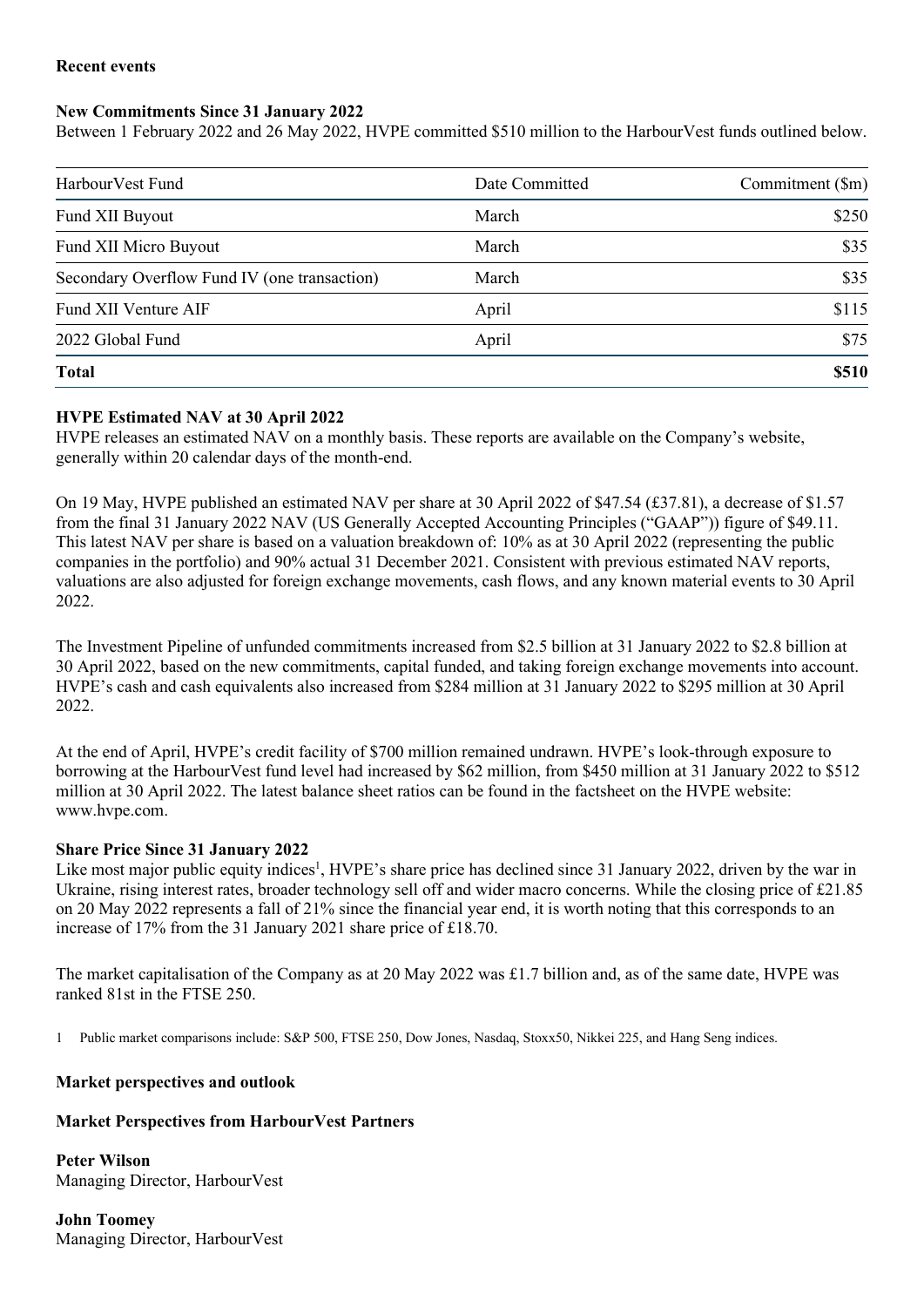#### **As 2022 began, the aftershocks of COVID-19 were impacting economies in now familiar ways: inflation, supply chain disruption, and labour market pressures.**

These downside pressures were balanced by positive factors too – not least a belief that coordinated Central Bank action could take the steam out of inflation, and that the reliable US consumer would help sustain growth. Our sense is that these forces were broadly balanced in the first part of the year – and indeed, through the end of March, the S&P 500 and MSCI Europe were only down roughly 5%<sup>1</sup>.

However, the lengthening war in Ukraine, the knock-on implications for commodity and energy markets, combined with the drumbeat of steadily rising inflation figures are making a recession in the medium term more likely. We continue to monitor these macro factors closely and consider their impact throughout the balance of 2022 and beyond.

## **Note on Russia and Ukraine from HarbourVest Partners**

"The ongoing conflict in Ukraine has brought immense human suffering; simultaneously it is having a significant negative impact on global markets that likely will be long lasting.

Over HarbourVest's 40 year history, it has witnessed multiple periods of economic dislocation, including the 1991 Gulf War, the 1999/2000 technology bubble, and most recently, the Global Financial Crisis and the COVID-19 pandemic. HarbourVest believes this experience gives it an ability to recognise patterns that then inform its portfolio construction choices going forward. HarbourVest can confirm, for example, that it has no investment exposure to Ukraine and negligible residual exposure to Russia – less than  $0.2\%$  of HVPE's NAV<sup>2</sup>.

1 Data from Bloomberg, May 2022.

2 As at 31 January 2022. This includes companies based in the country, according to information reported by the underlying manager. This does not reflect companies that derive revenues from these countries, nor those with a portion of their team or operations in the region.

#### **Outlook Across HarbourVest Strategies**

**Primary**

**Carolina Espinal** Managing Director, HarbourVest

#### **Fundraising momentum and broadening GP offerings set to run into 2022.**

"2021 saw the deepening of private markets globally, with strong recovery following the pandemic's initial impacts and record levels of performance. Even with market volatility in early 2022, investor demand for private equity exposure remains high and 2022 looks set to be a record fundraising year, which could lead to a paradigm shift in the industry's scale. The opportunity set within private equity is also broadening, with proven managers expanding fund offerings to specific sectors or adjacent size opportunities, giving LPs access to an ever-widening range of investment opportunities. The main challenge for LP investors will be whether their allocations and bandwidth can stretch to meet the wealth of opportunity available.

"We have been operating in a high valuation environment for a number of years now. The pandemic compounded the issue as uncertainty drove a flight to quality, resilient assets. For managers to continue to deliver strong returns in this environment, we anticipate something of an arms race as managers at all levels in the market enhance their value creation capabilities to differentiate themselves in this competitive landscape, through areas such as data integration, tech-enablement, and resource efficiencies.

"Looking ahead, some of biggest areas of opportunity lie in the next layer of innovation and digital penetration. We have already seen sectors such as education and healthcare digitally transform during the pandemic, and we expect this trend to continue across a broader range of sectors including energy transition."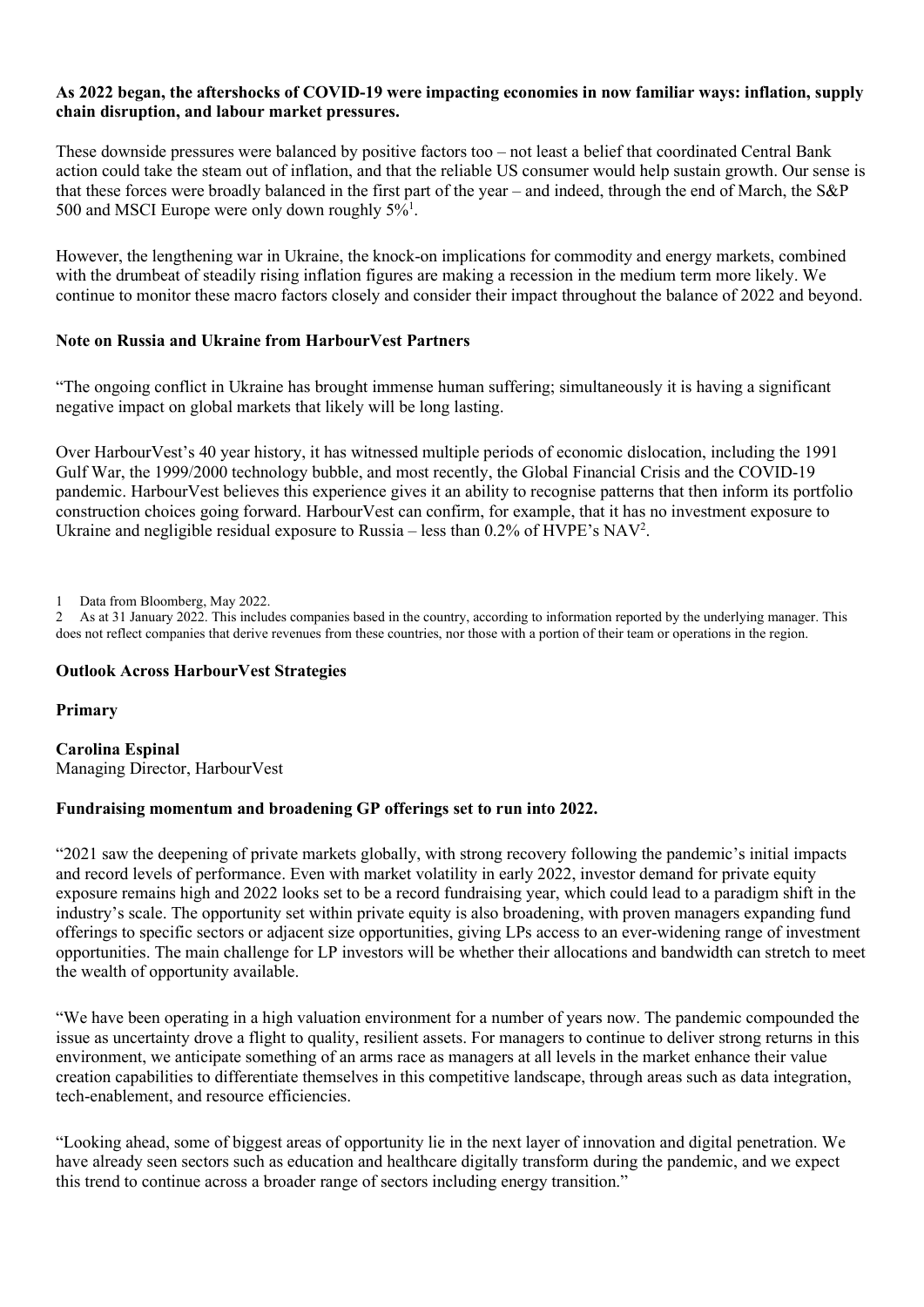#### **Secondary**

# **David Atterbury**

Managing Director, HarbourVest

## **Potential for volumes to reach a new record level in 2022 as investors look for ways to maintain allocations to private markets.**

"2021 was a record setting year in the secondary market, with total transaction volume across the industry eclipsing \$130bn. Looking ahead, we predict that GP-led transactions will continue to drive opportunities and the move towards a greater penetration of single assets is likely to stay.

"Given the myriad opportunities, we do foresee potential for a liquidity crunch which plays to the strengths of the secondary market. The strong performance across all parts of the private equity market in 2021 saw many investors bump up against their allocation limits well before the end of the year. This led to several large secondary transactions as investors required dry powder to commit to GPs who are returning to the market with new fund offerings more quickly than in the past. Volatility in public markets may exacerbate this problem through the 'denominator effect', when a decline in overall portfolio valuations driven by public equities has the effect of increasing an investor's relative weighting to private equity. As a buyer, these dynamics represent huge opportunities as investors look at alternative ways to free up allocations with secondary liquidity being an important way of achieving that through 2022.

"Lastly, the wave of consolidation and expansion across both the buyside and advisory landscape over recent years has highlighted the importance of finding the right investment partner. This is an attractive segment of the market something that has not gone unnoticed with many choosing to expand their teams to chase the opportunity. Investors should ultimately be careful in choosing when, where and with whom their capital is deployed. While there will be many great investment opportunities in 2022, there will also be those looking to dress up and offload poor investments that have stagnated through the pandemic or suffered in an inflationary period. Investing with the right GP who can separate the wheat from the chaff will be the key to success next year."

#### **Direct**

## **Craig MacDonald**

Managing Director, HarbourVest

## **Portfolio diversity and downside risk protection to gain renewed focus in 2022.**

"2021 was a year of considerable activity particularly in the tech and healthcare sectors, as investors sought resilient assets which were well-placed to weather and even grow in the continued pandemic environment. However, in line with the broader global recovery, other sectors such as industrials and consumer started to spring back and deal activity across sectors was recovering toward pre-pandemic levels. As the move out of the pandemic was complicated by events in the Ukraine and related impacts on inflation and supply chains, the sectors have new challenges. Nevertheless, the COVID-19 pandemic reinforced the importance of a diverse portfolio to mitigate risk, whilst also capitalising on opportunities those same risks create.

"Despite the general trend of recovery, companies will still face challenges in 2022, particularly around inflation and supply chains – challenges heightened by events in Ukraine. Private equity as an ownership model is well-placed to handle both inflationary pressures and supply chain issues, thanks to the industry's ability to react quickly to the environment.

"Looking ahead, investors will need to be particularly focused in their partnerships. Who they are working with, from a GP perspective, will be crucial. Superior managers' abilities to differentiate themselves from both public and private benchmarks against the backdrop of a potential downturn in markets is key and investors will want to be as selective as possible in their GP relationships. This has always been the case but will gain renewed focus as we move into  $2022$ ."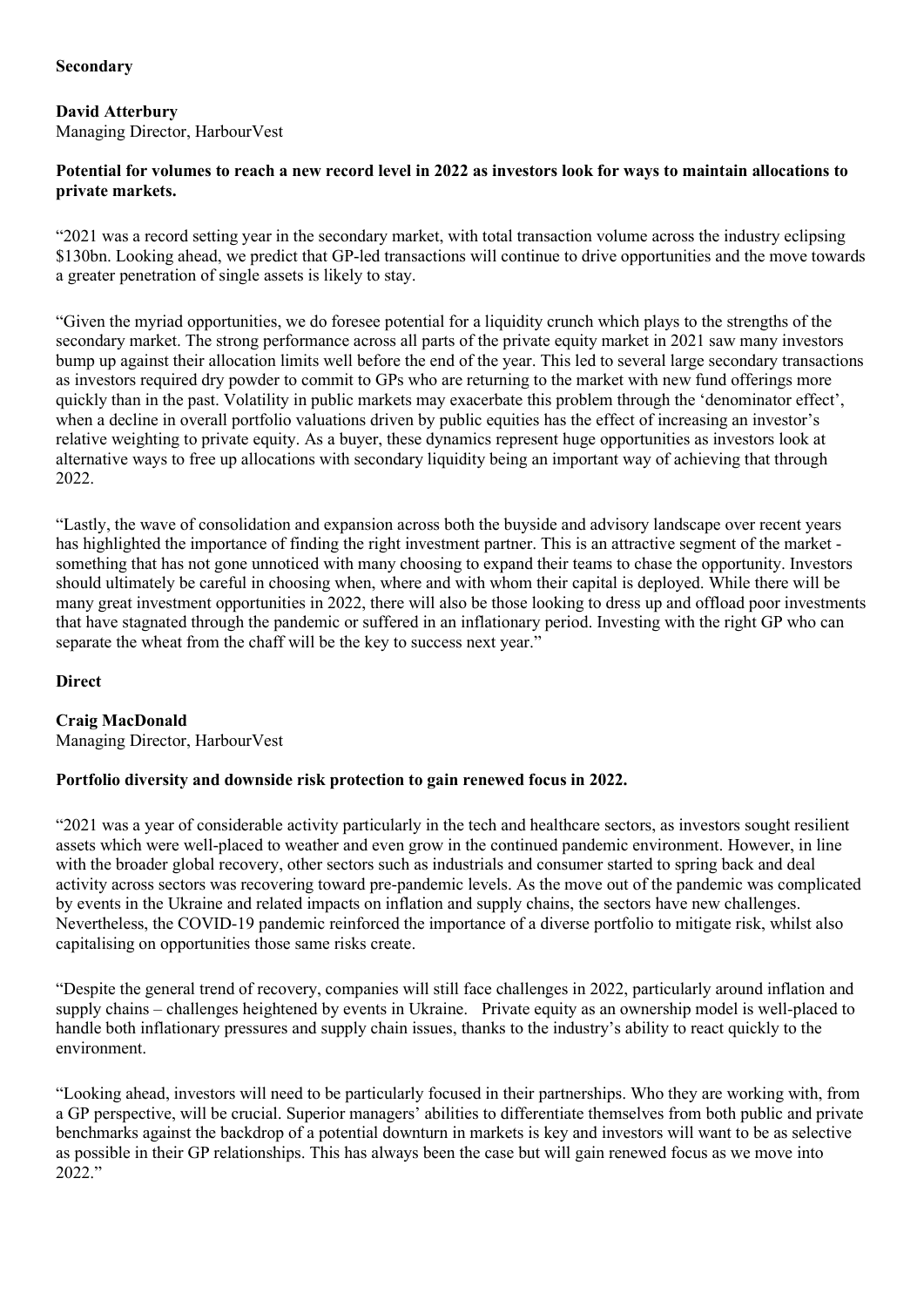## **Infrastructure and Real Assets**

#### **Kevin Warn-Schindel**

Managing Director, HarbourVest

#### **Continued interest in infrastructure as investors seek inflation protection.**

"Over the long term, infrastructure and real assets investment opportunities will be impacted by mega-trends related to policy, demographics, technology, and increasingly sustainability. The pandemic has strengthened these trends and we have been leaning into them. Of note, 2021 was a year of considerable activity for energy transition investments across a range of risk-return profiles, spanning renewable energy, battery storage, and electronic vehicle charging infrastructure. We expect private infrastructure investment will continue to play a significant role in organising the necessary capital to facilitate the transition of the energy grid and increasing the capacity of new renewable power generation. These infrastructure investments are critical to meeting the continued projected growth in global power demand.

"As we look ahead to 2022, we expect investors will continue to increase their exposure to infrastructure, by rotating out of bond allocations and into inflation hedging assets. Rising inflation – driven by excess monetary liquidity, excess fiscal stimulus, and by supply and labour constraints – is a concern for many investors who have inflationlinked liabilities or are worried about a decline in purchasing power. Investors are using infrastructure allocation to mitigate against these inflationary price pressures, as real assets perform well in a high interest rate environment. Our expectation is that investor appetite will continue to increase as institutions seek out infrastructure for stable yield, downside protection, and inflation mitigation."

ESG factors are in consideration across all HarbourVest strategies. For more information, please turn to pages 38 to 43.

## **Board of Directors**

## **Edmond ("Ed") Warner**

Chair, Independent Non-Executive Director, appointed August 2019

## **Key relevant skills:**

- Leadership skills
- Investment strategist
- Extensive financial services experience

Ed Warner has extensive financial services experience from years spent in senior positions at several investment banks and financial institutions, including IFX Group, Old Mutual Plc, NatWest Markets, and Dresdner Kleinwort Benson. He has considerable Plc experience and has chaired the boards at a range of prominent organisations. He is also chair of the online derivatives exchange LMAX.

Prior chair roles include Air Partner Plc, the BlackRock Energy and Resources Income Trust, Grant Thornton UK LLP, Standard Life Private Equity Trust, and Panmure Gordon & Co.

#### **Committees:**

Chair of the Nomination Committee and Member of the Management Engagement and Service Provider, Remuneration and Inside Information Committees.

#### **Anulika Ajufo**

Independent Non-Executive Director, appointed May 2022

## **Key relevant skills:**

- Extensive experience in investment strategy development and execution
- Experience with multiple investment structures
- Strong background in ESG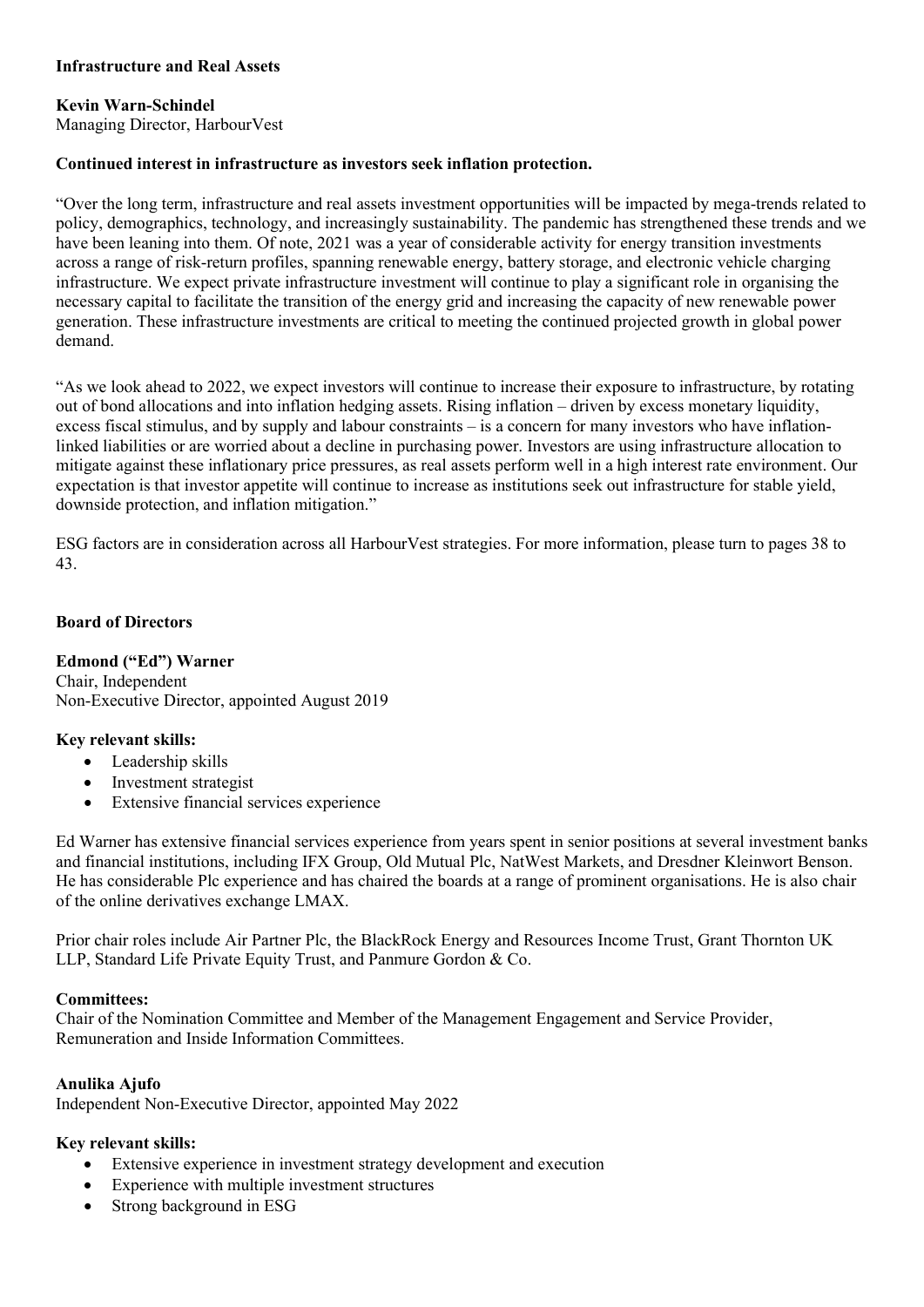Anulika manages a portfolio of investments across EMEA and chairs the Board of Governors at University of East London.

Anulika has extensive investment experience and believes in investing for good. Having worked at some of the leading financial institutions -- Lehman Brothers and Goldman Sachs in investment banking, and private equity with The Carlyle Group and Soros Fund, Anulika has developed an impressive investment track record.

She has led the development of greenfield impact investment structures in emerging markets. She has developed inclusive investment strategies for development finance institutions (DFIs), corporations, and foundations; of note, she co-led the design and implementation of George Soros' \$500 million commitment to programmes and companies.

Anulika has a Master's (MEng) in Medical Engineering from Queen Mary University of London and an MSc in Law and Finance from the University of Oxford.

## **Committees:**

Member of the Audit and Risk, Remuneration, Nomination, and Management Engagement and Service Provider Committees

## **Francesca Barnes**

Independent Non-Executive Director, appointed April 2017

## **Key relevant skills:**

- Extensive private equity investment experience
- Ten years' governance experience on public and private company boards
- Risk management experience

Francesca Barnes is a Non-Executive Director of NatWest Holdings Limited, and a number of NatWest Group's other ring-fenced bank boards, as well as Capvis private equity. She is a member of the University of Southampton council and recently stood down as Chair of Trustees for Penny Brohn UK. Francesca spent 16 years at UBS AG. For the latter seven of these she served as Global Head of Private Equity, following on from senior positions in restructuring and loan portfolio management. Prior to this, she spent 11 years with Chase Manhattan UK and US, in roles spanning commodity finance, financial institutions, and private equity.

#### **Committees:**

Chair of the Management Engagement and Service Provider Committee and Member of the Audit and Risk, Remuneration and Nomination Committees.

Following the AGM, Ms Barnes will take on the role of Senior Independent Director and as such will become Chair of the Remuneration Committee. Ms Barnes will stand down as Chair of the MESPC but will remain a Member of that Committee.

## **Elizabeth ("Libby") Burne**

Independent Non-Executive Director, appointed March 2021

#### **Key relevant skills:**

- Chartered certified accountant
- Extensive audit and risk management experience
- Over 20 years' experience of working with Guernsey regulated, listed, and closed-ended investment structures

Libby Burne has spent her career working within the financial services sector. She is a Non-Executive Director of Bluefield Solar Income Fund Limited as well as a number of private venture capital, real estate and Insurance structures. Prior to becoming a Non-Executive Director Libby was an audit director at PwC in the Channel Islands and, previously, PwC Australia where she led the audits of investment vehicles listed on the London Stock Exchange and Australian Stock Exchange as well as many private structures. Libby is a Fellow of the Association of Chartered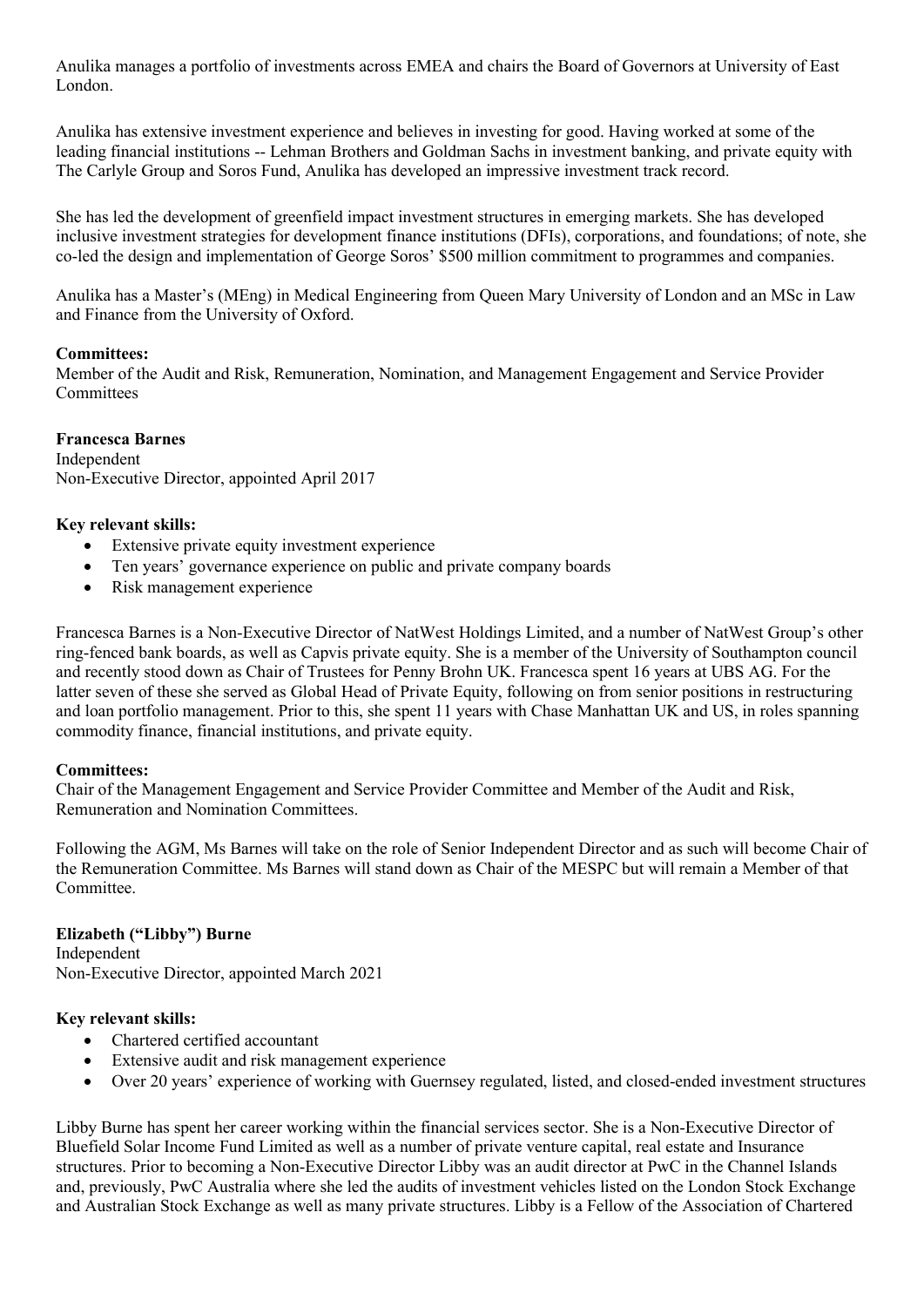Certified Accountants, holds a degree in Applied Accounting, and is a Guernsey resident, as such bringing recent and relevant financial and sector experience.

## **Committees:**

Member of the Audit and Risk, Remuneration, Nomination, and Management Engagement and Service Provider Committees.

Following the AGM, Ms Burne will take on the role of Chair of the MESPC.

## **Carolina Espinal**

Non-Executive Director, appointed July 2019

## **Key relevant skills:**

- 19 years' private equity investment experience
- Responsibility for strategy and business development of European and global primary businesses
- Lead Director for ESG factors

Carolina Espinal joined HarbourVest in 2004 to focus on partnership investments in Europe and other emerging markets and became a Managing Director in 2015. Carolina focuses on managing European venture capital and buyout partnership investments and has collaborated with the secondary and co-investment groups on several investment opportunities. As a HarbourVest executive she currently serves on the advisory boards of funds managed by Abénex Capital, ECI, Inflexion, and Advent International.

Her previous experience includes two years as a financial analyst with the Merrill Lynch Energy and Power M&A team in Houston.

Carolina graduated from Rice University with a BA in Managerial Studies, Policy Studies, and Economics in 2000. She received an MSc in Finance from the London Business School in 2003.

## **Committees:**

None (as a HarbourVest executive)

## **Alan Hodson**

Senior Independent Non-Executive Director, appointed April 2013

## **Key relevant skills:**

- Knowledge of listed equity markets
- Experience on several investment company boards
- Strong background in governance and risk management

Alan Hodson is Chairman of Charity Bank. Alan joined Rowe and Pitman (subsequently SG Warburg, SBC, and UBS) in 1984 and worked in a range of roles, all related to listed equity markets. He became Global Head of Equities in April 2001 and was a member of the Executive Committee of UBS Investment Bank and of the UBS AG Group Managing Board. He retired from UBS in June 2005 and has since held positions on a variety of commercial and charity boards.

Due to his length of tenure, Mr Hodson will not be standing for re-election at the AGM.

## **Committees:**

Chair of the Remuneration Committee, Member of the Audit and Risk, Nomination, and Management Engagement and Service Provider Committees.

## **Steven Wilderspin**

Independent Non-Executive Director, appointed May 2018

## **Key relevant skills:**

- Chartered accountant, qualified in audit
- Extensive governance experience on public and private company boards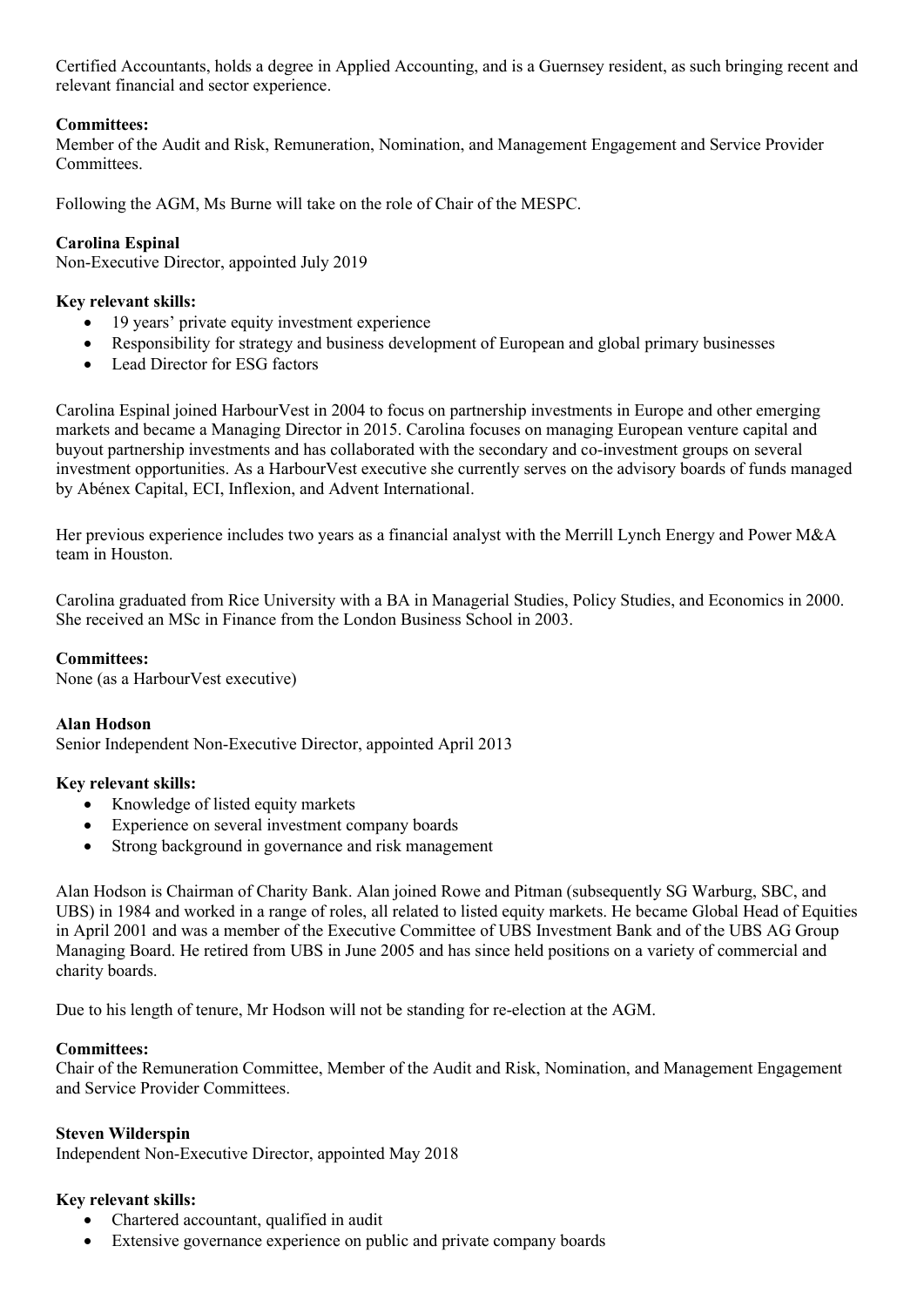Steven Wilderspin has more than ten years' experience as a Non-Executive Director on the boards of private equity partnerships and listed investment companies.

Steven, a qualified Chartered Accountant, has provided independent directorship services since 2007. He has served on a number of private equity, property, and hedge fund boards as well as commercial companies. Steven currently serves as the Chairman of the risk committee of Blackstone Loan Financing Limited and Chairman of the audit and risk committee of GCP Infrastructure Investments Limited. In 2017 Steven stepped down from the Board of 3i Infrastructure Plc, where he was Chairman of the Audit and Risk committee, after ten years' service. From 2001 until 2007, Steven was a Director of fund administrator Maples Finance Jersey Limited, where he was responsible for fund and securitisation structures. Steven has recent and relevant financial and sector experience.

## **Committees:**

Chair of the Audit and Risk Committee, and Member of the Inside Information, Nomination, Remuneration and Management Engagement and Service Provider Committees.

## **Peter Wilson**

Non-Executive Director, appointed May 2013

## **Key relevant skills:**

- Member of HarbourVest's two-person Executive Management Committee ("EMC"), including responsibility for HarbourVest's corporate strategy
- 25 years' private equity industry knowledge and experience

Peter Wilson joined HarbourVest's London team in 1996 and is one of two members of the firm's Executive Management Committee, which serves as HarbourVest's CEO.

He serves on the advisory committees for partnerships managed by CVC Capital Partners, Holtzbrinck Ventures, and Index Venture Management. Peter also served as Founding Chair of the Board of Trustees of City Year UK Limited.

Prior to joining the firm, he spent three years working for the European Bank for Reconstruction and Development, where he originated and managed two regional venture capital funds in Russia. Peter also spent two years at the Monitor Company, a strategy consulting firm based in Cambridge, Massachusetts.

He received a BA (with honours) from McGill University in 1985 and an MBA from Harvard Business School in 1990. Peter speaks German and French.

#### **Committees:**

None (as a HarbourVest executive)

## **Directors' report**

#### **Annual Report and Audited Consolidated Financial Statements**

The Directors present their report and the Audited Consolidated Financial Statements (the "Financial Statements" or "Accounts") for the year ended 31 January 2022.

A description of important events and principal activities which have occurred during the financial year and their impact on the performance of the Company, as shown in the Financial Statements, is provided in the Strategic Report, beginning with the Chair's Statement on pages 4 to 7.

A description of the emerging and principal risks and uncertainties facing the Company, together with an indication of the Company's likely future development and the important events that have occurred since the end of the financial year, is also provided in the Strategic Report and referenced in the notes to the Financial Statements. Combined, all sections in this document constitute the "Annual Report".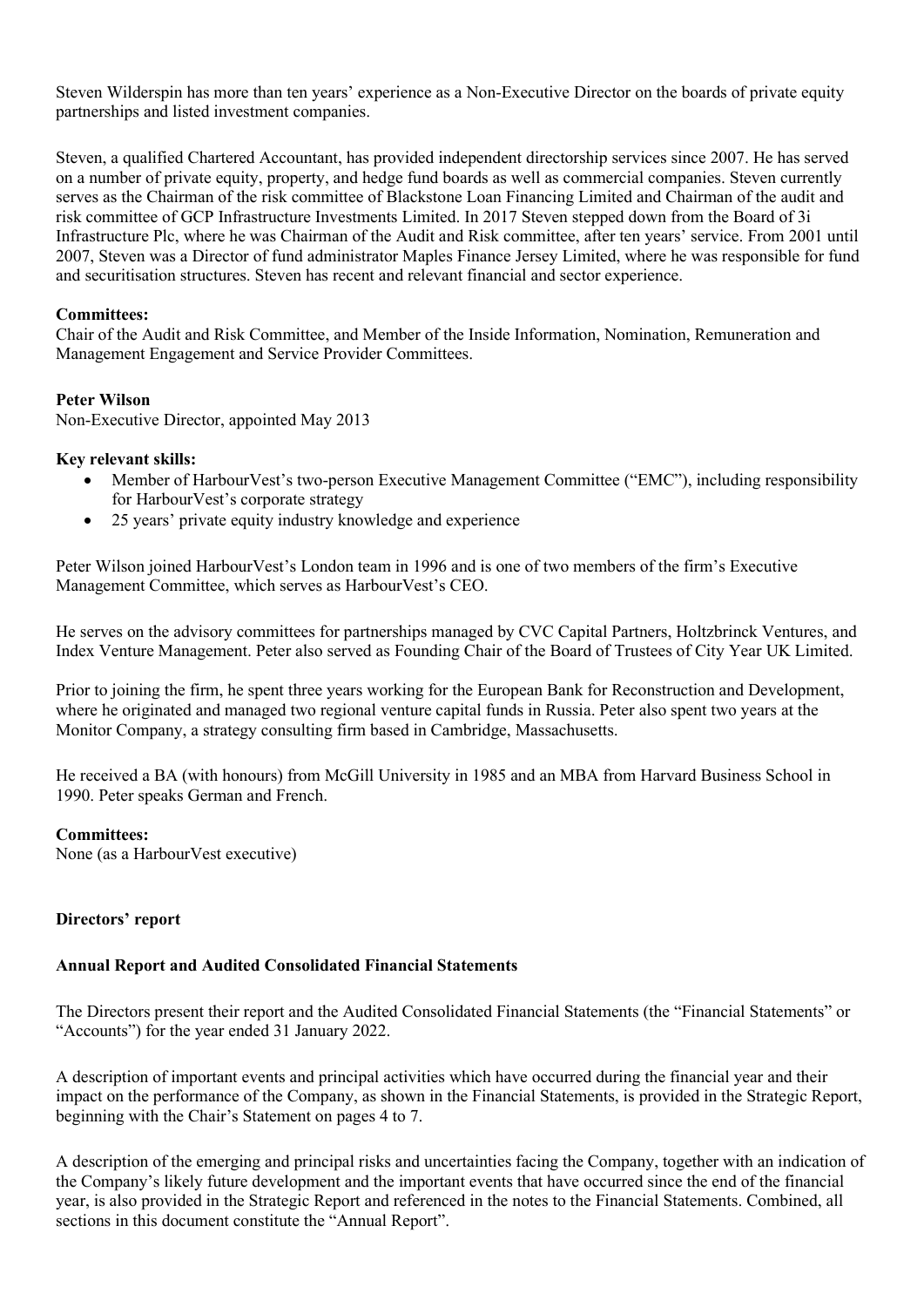## **Corporate Summary**

The Company is a closed-ended investment company incorporated in Guernsey on 18 October 2007 with an unlimited life. The Company currently has one class of shares (the "Ordinary Shares"), and these shares are admitted to trading on the Main Market of the London Stock Exchange.

With effect from 10 December 2018, the Company introduced an additional US dollar market quotation which operates alongside the Company's existing sterling quotation, allowing shares to be traded in either currency.

## **Investment Objective and Investment Policy**

The Company's investment objective is to generate superior shareholder returns through long-term capital appreciation by investing primarily in a diversified portfolio of private equity investments. The Company may also make investments in private market assets other than private equity where it identifies attractive opportunities.

The Company seeks to achieve its investment objective primarily by investing in investment funds managed by HarbourVest, which invests in or alongside third-party managed investment funds ("HarbourVest Funds"). HarbourVest Funds are broadly of three types: (i) "Primary HarbourVest Funds", which make limited partner commitments to underlying private market funds prior to final closing; (ii) "Secondary HarbourVest Funds", which make purchases of private market assets by acquiring positions in existing private market funds or by acquiring portfolios of investments made by such private market funds; and (iii) "Direct HarbourVest Funds", which invest into operating companies, projects, or assets alongside other investors.

In addition, the Company may, on an opportunistic basis, make investments (generally at the same time and on substantially the same terms) alongside HarbourVest Funds ("Co-investments") and in closed-ended listed private equity funds not managed by HarbourVest ("Third-Party Funds"). Co-investments made by the Company may, inter alia, include investments in transactions structured by other HarbourVest vehicles including, but not limited to, commitments to private market funds or operating companies in which other HarbourVest funds have invested.

Cash at any time not held in such longer-term investments will, pending such investment, be held in cash, cash equivalents, money market instruments, government securities, asset-backed securities, and other investment-grade securities and interests in any private equity vehicle that is listed or traded on any securities exchange ("Temporary Investments").

The Company uses an over-commitment strategy in order to remain as fully invested as possible. To achieve this objective, the Company has undrawn capital commitments to HarbourVest Funds and Co-investments which exceed its liquid funding resources but uses its best endeavours to maintain capital resources which, together with anticipated cash flows, will be sufficient to enable the Company to satisfy such commitments as they are called.

## **Diversification and Investment Guidelines**

The Company will, by investing in a range of HarbourVest Funds, Co-investments, and Third-Party Funds, seek to achieve portfolio diversification in terms of:

- geography: providing exposure to assets in the US, Europe, Asia, and other markets;
- stage of investment: providing exposure to investments at different stages of development such as early stage, balanced and late stage venture capital, small and middle-market businesses or projects, large capitalisation investments, mezzanine investments, and special situations such as restructuring of funds or distressed debt;
- strategy: providing exposure to primary, secondary, and direct co-investment strategies;
- vintage year: providing exposure to investments made across many years; and
- industry: with investments exposed, directly or indirectly, to a large number of different companies across a broad array of industries.

In addition, the Company will observe the following investment restrictions:

- With the exception, at any time, of not more than one HarbourVest Fund or Co-investment to which up to 40% of the Company's Gross Assets (see page 130 for the definition) may be committed or in which up to 40% of the Company's Gross Assets may be invested, no more than 20% of the Company's Gross Assets will be invested in or committed at any time to a single HarbourVest Fund or Co-investment.
- No more than 10% of the Company's Gross Assets will be invested (in aggregate) in Third-Party Funds.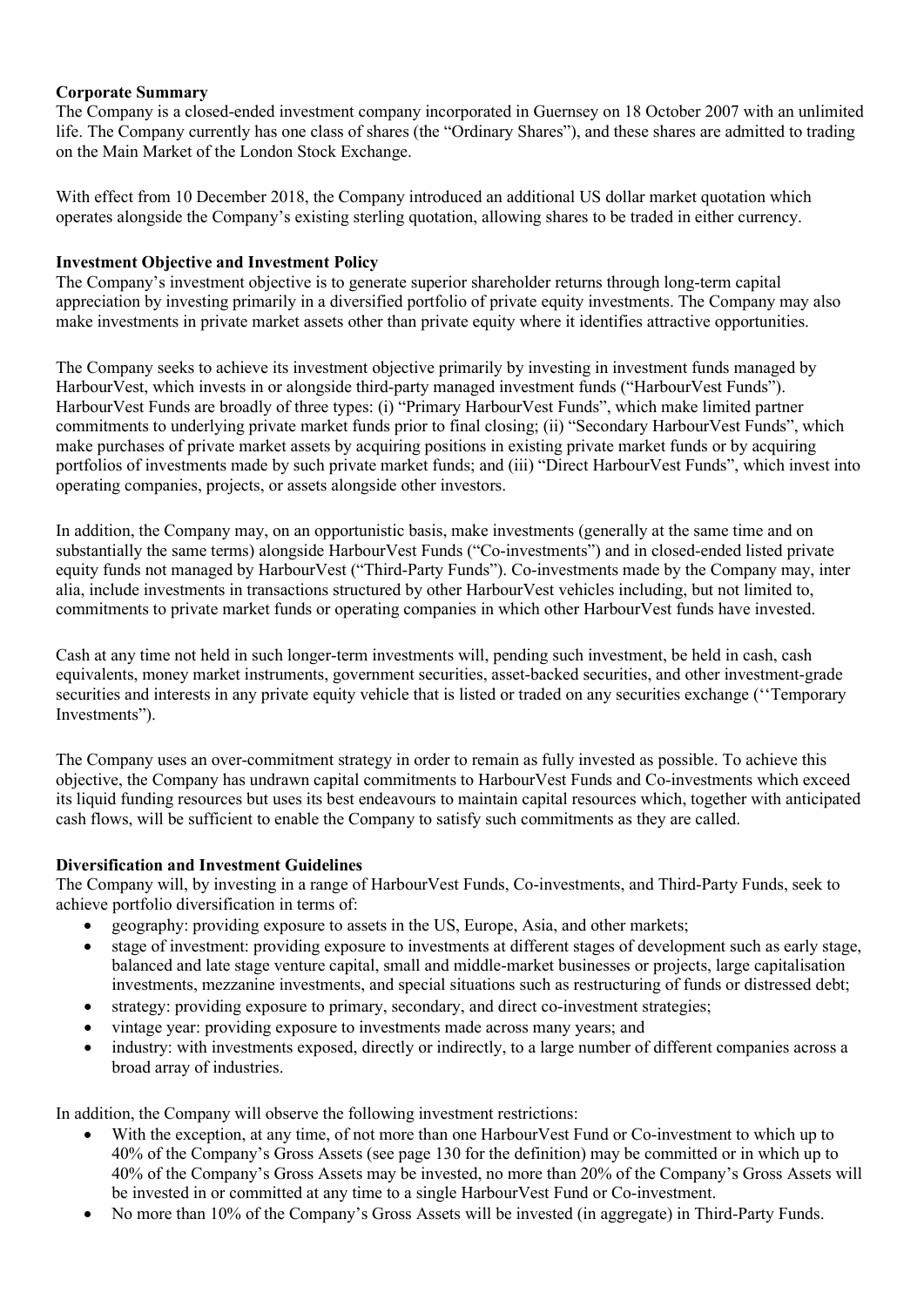- The Investment Manager will use its reasonable endeavours to ensure that no more than 20% of the Company's Gross Assets, at the time of making the commitment, will be committed to or invested in, directly or indirectly, whether by way of a Co-investment or through a HarbourVest Fund, (a) any single ultimate underlying investment, or (b) one or more collective investment undertakings which may each invest more than 20% of the Company's Gross Assets in other collective investment undertakings (ignoring, for these purposes, appreciations, and depreciations in the value of assets, fluctuations in exchange rates, and other circumstances affecting every holder of the relevant asset).
- Any commitment to a single Co-investment which exceeds 5% of the Company's NAV (calculated at the time of making such commitment) shall require prior Board approval, provided however that no commitment shall be made to any single Co-investment which, at the time of making such commitment, represents more than 10% (or, in the case of a Co-investment that is an investment into an entity which is not itself a collective investment undertaking (a "Direct Investment"), 5% of the aggregate of: (a) the Company's NAV at the time of the commitment; and (b) undrawn amounts available to the Company under any credit facilities.
- The Company will not, without the prior approval of the Board, acquire any interest in any HarbourVest Fund from a third party in a secondary transaction for a purchase price that:
	- (i) exceeds 5% of the Company's NAV; or
	- (ii) is greater than 105% of the most recently reported NAV of such interest (adjusted for contributions made to and distributions made by such HarbourVest Fund since such date).

Save for cash awaiting investment which may be invested in Temporary Investments, the Company will invest only in HarbourVest Funds (either by subscribing for an interest during the initial offering period of the relevant fund or by acquiring such an interest in a secondary transaction), in Co-investments or in Third-party Funds.

## **Company's Right to Invest in HarbourVest Funds**

Pursuant to contractual arrangements with HarbourVest, the Company has the right to invest in each new HarbourVest Fund, subject to the following conditions:

- Unless the Board agrees otherwise, no capital commitment to any HarbourVest Fund may, at the time of making the commitment, represent more than 35% or less than 5% of the aggregate total capital commitments to such HarbourVest Fund from all its investors.
- Unless HarbourVest agrees otherwise, the Company shall not have a right to make an investment in, or a commitment to, any HarbourVest Fund to which ten or fewer investors (investors who are associates being treated as one investor for these purposes) make commitments.

## **Leverage**

The Company does not intend to have on its balance sheet aggregate leverage outstanding at Company level for investment purposes at any time in excess of 20% of the Company's NAV. The Company may use additional borrowings for cash management purposes, or in the event of a material downturn. These borrowings could be for extended periods of time depending on market conditions.

## **Principal Risks and Uncertainties**

The principal risks the Board has reviewed are disclosed on pages 26 to 29 of the Strategic Report.

## **Results and Dividend**

The results for the financial year ended 31 January 2022 are set out in the Consolidated Statements of Operations within the Financial Statements on page 100. In accordance with the investment objective of the Company to generate superior shareholder returns through long-term capital appreciation, the Directors did not declare any dividends during the year under review and the Directors do not recommend the payment of dividends as at the date of this report.

## **Directors**

The Directors as shown on pages 72 and 73 all held office throughout the entire reporting period, except for Ms Burne who was appointed with effect from 1 March 2021 and Ms Ajufo who was appointed with effect from 19 May 2022. All Directors listed were in place at the date of signature of this Annual Report. Ms Espinal and Mr Wilson are Managing Directors of HarbourVest Partners (UK) Limited, a subsidiary of HarbourVest Partners, LLC. All Directors, other than Ms Espinal and Mr Wilson, are considered to be independent. Mr Hodson is the Senior Independent Director. Further details of the Board composition can be found on page 81.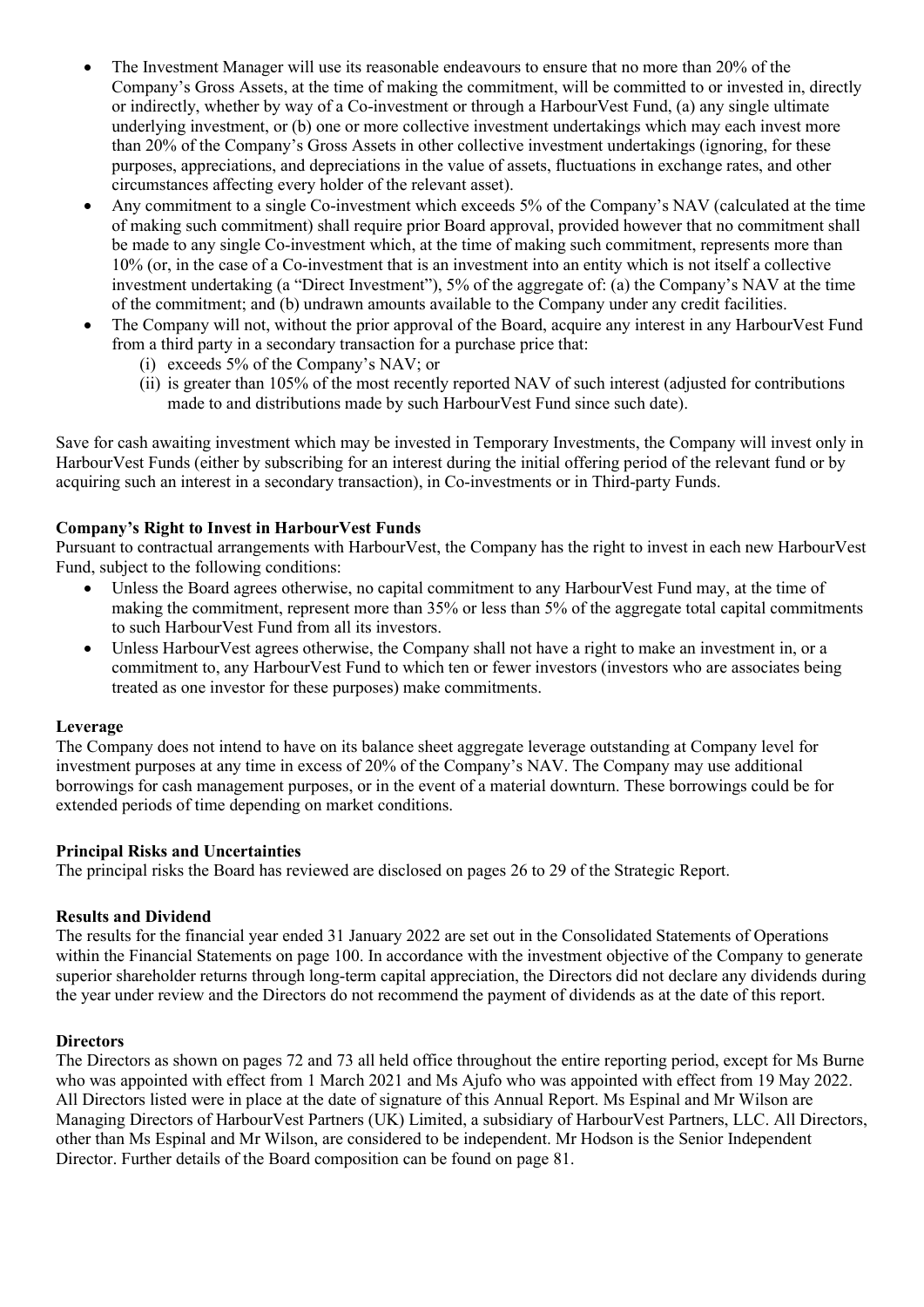Mr Hodson has been an independent Director of the Company since April 2013, a period of just over nine years. In accordance with the Board's Tenure Policy, Mr Hodson has therefore notified the Company of his intention to stand down as a Director at the upcoming AGM. Ms Barnes will be appointed as Senior Independent Director in his place.

Save as disclosed in this Annual Report, the Company is not aware of any other potential conflicts of interest between any duty owed to it by any of the Directors and their respective private interests.

#### **Directors' Interests in Shares**

|                         | <b>31 January 2022</b> | 31 January 2021 |
|-------------------------|------------------------|-----------------|
| <b>Francesca Barnes</b> | 4,200                  | 4,200           |
| Libby Burne             | 786                    | $\mathbf{I}$    |
| Carolina Espinal        | $3,391^2$              | 1,696           |
| Alan Hodson             | 30,000                 | 30,000          |
| Ed Warner               | 8,000                  | 3,000           |
| Steven Wilderspin       | 1,300                  | 1,300           |
| Peter Wilson            | $25,200^3$             | 25,000          |

1 Ms Burne was appointed as a Director with effect from 1 March 2021 at which point she held 786 shares.

2 Of the total shares held, 2,391 shares were split equally (797 each) between Ms Espinal's three children, with Ms Espinal holding 1,000 shares.

3 Of the total shares held, 200 were held by Mr Wilson's father, with Mr Wilson holding 25,000.

Ms Ajufo was appointed as a Director with effect from 19 May 2022. She does not own any shares in the Company.

#### **Substantial Shareholders**

The table that follows shows the interests of major shareholders based on the best available information provided by the analysis of the Company's share register, incorporating any disclosures provided to the Company in accordance with Disclosure Guidance and Transparency Rule 5 in the period under review and up to 5 May 2022.

|                           | % of Voting Rights<br><b>31 January 2022</b> | % of Voting Rights<br>5 May 2022 |
|---------------------------|----------------------------------------------|----------------------------------|
| M&G                       | 7.74                                         | 7.92                             |
| Quilter Cheviot           | 5.91                                         | 6.48                             |
| City of Edinburgh Council | 5.55                                         | 5.46                             |
| Smith & Williamson        | < 5.00 <sup>4</sup>                          | 5.35                             |
| <b>Total</b>              | 19.20                                        | 25.21                            |

4 Please note that, at 31 January 2022, Smith & Williamson was below the 5% of voting rights threshold to be classed as a substantial shareholder.

#### **Corporate Governance**

The Board recognises the importance of sound corporate governance and follows best practice requirements wherever possible. The Company complies with the AIC Code published in February 2019, which is endorsed by the Financial Reporting Council ("FRC"). A Statement of Compliance with the AIC Code is provided on page 89 and further details about how our Corporate Governance framework operates can be found throughout this Governance Report.

#### **Corporate Responsibility**

The Board considers the ongoing interests of stakeholders and investors through open and regular dialogue with the Investment Manager. The Board receives regular updates outlining regulatory and statutory developments, and responds as appropriate.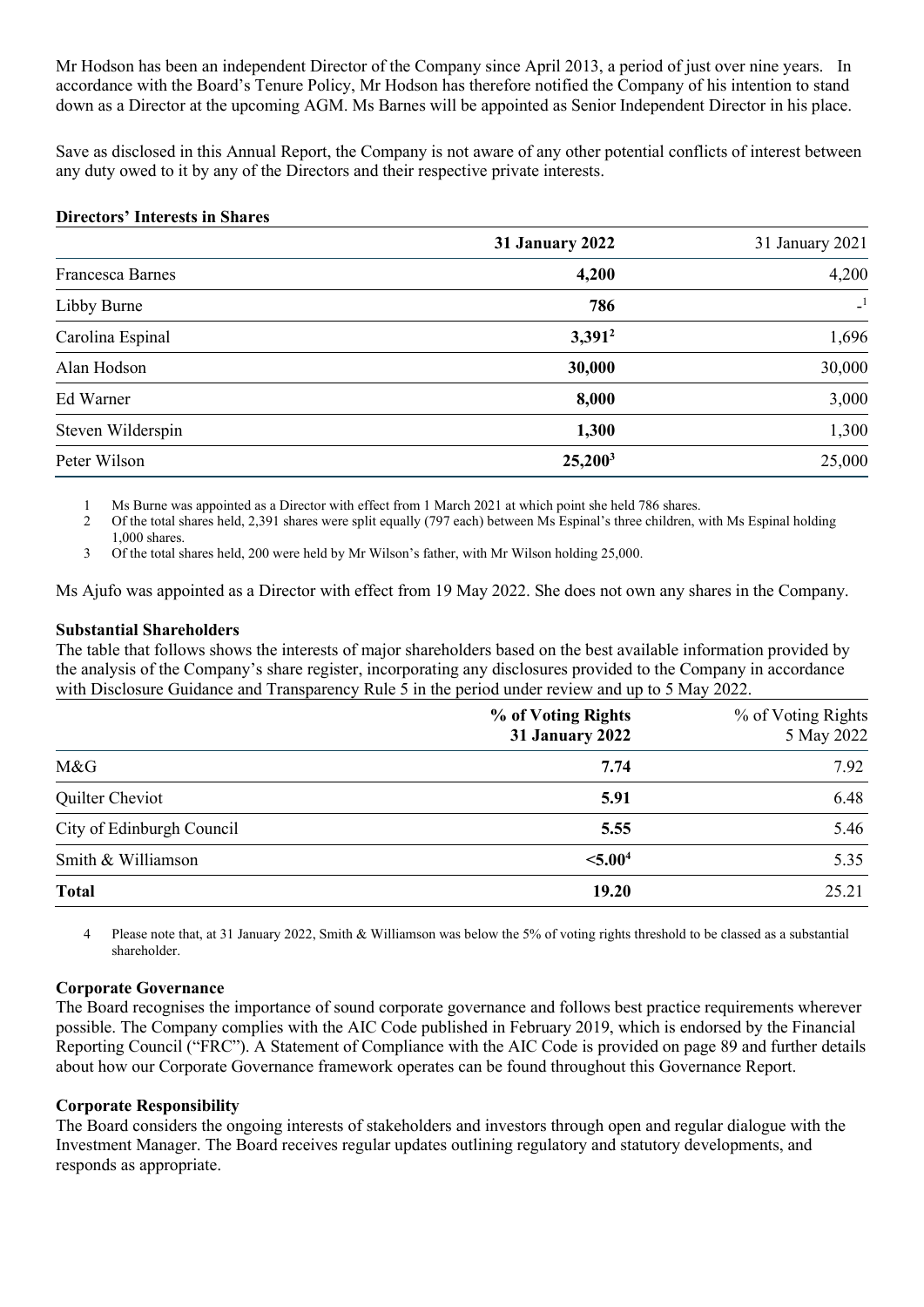## **Approach to ESG**

The Board recognises the critical importance of ESG considerations to many investors. It acknowledges that ESG issues can present both opportunities and threats to long-term investment performance, and is committed to responsible and sustainable investing. The Board also believes that HVPE will benefit from the continued evolution of HarbourVest's ESG practices and standards.

The Board is aware that as an investment company, its approach to ESG matters is materially informed by the strategy of the Investment Manager and accordingly the Board is committed to ensuring that it has appointed an Investment Manager that applies the highest standards of ESG practice, and has the skill and vision to respond to ongoing developments. It is confident that in HarbourVest it has such an Investment Manager.

The Board is reliant on the Investment Manager's screening processes, controls, and priorities to address ESG matters within the investment portfolio in both the selection and oversight of investments. The Board believes that engagement with management of investee companies and funds is an effective way of driving meaningful change and takes considerable comfort from the extent of the Investment Manager's activity in this area, which is described on pages 38 to 43.

The Board receives regular updates from the Investment Manager on the development and implementation of its ESG policies and processes, and the Board will continue to monitor those closely. These updates include information on the levels of engagement with investee companies and ESG issues in respect of their monitoring and selection of holdings in the Company's portfolio. This provides a valuable opportunity for the Board to confirm and challenge the Investment Manager to demonstrate that it is continuing to apply the highest standards of ESG practice across its investments and operations.

The Board recognises that the Investment Manager has been a signatory to the UN Principles for Responsible Investment ("PRI") since 2013, that it is committed to considering the potential impact that its investment and operational decisions could have, and that it encourages the GPs with which it invests to adopt the PRI. With regard to environmental and climate disclosures, the Investment Manager has started to report annually on its progress through its ESG report (https://viewpoints.harbourvest.com/2020-esg-report/cover/) in line with the recommendations of the TCFD. The Board has noted that the Investment Manager is a CarbonNeutral® company in accordance with The CarbonNeutral Protocol, a leading framework for carbon neutrality. The Investment Manager's offsetting programme delivers finance to emission reduction projects, supporting the transition to a low carbon economy. Finally, the Board also reviews the Investment Manager's approach to promoting diversity, social responsibility, and projects to combat social exclusion and enhance opportunities.

The Board is committed to incorporating ESG oversight across the Company's outsourced providers and within its own operations. Ms Espinal has been designated as the lead HVPE Director responsible for ESG matters. She helps to promote and facilitate closer monitoring and further development in this area for the Company.

The Company's oversight of outsourced providers has been expanded to include questions and confirmations in respect of their ESG policies as part of its annual review of providers.

As an investment company with no direct employees, the core of the Company's ESG initiatives is derived from its oversight of its service providers, most importantly the Investment Manager. However, the Board also considers the application of ESG standards to its own activities as an Investment Company, including the following:

- Carbon Footprint: The Board initiated a project to calculate its own carbon footprint and achieved CarbonNeutral status on 1 July 2021.
- Relations with Stakeholders: The Board will extend its interaction with its shareholders and other stakeholders to include a consideration of ESG matters. The Board has noted the governance and environmental benefits of broader shareholder participation, facilitated by virtual shareholder events, and is continuing to offer remote access where possible.
- Diversity and Inclusion: The Board's approach to diversity and inclusion is set out on page 82 and is reflected in the activities of the Nomination Committee. Four of the seven Directors who are being proposed for reelection at the AGM are female, which, at 57%, is a figure well above the level recommended in the Hampton-Alexander Review. While the Board does not have a diversity target in mind, given the range of factors that this term necessarily covers, two of the seven Directors being proposed for re-election at the AGM are from an ethnic minority background. The Board will continue to consider all factors, including diversity, in its recruitment processes.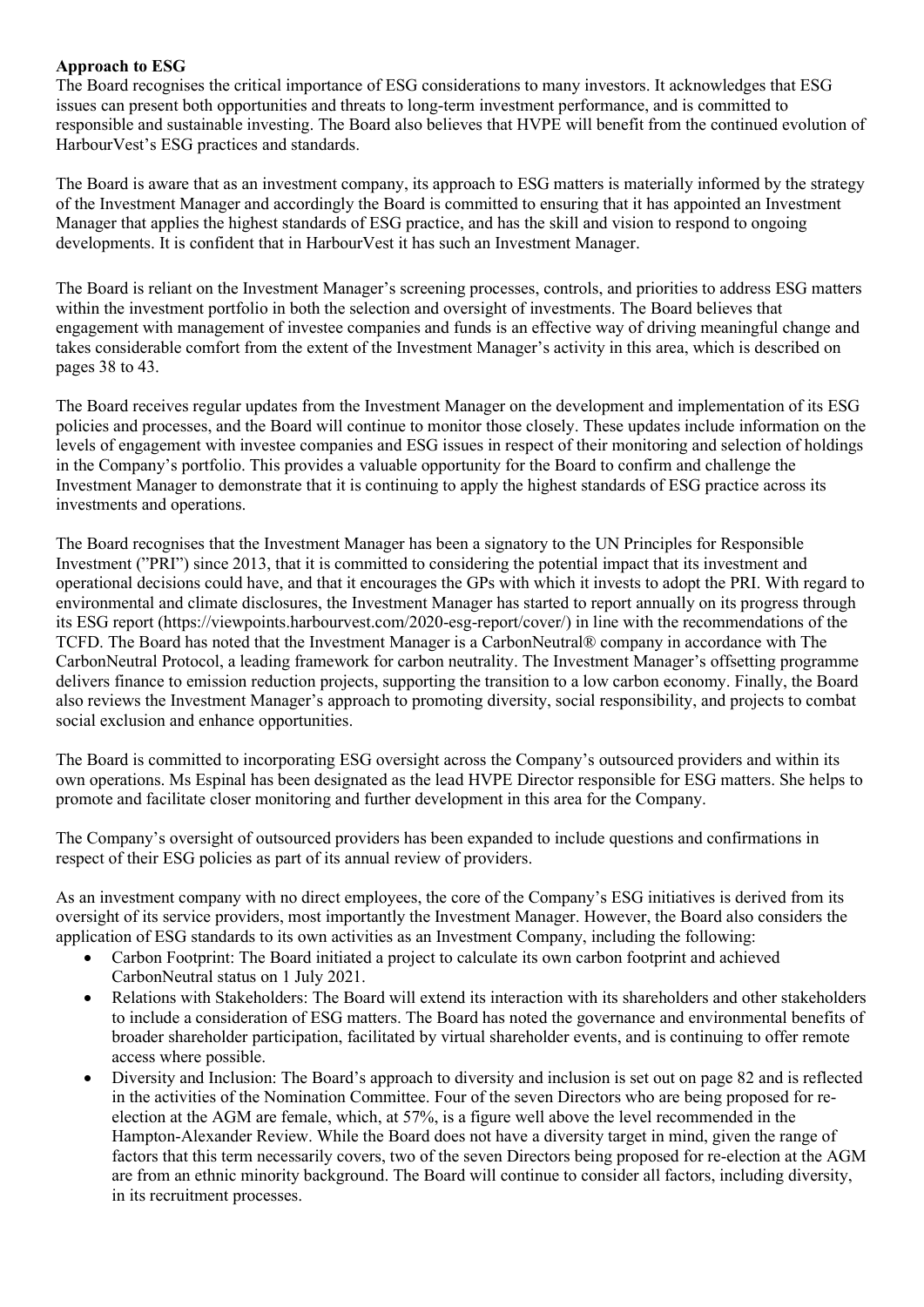• Position on Modern Slavery: The Board recognises the importance of the issues which the UK Modern Slavery Act 2015 is designed to address. It has expanded its oversight of outsourced providers, including the Investment Manager, to include questions relating to their policies to combat Modern Slavery.

## **Significant Votes Against Policy**

The Directors have adopted a policy whereby, should 20% or more of votes be cast against a recommendation made by the Board for a resolution, the Company shall:

- explain, when announcing voting results, what actions it intends to take to consult shareholders in order to understand the reasons behind the result;
- no later than six months after the shareholder meeting publish an update on the views received from shareholders and actions taken; and
- provide a final summary in the Annual Report and, if applicable, in the explanatory notes to resolutions at the next shareholder meeting state what impact the feedback has had on the decisions the Board has taken and any actions or resolutions proposed.

No significant votes were received against any Board-recommended resolution at the 2021 AGM.

## **Anti-bribery Policy**

The Directors have undertaken to operate the business in an honest and ethical manner, and accordingly take a zerotolerance approach to bribery and corruption, including the facilitation of corporate tax evasion. The key components of this approach are implemented as follows:

- The Board is committed to acting professionally, fairly, and with integrity in all its business dealings and relationships.
- The Company implements and enforces effective procedures to counter bribery.
- The Company requires all its service providers and advisers to adopt equivalent or similar principles.

## **Disclosures Required Under LR 9.8.4R**

The Financial Conduct Authority's Listing Rule 9.8.4R requires that the Company includes certain information relating to arrangements made between a controlling shareholder and the Company, waivers of Directors' fees, and long-term incentive schemes in force. The Directors confirm that there are no disclosures to be made in this regard.

#### **Investment Manager**

A description of how the Company has invested its assets, including a quantitative analysis, may be found on pages 1 to 69, with further information disclosed in the Notes to the Financial Statements on pages 107 to 113. The Board has considered the appointment of the Investment Manager and, in the opinion of the Directors, the continuing appointment of the Investment Manager on the terms agreed is in the interests of its shareholders as a whole.

In considering this appointment, the Board has reviewed the past performance of the Investment Manager, the engagement of the Investment Manager with shareholders and the Board, and the strategic plan presented to the Board by the Investment Manager.

The Investment Manager is HarbourVest Advisers L.P., and the principal contents of the Investment Management Agreement ("IMA") are as follows:

- to manage the assets of the Company (subject always to control and supervision by the Board, and subject both to the investment policy of the Company and any restrictions contained in any prospectuses published by the Company);
- to assist the Company with shareholder liaison;
- to monitor compliance with the Investment Policy on a regular basis; and
- to nominate up to two Board representatives for election by shareholders at the Company's AGM.

The Investment Manager is not entitled to any direct remuneration (save in respect of expenses incurred in the performance of its duties) from the Company, instead deriving its revenue from the management fees and carried interest payable by the Company on its investments in underlying HarbourVest Funds. The IMA, which was amended and restated on 30 July 2019, may be terminated by either party by giving 12 months' notice. In the event of termination within ten years and three months of the date of the listing on the Main Market, the Company would be required to pay a contribution, which would have been \$3.1 million at 31 January 2022 and \$2.9 million as at 30 April 2022, as reimbursement of the Investment Manager's remaining unamortised IPO costs. In addition, the Company would be required to pay a fee to the Investment Manager equal to the aggregate of the management fees for the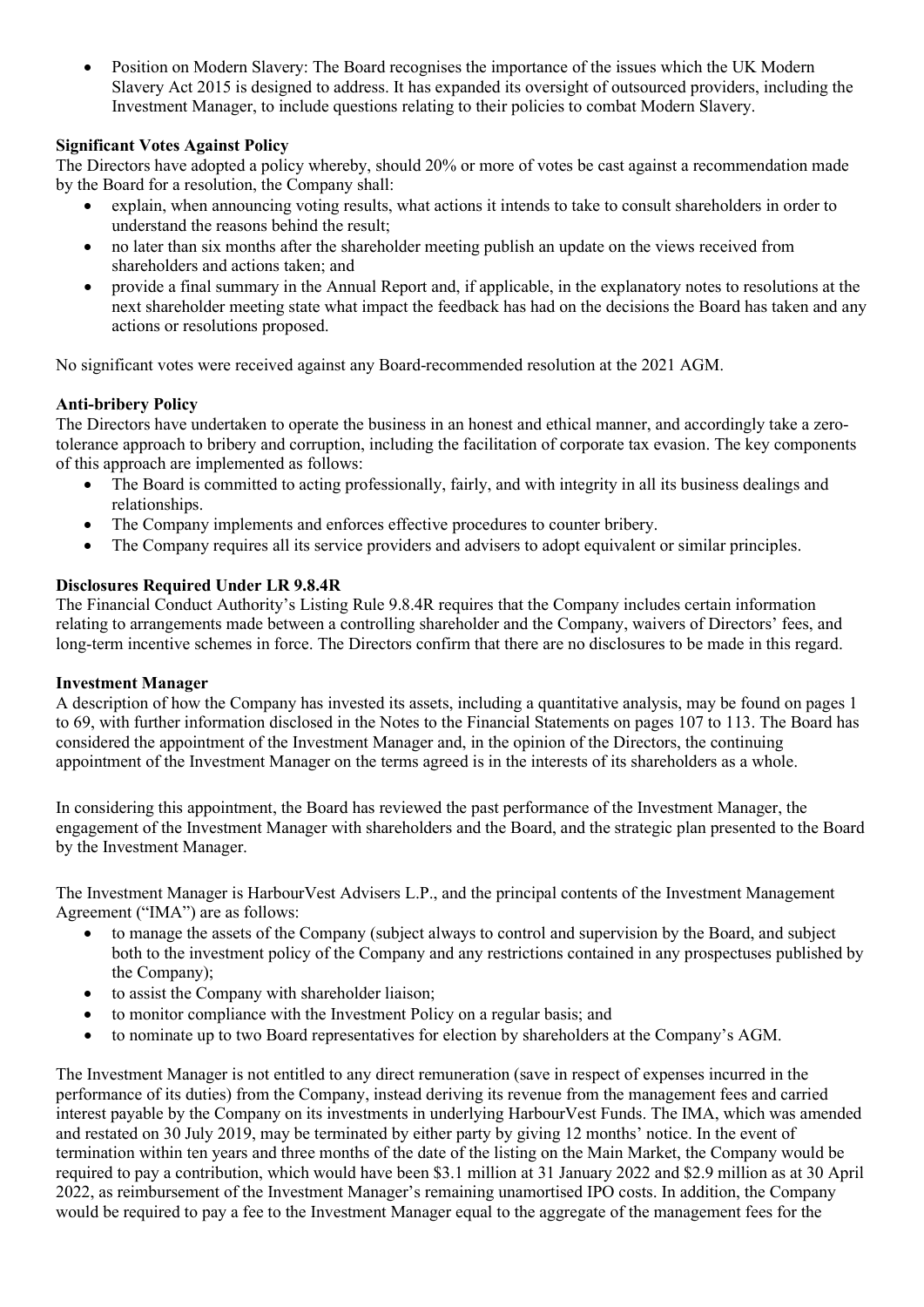underlying investments payable over the course of the 12-month period preceding the effective date of such termination.

#### **Delegation of Responsibilities**

Under the IMA, the Board has delegated to the Investment Manager substantial authority for carrying out the day-today management and operations of the Company, including making specific investment decisions, subject at all times to the control of, and review by, the Board. In particular, the IMA provides that the Board and the Investment Manager shall agree a strategy mandate which sets out a rolling five-year plan for the Company. The Board is responsible for the overall leadership of the Company and the setting of its values and standards. This includes setting the investment and business strategy, and ongoing review of the Company's investment objective and investment policy, along with recommending to shareholders the approval of alterations thereto. Matters reserved for the Board include areas such as the Board and Committee membership, including the review and authorisation of any conflicts of interest arising. Areas such as approval of the raising of new capital, major financing facilities, and approval of contracts that are not in the ordinary course of business are also reserved for the Board, together with any governance and regulatory requirements. Any changes in relation to the capital structure of the Company, including the allotment and issuance of shares, are the responsibility of the Board.

#### **Share Repurchase Programme**

At its meeting in November 2021 and having consulted with the Company's advisors, taking into account shareholder sentiment, the Board adopted a policy that sets out the criteria that need to be met in order for the Board to consider implementing a buyback programme. These criteria include the extent and duration of any discount of the Company's share price to NAV per share, as well as requiring that the Investment Manager should have good reason to believe that a share buyback at the prevailing discount to NAV would generate superior risk-adjusted returns to an incremental new commitment to a HarbourVest fund or co-investment. These criteria have not been met.

At the 2021 AGM, held on 21 July 2021, the Directors sought and were granted authority to repurchase 11,971,386 Ordinary Shares (being equal to 14.99% of the aggregate number of Ordinary Shares in issue at the date of the AGM) for cancellation, or to be held as treasury shares. This authority, which has not been used, will expire at the upcoming AGM. The Directors intend to seek annual renewal of this authority from shareholders.

#### **Introduction to the Going Concern and Viability Statement**

Since the inception of HVPE, the Directors have relied upon model scenarios to manage the Company's liquidity requirements and balance sheet risk more generally. This modelling also allows the Directors to evaluate whether the Company is a Going Concern, as well as assess its Viability. While the modelling process has been refined over the years, it has provided a consistent approach through which the Directors have been able to make these assessments, as demonstrated through the Global Financial Crisis ("GFC") and the more recent COVID-19 pandemic. The Investment Manager typically updates the model scenarios annually in November, projecting NAV growth and cash flow for the subsequent five-year period. For the purpose of assessing the Going Concern and Viability Statements from the signing of this report over the respective assessment periods, the Investment Manager utilised the four model scenarios (Extreme Downside, Low, Base and Optimistic) presented to the Board in November 2021, which extend over the next five-year period through to 31 December 2026, and reflect the current economic environment. These were updated to reflect actual cash flows through to December 2021.

#### **Going Concern**

After due consideration, the Directors are satisfied that it is appropriate to continue to adopt the going concern basis in preparing the Financial Statements. This has been concluded following a review of the model scenarios presented by the Investment Manager compared to actual cash flows to date, making due enquiries of the Investment Manager, and being mindful of the closed-ended structure of the Company with no fixed life, as well as the nature of its investments. On this basis, the Directors consider that the Company is able to continue in operation at least through 30 June 2023. The Board monitors and manages its ongoing commitments via the criteria set out on pages 74 and 75 and reviews reports from the Investment Manager detailing ongoing commitments and the Investment Pipeline.

Furthermore, the Board, as part of its regular review of the Consolidated Statement of Assets and Liabilities and debt position, regularly considers the model scenario outputs that are based on a look-through to the anticipated underlying fund and portfolio cash flows.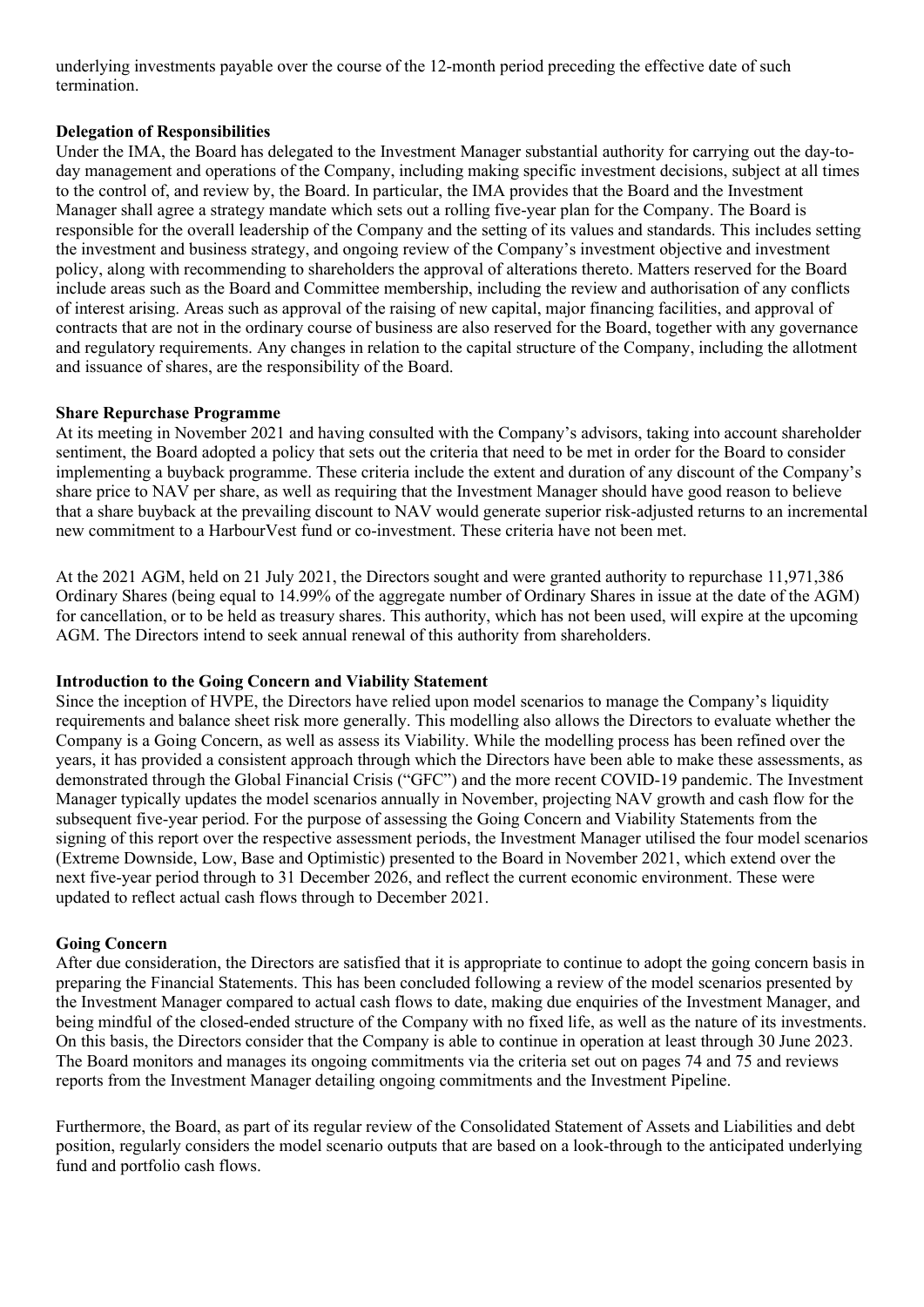## **Viability Statement**

Pursuant to the UK Corporate Governance Code 2018 and the AIC Code, the Board has assessed the viability of the Company over the period from 31 January 2022 to 31 December 2026, which aligns with the timing of the Investment Manager's current five-year model scenarios. Whilst the Board has no reason to believe that the Company will not be viable over a longer period, it has chosen this period as it aligns with the Board's strategic horizon and is within the term of the Company's credit facility.

The Company's investment objective is to generate superior shareholder returns through long-term capital appreciation by investing primarily in a diversified portfolio of private equity investments. The majority of the Company's investments are in HarbourVest managed private equity fund of funds, which have fund lives of 10 to 14 years.

While the Company's investment lifecycle spans a time period of ten years or more, the Board currently focuses on a time period extending through to 31 December 2026 when considering the strategic planning of the Company. The strategic planning centres on building a portfolio of long-term assets through capital allocation into a set of rolling five-year calendar year-end portfolio construction targets defined by investment stage, geography, and strategy. This rolling five-year process allows the Board a medium-term view of potential growth, projected cash flow, and potential future commitments under various economic scenarios.

As part of its strategic planning, the Board considered model scenarios as explained above, assuming varying degrees of impact on the portfolio. The Board primarily focused on two scenarios, the Base and Extreme Downside, the latter of which is a worst-case scenario that assumes large NAV declines and a material reduction in realisations from the underlying investment portfolio. Based on a review of the existing liquidity resources of the Company and the model scenarios noted above, the Board concluded that the Company's cash balance and available credit facility would be sufficient to cover capital requirements under even the Extreme Downside scenario. The results of this modelling showed that the Company would be viable in the face of these scenarios occurring over the period ending 31 December 2026.

## **Statement of Directors' Responsibilities in Respect of the Financial Statements**

The Directors are required to prepare Financial Statements for each financial year which give a true and fair view of the assets, liabilities, financial position, and profit or loss of the Company in accordance with US GAAP at the end of the financial year, and of the gain or loss for that period. In preparing those Financial Statements, the Directors are required to:

- select suitable accounting policies and apply them consistently;
- make judgements and estimates that are reasonable and prudent;
- state whether applicable accounting standards have been followed subject to any material departures disclosed and explained in the Financial Statements; and
- prepare the Financial Statements on the going concern basis unless it is inappropriate to presume that the Company will continue in business.

The Directors are responsible for keeping proper accounting records which disclose with reasonable accuracy at any time the financial position of the Company and enable them to ensure that the Financial Statements have been properly prepared in accordance with The Companies (Guernsey) Law, 2008. They are also responsible for safeguarding the assets of the Company, and hence for taking reasonable steps for the prevention and detection of fraud and other irregularities.

The Directors are responsible for ensuring that the Annual Report and Financial Statements include the information required by the Listing Rules and the Disclosure Guidance and Transparency Rules of the Financial Conduct Authority (together "the Rules"). They are also responsible for ensuring that the Company complies with the provisions of the Rules which, with regard to corporate governance, require the Company to disclose how it has applied the principles, and complied with the provisions, of the corporate governance code applicable to the Company.

## **Disclosure of Information to the Auditor**

So far as each of the Directors is aware, there is no relevant audit information of which the Company's auditor is unaware, and each has taken all the steps they ought to have taken as a Director to make themselves aware of any relevant audit information and to establish that the Company's auditor is aware of that information.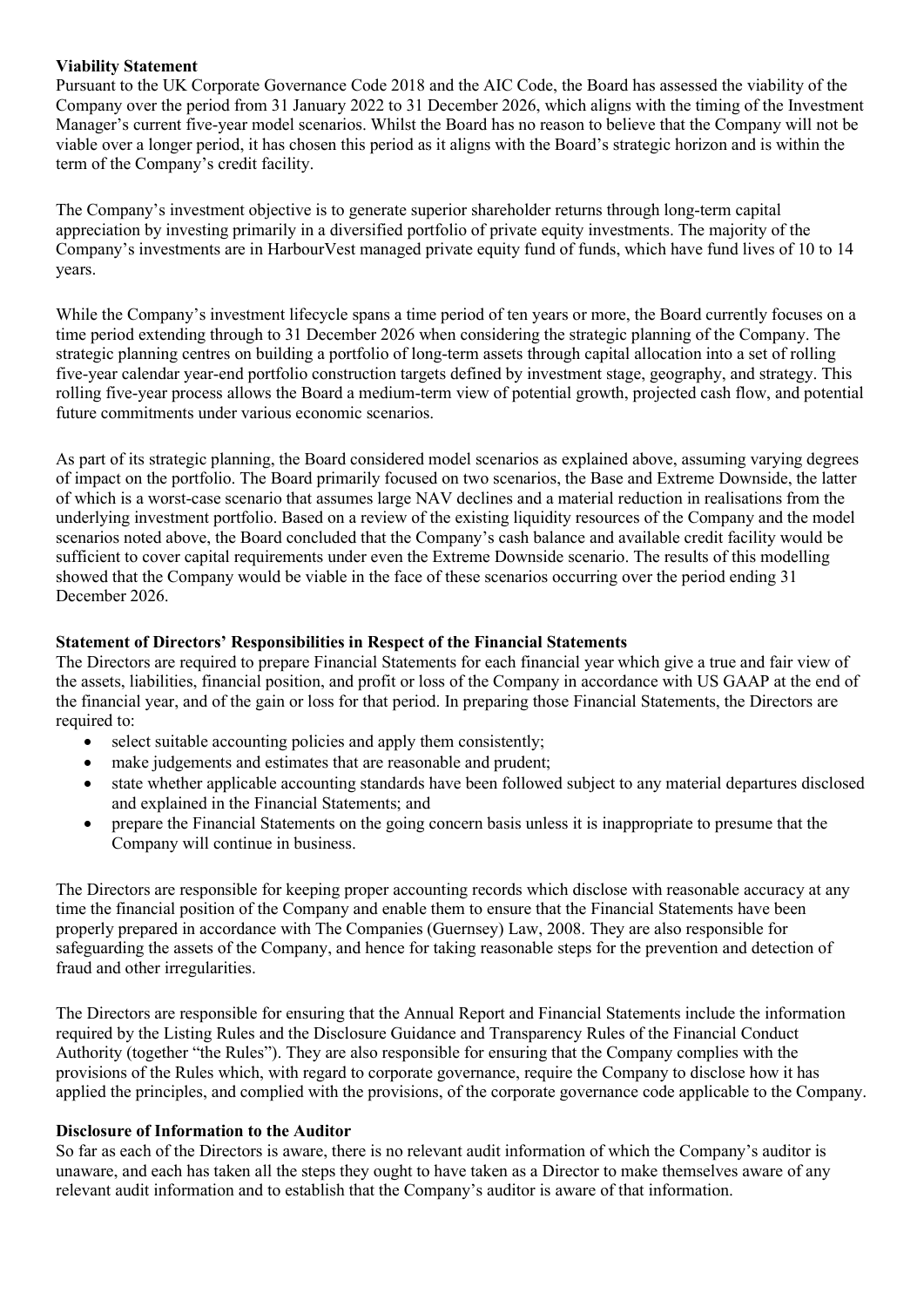## **Responsibility Statement**

The Board of Directors, as identified on pages 72 and 73, jointly and severally confirm that, to the best of their knowledge:

- the Financial Statements, prepared in accordance with US GAAP, give a true and fair view of the assets, liabilities, financial position, and profits of the Company and its undertakings;
- this report includes a fair review of the development and performance of the business and the position of the Company and the undertakings included in the consolidation taken as a whole, together with a description of the principal risks and uncertainties that they face; and
- the Annual Report and Financial Statements taken as a whole are fair, balanced, and understandable and provide the information necessary for shareholders to assess the Company and its undertakings' position, performance, business model, and strategy.

Signed on behalf of the Board by:

## **Ed Warner**

Chair 26 May 2022

## **Board structure and committees**

The activities of the Company are overseen by the Board, which comprises a majority of independent Directors. The Board meets at least four times a year, and between these scheduled meetings there is regular contact between Directors, the Investment Manager, the Administrator, and the Company Secretary, including a formal strategy meeting and Board update calls.

The Board aims to run the Company in a manner which is consistent with its belief in honesty, transparency, and accountability. This is reflected in the way in which Board meetings are conducted, during which the Chair promotes and facilitates a culture of open and constructive debate on each topic, encouraging input from all Directors to ensure a wide exchange of views. The Directors believe that good governance means managing the affairs of the Company well and engaging effectively with investors. The Board is committed to maintaining high standards of financial reporting, transparency, and business integrity.

#### **Audit and Risk Committee Inside Information Committee Nomination Committee Management Engagement and Service Provider Committee Remuneration Committee Role** To ensure that the Company maintains high standards of risk management, integrity, financial reporting, and internal controls. **Role** To consider any developments which may require an immediate announcement by virtue of being price-sensitive information. **Role** To agree the method and oversee the process for the selection and recruitment of new Directors and to nominate candidates for approval by the Board. **Role** To review the Company's Investment Manager and service providers to ensure that a good value service of satisfactory quality is delivered, and to manage the appointment process of new or replacement service providers. **Role** To determine the policy for Directors' remuneration, set the remuneration of the Chair of the Board, and make recommendations to the Board for Directors' remuneration levels. **Members** Chaired by: Steven Wilderspin **Members** Chaired by: Ed Warner Steven Wilderspin **Members**  Chaired by: Ed Warner Francesca Barnes Alan Hodson **Members** Chaired by: Francesca Barnes Alan Hodson Libby Burne **Members** Chaired by: Alan Hodson Francesca Barnes Libby Burne

## **Board of Directors**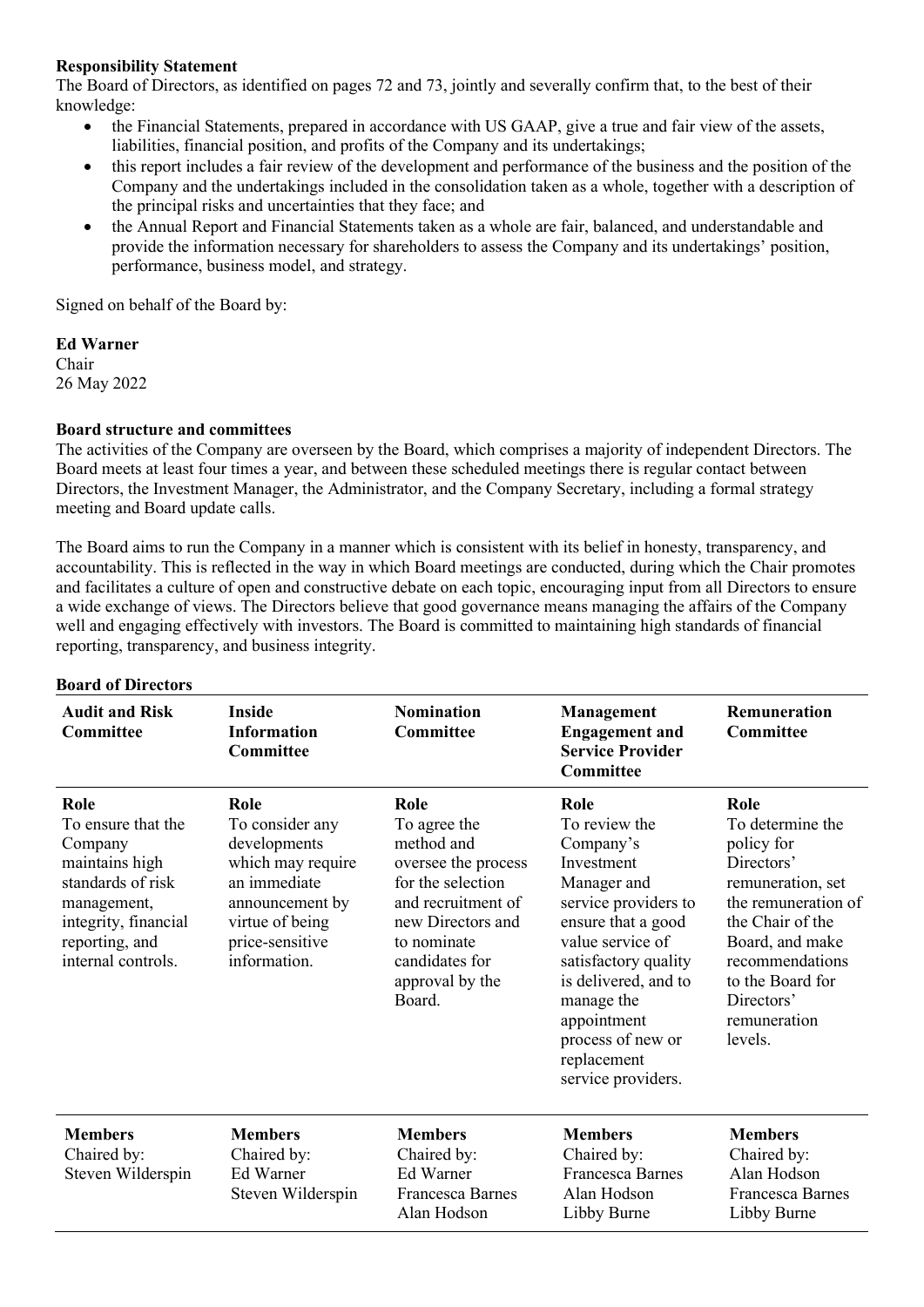| Francesca Barnes | Libby Burne       | Ed Warner         | Ed Warner         |
|------------------|-------------------|-------------------|-------------------|
| Alan Hodson      | Steven Wilderspin | Steven Wilderspin | Steven Wilderspin |
| Libby Burne      |                   |                   |                   |

Anulika Ajufo was appointed post financial year-end, on 19 May 2022 and sits on the following committees: Audit and Risk Committee, Nomination Committee, Management Engagement and Service Provider Committee, and Remuneration Committee.

#### **Board and Committee Meetings with Director Attendance**

The table below sets out the Directors' attendance at the Board and Committee meetings held during the financial year ended 31 January 2022:

|                           |                   |            |             | Management  |            |                         |
|---------------------------|-------------------|------------|-------------|-------------|------------|-------------------------|
|                           | Scheduled         |            |             | Engagement  |            |                         |
|                           | Board and         | Audit and  | Inside      | and Service |            |                         |
|                           | Board             | Risk       | Information | Provider    |            | Nomination Remuneration |
|                           | Strategy          | Committee  | Committee   | Committee   | Committee  | Committee               |
| Director                  | Meetings          | Meetings   | Meetings    | Meetings    | Meetings   | Meeting                 |
| <b>Francesca Barnes</b>   | $9$ of $9$        | 8 of 8     | n/a         | $2$ of $2$  | $2$ of $2$ | $1$ of $1$              |
| Libby Burne <sup>1</sup>  | 8 of 9            | 7 of 8     | n/a         | $2$ of $2$  | $1$ of $2$ | $1$ of $1$              |
| Carolina Espinal          | 7 <sub>of</sub> 9 | n/a        | n/a         | n/a         | n/a        | n/a                     |
| Alan Hodson               | $9$ of $9$        | 8 of 8     | n/a         | $2$ of $2$  | $2$ of $2$ | $1$ of $1$              |
| Andrew Moore <sup>2</sup> | 4 of 9            | $3$ of $8$ | n/a         | n/a         | $1$ of $2$ | n/a                     |
| Ed Warner                 | $9$ of $9$        | n/a        | $2$ of $2$  | $2$ of $2$  | $2$ of $2$ | $1$ of $1$              |
| Steven Wilderspin         | $9$ of $9$        | 8 of 8     | $2$ of $2$  | $2$ of $2$  | $2$ of $2$ | $1$ of $1$              |
| Peter Wilson              | 7 <sub>of</sub> 9 | n/a        | n/a         | n/a         | n/a        | n/a                     |

1 Libby Burne was appointed to the Board on 1 March 2021 and so was only eligible to attend 8 meetings.

<sup>2</sup> Andrew Moore retired at the AGM in July 2021 and thus was only eligible to attend 4 meetings. Note Anulika Ajufo was appointed on 19 May 2022 and therefore is not included in the table above.

The Directors are kept fully informed of investment and financial controls and other matters that are relevant to the business of the Company. Such information is brought to the attention of the Board by the Investment Manager, the Administrator, and the Company Secretary in their regular reports to the Board. The Directors also have access where necessary, in the furtherance of their duties, to professional advice at the expense of the Company. Further details of the Board Committees can be found on page 80 and their terms of reference are available on the Company's website: www.hvpe.com/shareholders/corporate-governance.

All Directors received notice of the meetings, the agenda, and supporting documents and were able to comment on the matters to be raised at the proposed meeting. During each meeting, the Chair promoted and facilitated open, constructive debate on each topic, encouraging input from all Directors. As well as the formal scheduled strategy meeting, the Board also received detailed information from the Investment Manager via update calls with particular reference to the impact on the Company of the pandemic and other external developments. In addition to the above meetings, ad-hoc Board and Committee meetings can be convened at short notice and, as they only require a quorum of two Directors, there is a possibility of lower attendance than for the scheduled meetings. If any Director is unable to attend a meeting, they receive the papers and have the opportunity to discuss them with the Chair. During the financial year, there were three ad-hoc Board meetings with a quorum at each.

At each scheduled Board meeting, amongst other items, the Directors review and discuss the Investment Manager's report, HVPE's financial position, drivers of performance, how HVPE has performed, the commitment plan, and the corporate broking report (which includes an update on the Company's peer group). Marketing and investor relations are covered in detail at two Board meetings, and at a higher level at the remaining meetings.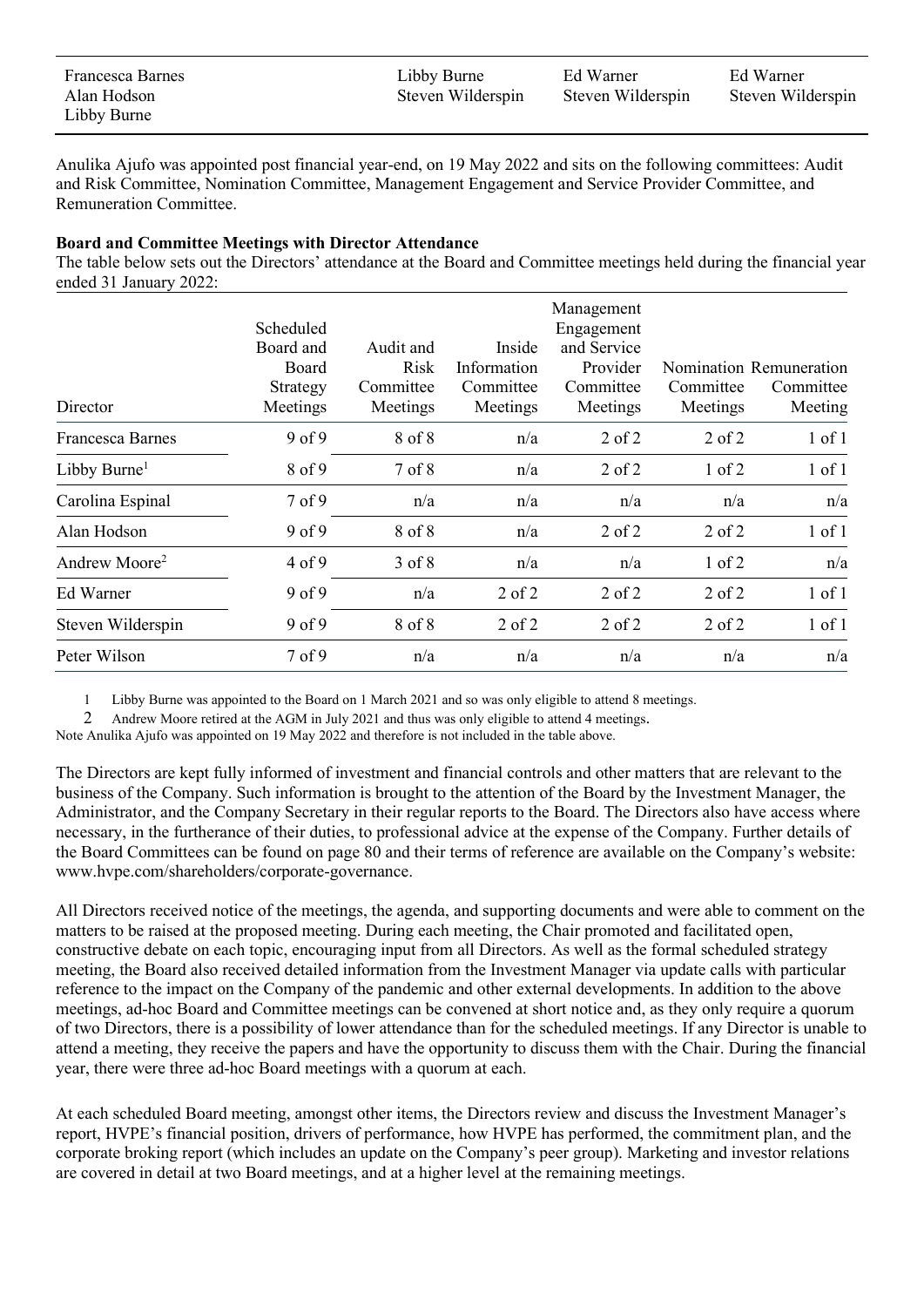## **Responsibilities**

The Board has adopted formal responsibilities for the Chair and the Senior Independent Director, as well as a schedule of matters reserved for the Board. All of these documents are available on the Company's website: https://www.hvpe.com/shareholders/corporate-governance.

## **Board Composition**

Together, the members of the Board possess a balance of skills, experience, and length of service, which the Directors believe is appropriate. Succession planning remains an ongoing process, designed to bring effective and smooth transition between Director appointments and to avoid undue disruption. This ensures that the Board is well-balanced through the appointment of new Directors with the necessary skills and experience. The Board's careful consideration of its composition and the ongoing refreshment process led to the addition of Anulika Ajufo in May 2022. Further details on the selection and appointment process can be found in the Nomination Committee report on page 86. All Directors are subject to annual re-election by shareholders. When a new Director is appointed to the Board, they participate in a structured induction process. Accordingly, the Board actively engaged with the Investment Manager and Company Secretary to ensure that Anulika Ajufo was given a detailed induction process comprising of a series of meetings with the Chair of the Board and Chair of the Audit and Risk Committee, key individuals within the Investment Manager, and other service providers. Directors must be able to demonstrate commitment to the Company, including in terms of time. Therefore, if a Director wishes to undertake additional external appointments, approval is sought from the Chair in order to confirm that the Director will be able to continue to dedicate sufficient time to carry out their duties as a Director of the Company, in addition to assessing any potential conflicts of interest and independence issues.

## **Tenure Policy**

When considering its composition, the Board is strongly committed to striking the correct balance between the benefits of continuity, experience, and knowledge and those that come from the introduction of Directors with diversity of perspectives and skills. The Board has adopted a Tenure Policy confirming its intention that each independent Director will retire at the AGM immediately following the completion of their ninth year on the Board.

It is acknowledged that there could be unusual circumstances in which a short extension of that time period could be appropriate. In that event, a comprehensive explanation of the circumstances would be provided to stakeholders.

As representatives of the Investment Manager, Carolina Espinal, who was appointed to the Board in July 2019, and Peter Wilson, who was appointed in May 2013, are outside the scope of this policy. The independent Directors believe their contributions to the Board offer considerable value to shareholders.

## **Board and Committees Evaluation**

The Board undertakes a formal annual evaluation of its performance. This includes the Chair carrying out an individual review with each Director of their performance and contribution, and the Senior Independent Director leading an annual evaluation of the performance of the Chair.

An externally facilitated Board evaluation occurs every three years and the Board engaged Board Alpha to conduct the evaluation due in 2022. Their report is complete and has been delivered to the Board. Board Alpha raised no substantive issues but recommended a number of actions to be taken, which the Board will implement during the current financial year. Board Alpha has conducted previous Board evaluations for the Company but otherwise has no connections to the Company or its Directors.

#### **Policy on Diversity and Inclusion**

The Board and Nomination Committee actively consider the diversity of the Board when considering future appointments. The Board exceeds the Hampton-Alexander Review target for 33% female representation on FTSE 350 company boards. The Company has no employees. The Board has also achieved the level of ethnic diversity targeted by the Parker Review, with two of its seven Directors seeking re-election at the AGM being from an ethnic minority background.

The Board also recognises that diversity includes racial, socio-economic, and other factors such as physical ability, and that different backgrounds and experiences can bring real value to the Company in terms of decision-making. The Board does not have any specific diversity targets in mind, given the range of factors that this term necessarily covers. While its main priority will always be to appoint the most appropriate candidate for any role, the benefits of diversity are nevertheless a significant consideration in all recruitment.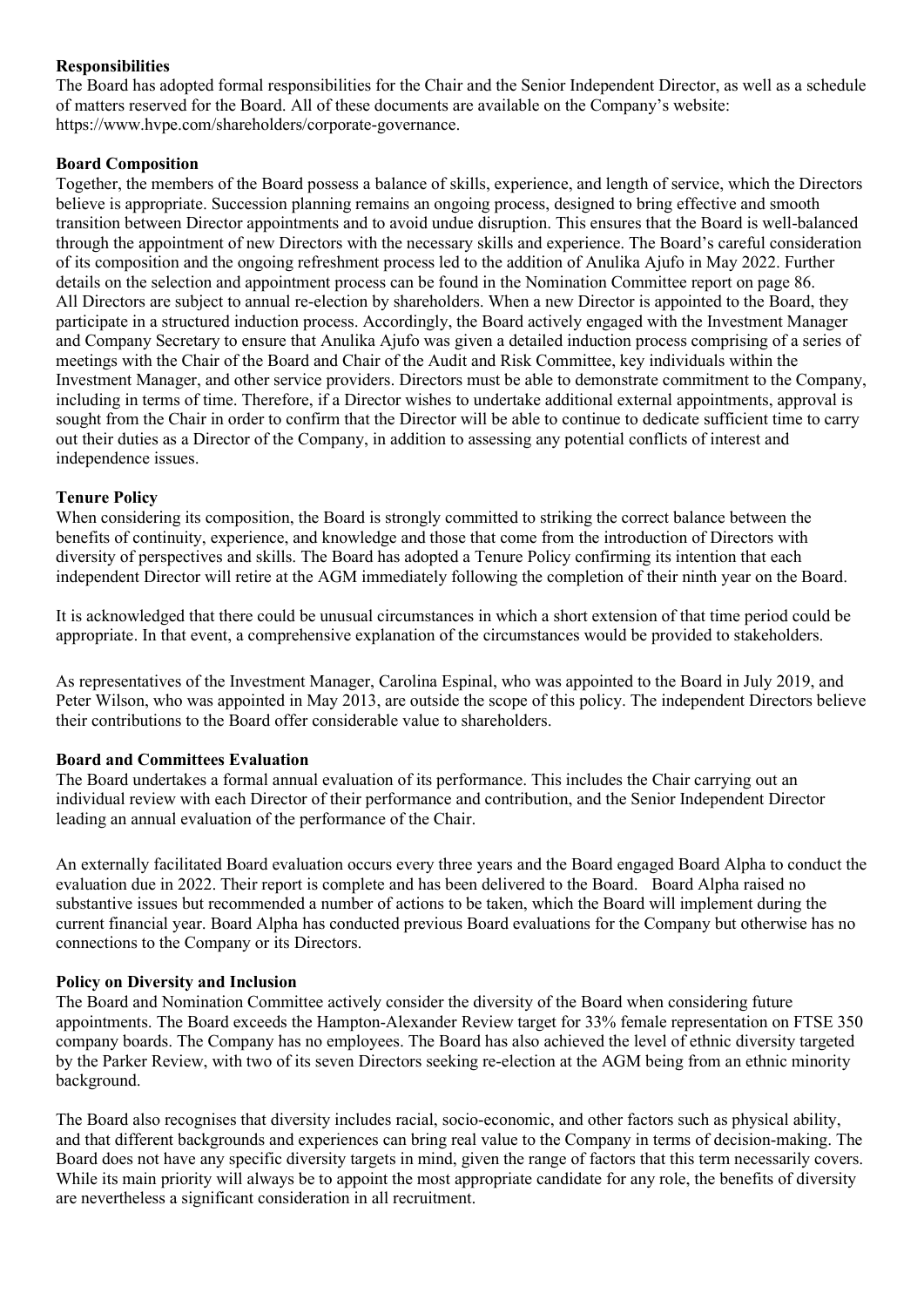## **Audit and Risk Committee**

#### **About the Committee**

The Audit and Risk Committee members are outlined on page 80. Ms Barnes, Mr Hodson, and Mr Moore (who served until 21 July 2021) each held senior banking roles for a number of years, as described in their biographies. Ms Burne (who served from 1 March 2021) is a former auditor with 20 years' experience. Mr Wilderspin is a qualified Chartered Accountant and has over 15 years' experience as an Executive and Non-Executive Director on a number of private and listed fund boards as well as commercial companies. Ms Ajufo became a member of this Committee on 19 May 2022. Members of the Committee are deemed by the Board to have recent and relevant financial and sector experience.

The Audit and Risk Committee is responsible for the review of the Company's accounting policies, periodic Financial Statements, and auditor engagement. The Committee is also responsible for making appropriate recommendations to the Board, including that the Financial Statements are fair, balanced, and understandable, and ensuring that the Company complies to the best of its ability with applicable laws and regulations, and adheres to the tenet of generally accepted codes of conduct. The Committee is also responsible for overseeing the Company's risk management framework and regulatory compliance.

All of the Company's management and administration functions are delegated to independent third parties or the Investment Manager and it is therefore felt that it would not be practical or cost-effective for the Company to have its own internal audit facility. This matter is reviewed annually. The Audit and Risk Committee does have the power to commission third-party assurance work as it sees fit, but did not do so in the year under review.

## **Activities of the Committee**

## **Audit and Risk Committee Meetings**

In the financial year ended 31 January 2022, the Audit and Risk Committee met eight times. The section "Board and Committee Meetings with Director Attendance" on page 81 summarises attendance at those meetings, during which the Committee considered the following matters:

#### **Auditor Tenure and Effectiveness**

The Audit and Risk Committee reviewed the effectiveness of the external audit process during the year, including audit quality, objectivity (level of challenge and professional scepticism), and independence. This included discussions with the Company's auditor (Ernst & Young LLP), Investment Manager, and Company Secretary to review how well the previous year's audit had gone. The main conclusion from this review was that the audit process had been robust and efficient. The Committee concluded that Ernst & Young LLP's appointment as the Company's auditor should be continued.

The Company's auditor has been engaged by the Company since 2007 and was re-engaged following a competitive tender process in May 2017. The partner responsible for the audit, David Moore, stepped down after the completion of the audit of the prior year's Financial Statements and has been replaced by Richard Le Tissier. The Committee thanked Mr Moore for his time as audit partner. The Company's auditor performed the audit of the Company's Financial Statements, prepared in accordance with applicable law, US GAAP, and audited under both relevant US Generally Accepted Auditing Standards ("US GAAS") and International Standards on Auditing (UK). The audit approach remained substantially unchanged relative to the prior year.

#### **Auditor Independence**

The Audit and Risk Committee understands the importance of auditor independence and during the year it reviewed the independence and objectivity of the Company's auditor. The Audit and Risk Committee received a report from the external auditor describing its independence, controls, and current practices to safeguard and maintain auditor independence. Other than fees paid for conducting a review of the Interim Financial Statements, there were no other non-audit fees paid to the auditor by the Company. The Committee has previously adopted a non-audit services policy that voluntarily complied with the Revised Ethical Standard 2019 issued by the UK FRC which determines those services that the auditor is prohibited from providing to the Company and those services that the auditor may conduct. This policy was revised during the year to reflect the fact that the applicable provisions are now mandatory for the Company due to the adoption of new Crown Dependency audit rules and guidance. The new policy now includes a cap on the cost of any non-audit services provided by the auditor at 70% of the average of the previous three years' audit fees.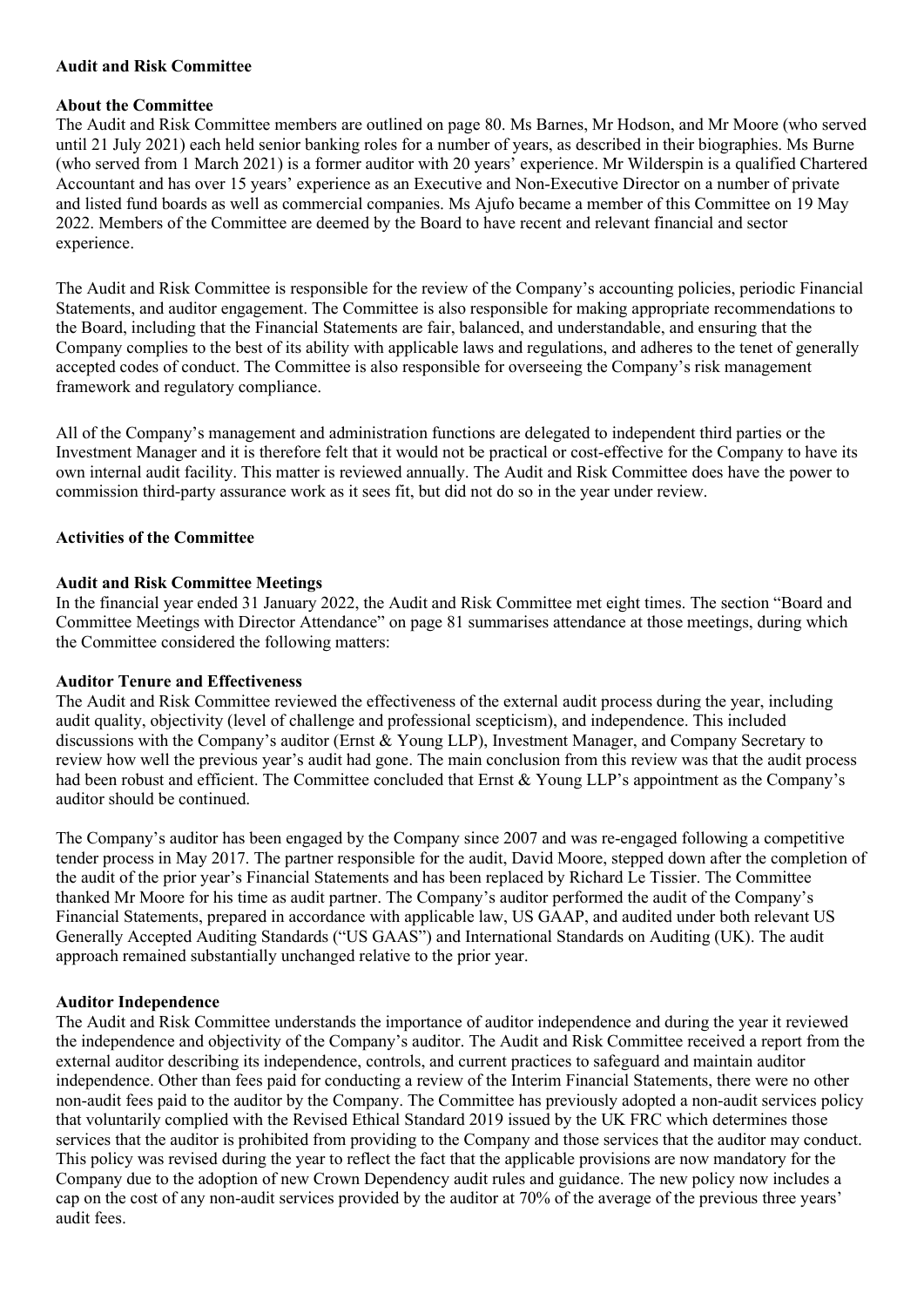In all cases the Audit and Risk Committee reviews the potential engagement of the auditor in advance to ensure that the auditor is the most appropriate party to deliver the proposed services, and to put in place safeguards, where appropriate, to manage any threats to auditor independence.

## **Terms of Engagement**

The Audit and Risk Committee reviewed the audit scope and fee proposal set out by the auditor in its audit planning. The auditor requested a substantial increase in fees for 2022 for a number of reasons, including: an increase in its cost base in a competitive market for talent; an increase in regulatory requirements; and growth in the number of underlying funds in which the Company invests. This was discussed by the Committee at length which also noted general audit market fee pressure resulting from the operational and financial separation of audit and consulting businesses driven by regulatory requirements. The Committee agreed certain mitigating measures to improve the efficiency of the audit and the auditor confirmed that it would continue to evaluate its approach which may include a more control-based approach at a future date. The Committee recommended to the Board the total negotiated fee for audit and interim review work of £268,000 for 2022, a 26% increase on the fees for 2021.

## **Internal Controls**

The internal control systems (including those relating to cyber security) are designed to meet the Company's particular needs and the risks to which it is exposed. Accordingly, the internal control systems are designed to manage rather than eliminate the risk of failure to achieve business objectives and by their nature can only provide reasonable and not absolute assurance against misstatement and loss. The Company places reliance on the control environment of its service providers, including its independent Administrator and the Investment Manager. In order to satisfy itself that the controls in place at the Investment Manager are adequate, the Audit and Risk Committee has reviewed the Private Equity Fund Administration Report on Controls Placed in Operation and Tests of Operating Effectiveness ("Type II SOC I Report") for the period from 1 October 2020 to 30 September 2021 (a bridging letter covers the period 1 October 2021 to 31 January 2022), detailing the controls environment in place at the Investment Manager. The Committee has also reviewed ISAE 3402 Reports on Fund Administration, Global and Local Custody Services, Securities Lending Services, and Listed Derivatives Clearing Services for the period 1 October 2020 to 30 September 2021 detailing the controls environment in place at the Administrator and Company Secretary. In both of these reports there were minor findings, but the Committee is satisfied that the identified weaknesses were not material to the affairs of the Company, and that the respective service providers had taken action to improve controls in the identified areas. In addition, during the year, the Management Engagement and Service Provider Committee conducted a detailed review of the performance of the Company's service providers, including the Investment Manager and Administrator.

The Investment Manager's Type II SOC I Report describes the internal controls in the HarbourVest Accounting group, which is responsible for maintaining the Company's accounting records and the production of the accounts contained in the Company's Financial Statements. The main features of the controls are: clearly documented valuation policies; detailed review of financial reporting from underlying limited partnerships and investee companies; detailed reconciliation of capital accounts in underlying limited partnerships; monthly reconciliation of bank accounts; and a multi-layered review of financial reporting to ensure compliance with accounting standards and other reporting obligations.

#### **Risk Management**

The Audit and Risk Committee reviewed the Company's risk management framework during the year, including the ongoing impact of COVID-19 on the Company and confirmed it was satisfied that it was appropriate for the Company's requirements. Further details of the principal risks and uncertainties facing the Company are given on pages 26 to 29. This is in accordance with relevant best practice as detailed in the FRC's guidance on Risk Management, Internal Control, and Related Financial and Business Reporting.

During the year, the Committee clarified the relative responsibilities regarding risk between the Committee and the Board. The Audit and Risk Committee is responsible for the overall risk framework, for mapping each risk through the framework, and for conducting specific risk reviews, while the Board is responsible for setting risk appetite, identifying and assessing risks in terms of potential impact and likelihood, and considering emerging and topical risks.

#### **Financial Risks**

The Company is funded from equity balances, comprising issued Ordinary Share capital, as detailed in Note 1 to the Financial Statements, and retained earnings. The Company has access to borrowings pursuant to the credit facility of up to \$700 million. As at 26 May 2022, the credit facility remained undrawn. Although the Company's currency exposure is currently not hedged, the Company's stance on hedging is kept under review by the Audit and Risk Committee.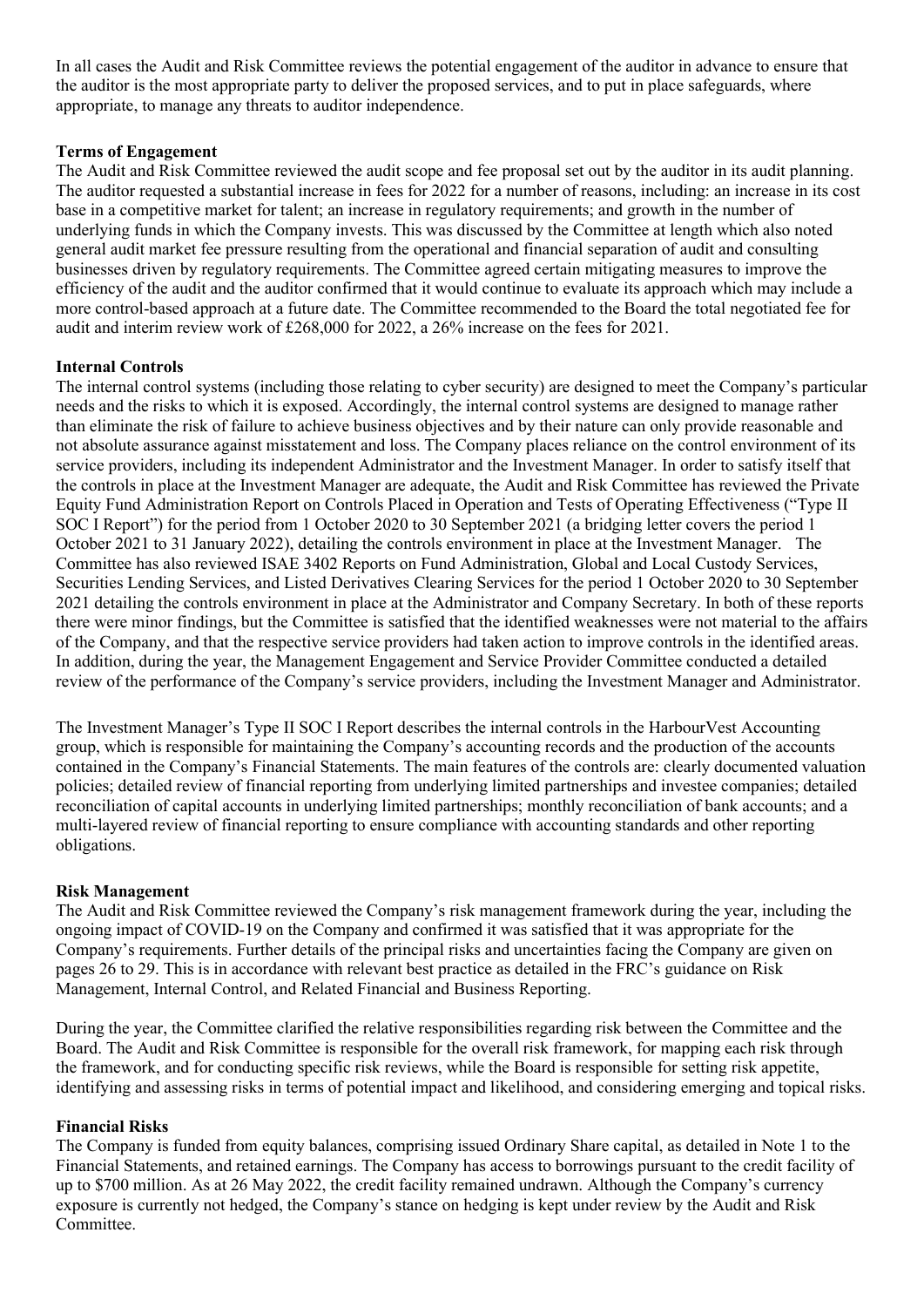The Investment Manager and the Directors ensure that all investment activity is performed in accordance with the investment guidelines. The Company's investment activities expose it to various types of risks that are associated with the financial instruments and markets in which it invests. Risk is inherent in the Company's activities and it is managed through a process of ongoing identification, measurement, and monitoring. The financial risks to which the Company is exposed include market risk, liquidity risk, and cash flow risk.

#### **Regulatory Compliance**

The Audit and Risk Committee has engaged with the Administrator's compliance team to ensure that the Company fulfils its regulatory obligations. A Compliance Monitoring Plan is in place and is regularly reviewed by the Committee.

#### **Audited Financial Statements and Significant Reporting Matters**

As part of the 31 January 2022 year-end audit, the Audit and Risk Committee reviewed and discussed the most relevant issues for the Company, most notably the risk of misstatement or manipulation of the valuation of its investments in underlying HarbourVest funds, the ongoing impact of COVID-19, and of the invasion of Ukraine by Russia after the year-end, specifically with regard to the Board's statements on going concern and viability.

The Audit and Risk Committee remains satisfied that the valuation techniques used are accurate and appropriate for the Company's investments and consistent with the requirements of US GAAP. The Audit and Risk Committee ensures that the Board is kept regularly informed of relevant updates or changes to US GAAP that impact the Company, including but not limited to valuation principles.

During the year the Audit and Risk Committee kept the risks associated with the pandemic and the measures adopted by HarbourVest Partners and other service providers under review, to ensure continuity of service to the Company. The Committee also reviewed all of the Company's risks through the lens of COVID-19. It recommended changes to the Company's risk matrix that are reflected in the "Principal Risks and Uncertainties" section on pages 26 and 29.

#### **Fair, balanced, and understandable**

As a result of the work performed, the Audit and Risk Committee has concluded that the Audited Financial Statements for the year ended 31 January 2022 are fair, balanced, and understandable, and provide the information necessary for shareholders to assess the Company's position and performance, business model, and strategy. It has reported on these findings to the Board.

#### **Corporate Governance**

The Audit and Risk Committee continues to monitor the Board's assessment of the Company's compliance with the AIC Code of Corporate Governance for Investment Companies (the 2019 edition).

#### **Governance and Effectiveness**

The Committee conducted a review of its activities against its constitution and terms of reference in respect of the year under review and concluded that all requisite activities had been undertaken. Minor amendments to the terms of reference were proposed and approved.

#### **Other Matters**

During the year the Committee conducted a "deep dive" review of the Company's structure and tax position. This will now be an annual exercise.

In presenting this report, I have set out for the Company's shareholders the key areas on which the Audit and Risk Committee focuses. If any shareholders would like any further information about how the Audit and Risk Committee operates and its review process, I, or any of the other members of the Audit and Risk Committee, would be pleased to meet them to discuss this.

#### **Steven Wilderspin**

Chair of the Audit and Risk Committee 26 May 2022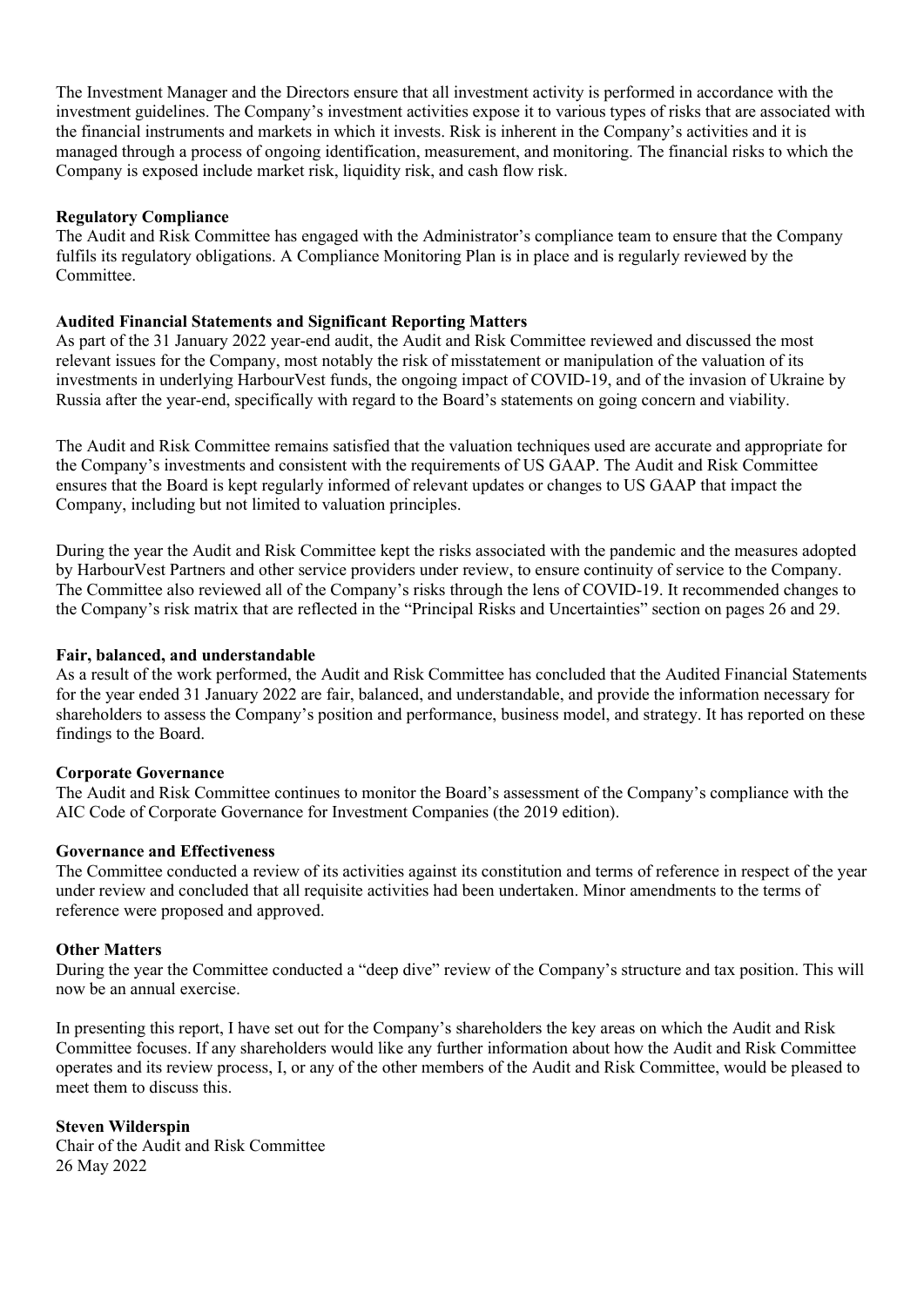## **Nomination Committee and Management Engagement and Service Provider Committee**

#### **Nomination Committee**

#### **About the Committee**

The Nomination Committee was established on 24 November 2015 and is chaired by the Chair of the Company. Its members are outlined on page 80.

There was one scheduled meeting held during the year. All members attended the meeting held. The mandate of the Nomination Committee is to consider issues related to the identification and appointment of Directors to the Board.

#### **Activities of the Committee**

#### **Changes to Board Composition**

In accordance with the approach to succession planning outlined below, Anulika Ajufo was appointed as a Director with effect from 19 May 2022 and will stand for election by shareholders at the 2022 AGM.

## **Approach to Succession Planning**

To help facilitate an orderly succession process, the Nomination Committee considered the results of the Board's last review of its composition requirements, designed to ensure that the Board demonstrated an appropriate balance of skills, knowledge, experience, and diversity. Following the appointment of Libby Burne with effect from 1 March 2021, the Committee implemented the next stage of the Board refreshment and prepared a role profile for a new independent Director, engaging a third-party recruitment firm, Odgers Berndston, to assist it in the search. The Committee reviewed a long list of candidates and, following a detailed evaluation, selected suitable candidates for first round interviews and proposed a sub-set of these for interview by the entire Board. In May 2022, the Committee made a formal recommendation to the Board that Anulika Ajufo be appointed as a Director. The Board agreed with this recommendation and Anulika Ajufo was appointed with effect from 19 May 2022.

Odgers Berndstonhas no connections to the Company or its Directors.

#### **Governance and Effectiveness**

During the year, the Nomination Committee conducted a review of its activities against its constitution and terms of reference in respect of the year under review and concluded that it had satisfactorily complied with all of its terms of reference.

## **Management Engagement and Service Provider Committee**

#### **About the Committee**

The MESPC was established on 24 November 2015 and is currently chaired by Ms Barnes. The members are outlined on page 80. The other Directors of the Company may attend by invitation of the Committee.

The MESPC held two meetings in the year under review and all members of the Committee attended the meetings.

#### **Activities of the Committee**

In the course of the year under review, the MESPC conducted a review of the Company's service providers to ensure the safe and accurate management and administration of the Company's affairs and business under terms which were competitive and reasonable for the shareholders.

#### **Investment Manager Review**

Due to continuing travel restrictions imposed by COVID-19, the annual Investment Manager review was undertaken virtually, in July 2021, rather than in person. As part of this review, the Board received presentations from the investment committee, as well as various operational teams and the senior management of the Investment Manager regarding investment strategy, ESG processes, and other matters relating to the Company's affairs. Following this review, the Board discussed its conclusions with the Investment Manager. The Board and MESPC Committee are satisfied with the performance of the Investment Manager with respect to investment returns and the overall level of service provided to the Company. Subject to the continued easing of travel restrictions, it is anticipated that the Board as a whole will undertake visits to the Investment Manager's offices in Boston and London during the next financial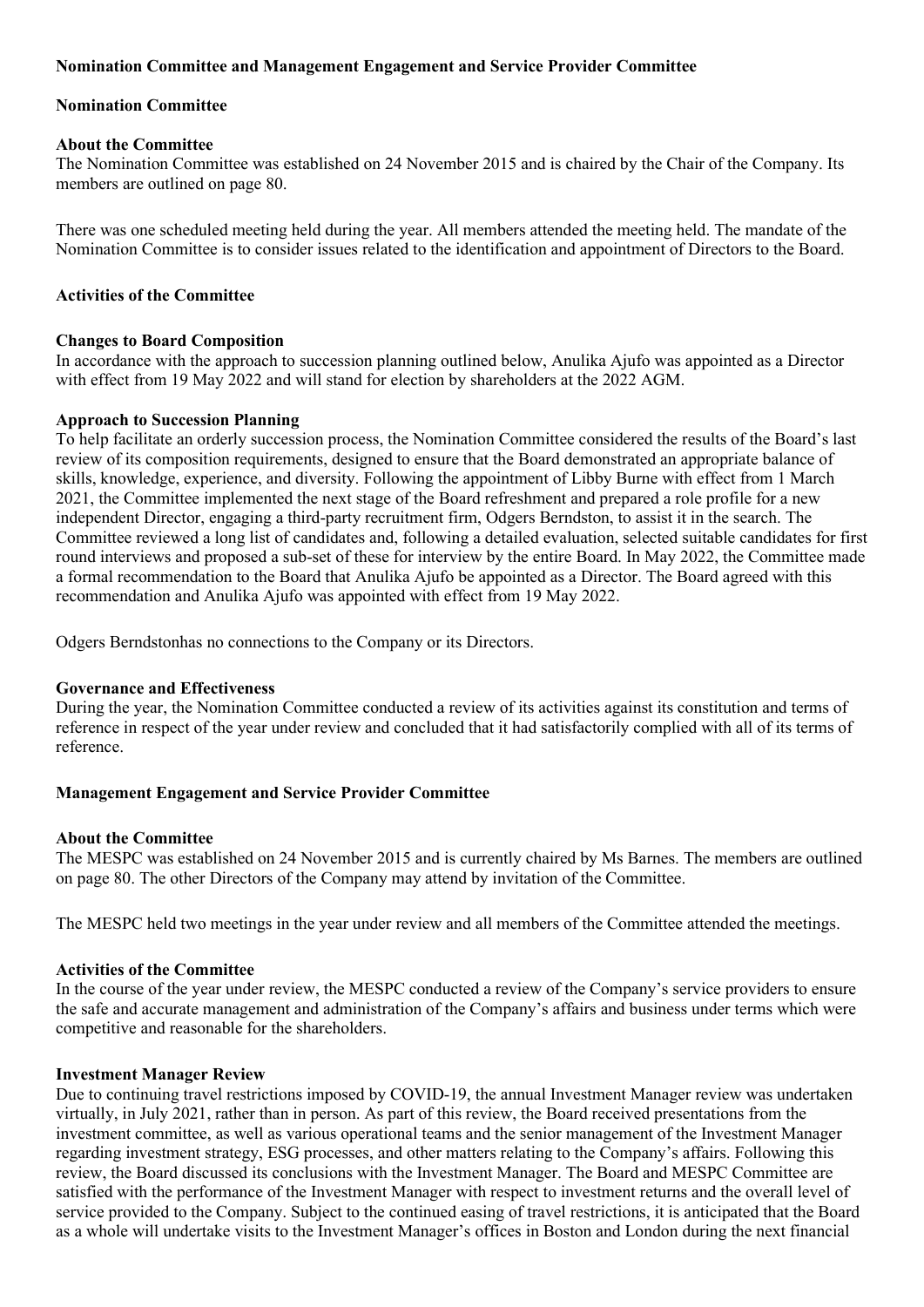year. In accordance with its terms of reference, the MESPC carries out a formal review of the Investment Management Agreement every three years and following that review will recommend any changes to the Board for consideration. The next review is due to take place during 2022.

## **MESPC Review**

The MESPC met in November 2021 and conducted a detailed review of the performance of all key service providers to the Company for the year to January 2022 against the following criteria:

- scope of service;
- key personnel;
- key results achieved for the Company;
- fees charged to the Company;
- breaches and errors in the year under review;
- ESG policies and initiatives:
- anti-slavery policies;
- anti-bribery controls:
- cyber security and IT controls environment; and
- General Data Protection Regulation ("GDPR") compliance.

## **Governance and Effectiveness**

In November 2021, the MESPC conducted a review of its activities against its constitution and terms of reference in respect of the year under review and concluded that it had satisfactorily complied with all of its terms of reference.

## **Remuneration Committee and Inside Information Committee**

## **Remuneration Committee**

## **About the Committee**

The Remuneration Committee was established on 23 March 2021 and is chaired by the Senior Independent Director of the Company, currently Mr Hodson. The members are outlined on page 80. The other Directors of the Company may attend by invitation of the Committee.

The Remuneration Committee has delegated responsibility for determining the policy for Directors' remuneration and setting the remuneration of the Chair of the Board. The Committee also makes recommendations to the Board for the Directors' remuneration levels which shall be determined in accordance with the Company's Articles of Association. Remuneration will not include performance-related elements.

There was one scheduled meeting held during the year. All members attended the meeting held. The Committee approved incremental increases in the fees paid to the independent Directors as well as small additional fees to the Senior Independent Director and the Chairs of Committees of the Board, to take effect from 1 February 2022. It was confirmed that non-Independent Directors do not receive any remuneration.

## **Inside Information Committee**

## **About the Committee**

The Committee was formed on 12 July 2016 to consider information which may need to be made public in order for the Company to comply with its obligations under the UK Market Abuse Regulation ("UK MAR"). It met twice during the year and issued two flash NAV per share updates as a result of the meetings.

## **Directors' remuneration report**

An ordinary resolution for the approval of this Directors' Remuneration Report will be put to shareholders at the forthcoming AGM to be held on 20 July 2022.

There are no long-term incentive schemes provided by the Company and no performance fees are paid to Directors. Directors affiliated to HarbourVest do not receive any fees.

No Director has a service contract with the Company; however, each Director is appointed by a letter of appointment which sets out the terms of the appointment.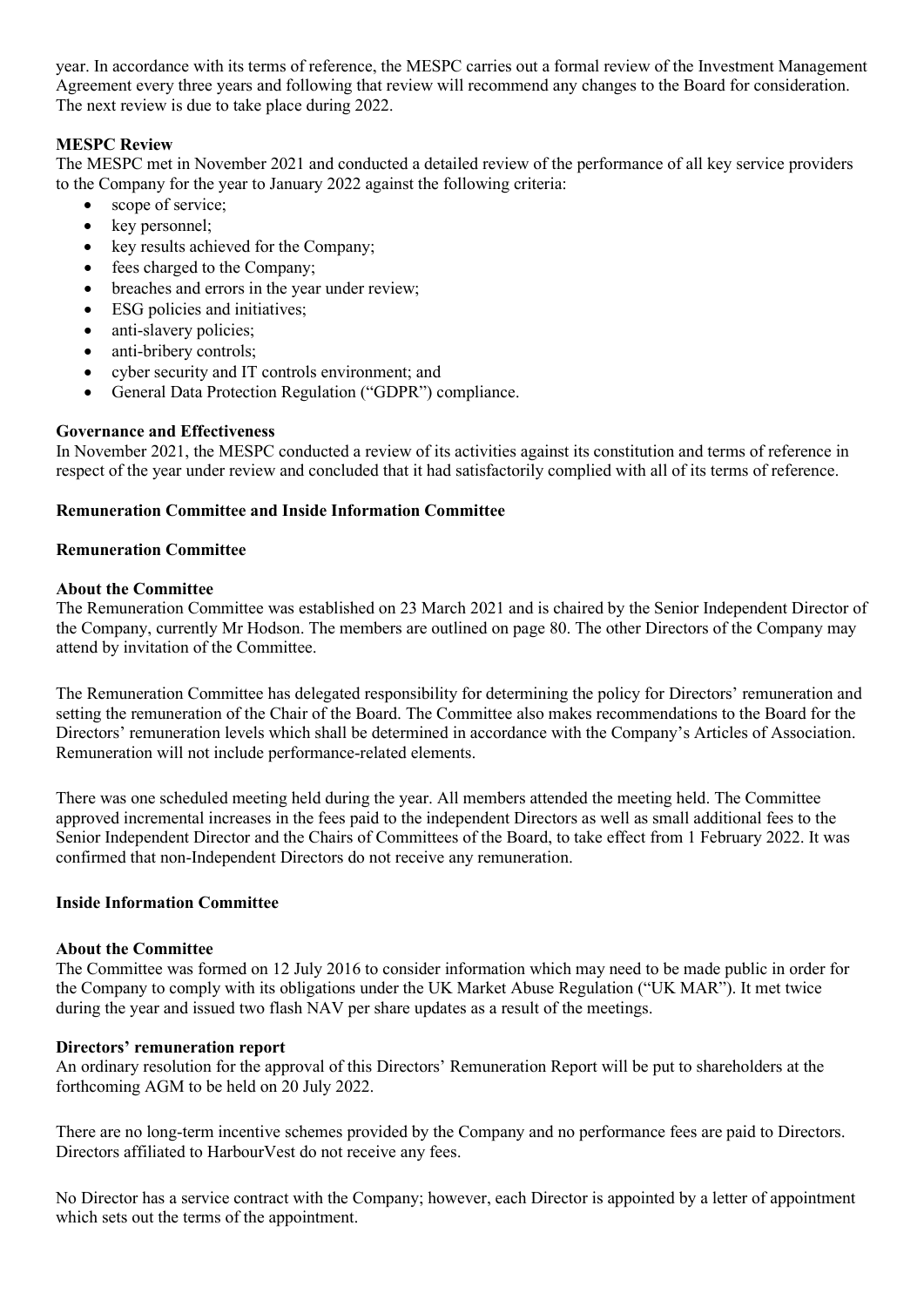Directors are remunerated in the form of fees, payable quarterly in arrears to the Director personally. The table below details the fees paid to each Director of the Company for the years ended 31 January 2021 and 31 January 2022. The Company's Articles limit the aggregate fees payable to Directors to a maximum of £550,000 per annum. Following the recommendation of the Remuneration Committee, the Board approved increases in the fees paid to the Independent Directors to take effect from 1 February 2022. The rationale for this change was that it represented two years' incremental increases to reflect the time commitment required given the complexity of the Company. In reaching this recommendation, the Committee carried out a review of the marketplace by reference to a number of external remuneration studies.

Under the Company's Articles, Directors are entitled to additional ad-hoc remuneration for project work outside of the scope of their ordinary duties. No such payments were made in the year ended 31 January 2022.

| Director            | Role                           | <b>Fees Paid for the</b><br><b>12 Months ended</b><br><b>31 January 2022</b> | Fees Paid for the<br>12 Months Ended<br>31 January 2021 |
|---------------------|--------------------------------|------------------------------------------------------------------------------|---------------------------------------------------------|
| Francesca Barnes    | <b>Independent Director</b>    | £54,000                                                                      | £54,000                                                 |
| Libby Burne         | <b>Independent Director</b>    | £45,150                                                                      | n/a <sup>1</sup>                                        |
| Carolina Espinal    | Director                       | Nil                                                                          | N <sub>il</sub>                                         |
| Alan Hodson         | <b>Independent Director</b>    | £54,000                                                                      | £54,000                                                 |
| <b>Andrew Moore</b> | <b>Independent Director</b>    | £30,082 <sup>2</sup>                                                         | £54,000                                                 |
| Ed Warner           | Chair, Independent Director    | £100,000                                                                     | £75,127 <sup>3</sup>                                    |
| Steven Wilderspin   | Audit and Risk Committee Chair | £64,000                                                                      | £64,000                                                 |
| Peter Wilson        | Director                       | <b>Nil</b>                                                                   | N <sub>il</sub>                                         |

1 Ms Burne was appointed with effect from 1 March 2021

2 Mr Moore retired from the Board on 22 July 2021<br>3 Mr Warner was appointed Chair of the Board of D

3 Mr Warner was appointed Chair of the Board of Directors on 22 July 2020

| Role                                                                                 | <b>Revised fees for</b><br>the year to 31 Jan<br>2023 |
|--------------------------------------------------------------------------------------|-------------------------------------------------------|
| Chair, Independent Director                                                          | £107,000                                              |
| Audit and Risk Committee Chair                                                       | £68,500                                               |
| <b>Independent Director</b>                                                          | £57,000                                               |
| Additional fee payable to the Senior Independent Director and the Chair of the MESPC | £3,000                                                |

Ed Warner Chair

Steven Wilderspin Chair of the Audit and Risk Committee

26 May 2022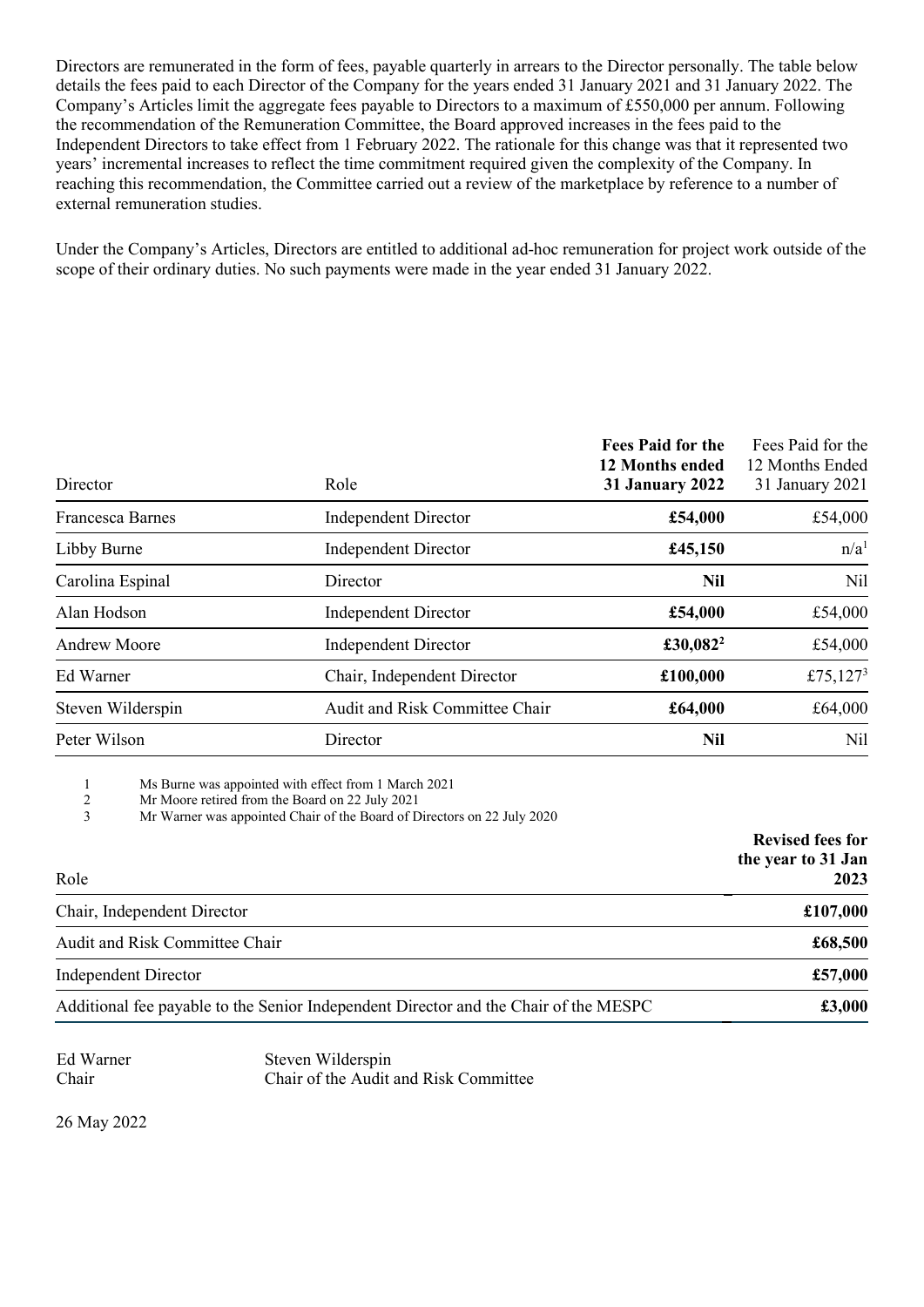## **Statement of Compliance with the AIC Code of Corporate Governance**

The Directors place a large degree of importance on ensuring that high standards of corporate governance are maintained and aim to comply to the greatest extent possible with the provisions of the AIC Code published in February 2019.

The Board has considered the principles and provisions of the AIC Code. The AIC Code addresses all the principles and provisions set out in the 2018 UK Corporate Governance Code (the "UK Code"), as well as setting out additional provisions on issues that are of specific relevance to the Company. The AIC Code has been endorsed by the Financial Reporting Council ("FRC") and the Guernsey Financial Services Commission ("GFSC"). By reporting against the AIC Code, the Company is meeting its obligations under the UK Code, the 2011 GFSC Finance Sector Code of Corporate Governance, and the associated disclosure requirements set out under paragraph 9.8.6R of the Financial Conduct Authority's ("FCA's") Listing Rules. The Board considers that reporting against the principles and provisions of the AIC Code provides more relevant information to stakeholders. The AIC Code is available on the AIC website: [www.theaic.co.uk.](http://www.theaic.co.uk/)

The Company complied with all the principles and provisions of the AIC Code during the year ended 31 January 2022 except for a difference relating to the duties of the Nomination Committee. Details of this difference, which constitutes an ongoing exception to one of the principles of the AIC Code, are set out below:

## **The Duties of the Nomination Committee**

As set out on page 86, the Board has established a Nomination Committee, but it has chosen to limit its remit to focus purely on the identification and nomination of Board candidates to fill Independent Director Board vacancies as and when they arise. Other matters relating to the structure, size, and composition of the Board, and plans in respect of tenure and succession for Independent Directors form part of the matters reserved for the entire Board. The Directors believe that their deliberations in relation to these matters benefit from the input from all the Directors, including those appointed by HarbourVest.

Set out below is where stakeholders can find further information within the Annual Report about how the Company has complied with the various principles and provisions of the AIC Code.

| Purpose                                    | On page 1                                                                          |
|--------------------------------------------|------------------------------------------------------------------------------------|
| Strategy                                   | On pages 74 and 75                                                                 |
| Values and culture                         | On page 80                                                                         |
| Shareholder engagement                     | On pages 22 to 25                                                                  |
| Stakeholder engagement                     | On pages 22 to 25                                                                  |
| 2. Division of responsibilities            |                                                                                    |
| Director independence                      | On page 75                                                                         |
| Board meetings                             | On page 81                                                                         |
| Relations with Investment Manager          | Investment Manager on page 22 and Investment Manager's report on<br>pages 34 to 37 |
| Management Engagement Committee            | On page 86                                                                         |
| 3. Composition, Succession, and Evaluation |                                                                                    |
| Nomination Committee                       | On page 86                                                                         |
| Director re-election                       | On pages 81 and 82                                                                 |
| Use of an external search agency           | Approach to Succession Planning on page 86                                         |
| Board evaluation                           | Board and Committees Evaluation on page 82                                         |

## **1. Board Leadership and Purpose**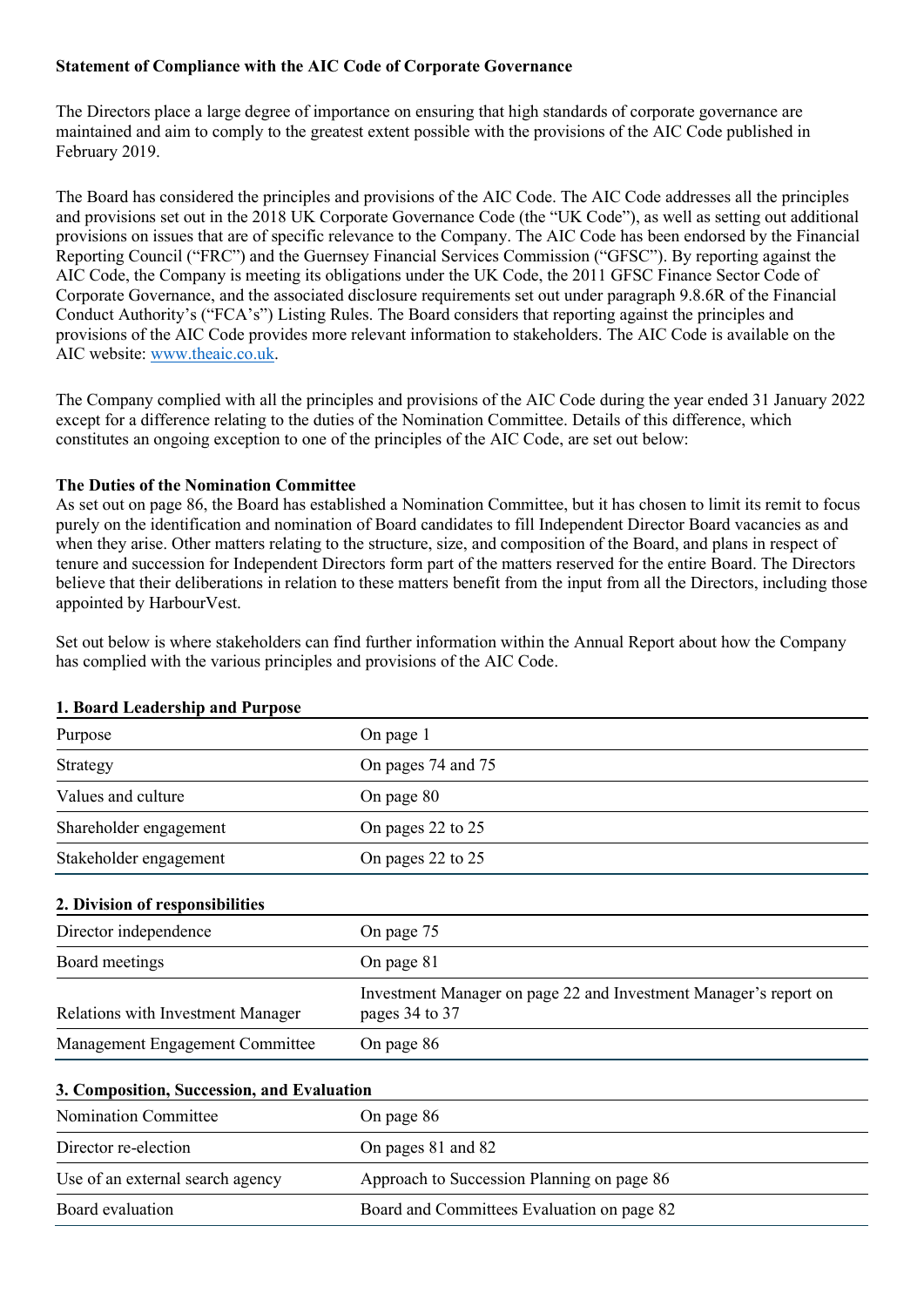|  |  |  |  |  | 4. Audit, Risk, and Internal Control |  |
|--|--|--|--|--|--------------------------------------|--|
|--|--|--|--|--|--------------------------------------|--|

| <b>Audit and Risk Committee</b>                 | On pages 83 to 85 |
|-------------------------------------------------|-------------------|
| Emerging and principal risks                    | On pages 26 to 29 |
| Risk management and internal control<br>systems | On page 84        |
| Going concern statement                         | On page 78        |
| Viability statement                             | On page 79        |
| 5. Remuneration                                 |                   |
| Directors' remuneration report                  | On page 88        |

## **Independent Auditor's Report**

to the Members of HarbourVest Global Private Equity Limited

## **Opinion**

We have audited the Financial Statements (the "Financial Statements") of HarbourVest Global Private Equity Limited (the "Company") and its subsidiaries (together the "Group") for the year ended 31 January 2022, which comprise the Consolidated Statements of Assets and Liabilities, the Consolidated Statements of Operations, the Consolidated Statements of Changes in Net Assets, the Consolidated Statements of Cash Flows, the Consolidated Schedule of Investments, and the related Notes 1 to 11, including a summary of significant accounting policies. The financial reporting framework that has been applied in their preparation is applicable law and United States Generally Accepted Accounting Principles ("US GAAP").

In our opinion, the Financial Statements:

- give a true and fair view of the state of the Group's affairs as at 31 January 2022 and of its profit for the year then ended;
- have been properly prepared in accordance with US GAAP; and
- have been properly prepared in accordance with the requirements of the Companies (Guernsey) Law, 2008.

## **Basis for Opinion**

We conducted our audit in accordance with International Standards on Auditing (UK) ("ISAs (UK)") and applicable law. Our responsibilities under those standards are further described in the "Auditor's responsibilities for the audit of the financial statements" section of our report. We believe that the audit evidence we have obtained is sufficient and appropriate to provide a basis for our opinion.

#### **Independence**

We are independent of the Group in accordance with the ethical requirements that are relevant to our audit of the financial statements, including the UK FRC's Ethical Standard as applied to listed public interest entities, and we have fulfilled our other ethical responsibilities in accordance with these requirements.

The non-audit services prohibited by the FRC's Ethical Standard were not provided to the Company and we remain independent of the Company in conducting the audit.

#### **Conclusions Relating to Going Concern**

In auditing the Financial Statements, we have concluded that the Directors' use of the going concern basis of accounting in the preparation of the Financial Statements is appropriate. Our evaluation of the Directors' assessment of the Company's ability to continue to adopt the going concern basis of accounting included:

- We discussed with the Directors their assessment of going concern, which included four scenario analysis models, including the 'Base Case' and 'Extreme Downside' scenarios, the 'Base Case' being considered by the Directors to be the most likely scenario;
- We ascertained that the going concern assessment covered a period up until 30 June 2023 from the date of approval of the Financial Statements;
- We reviewed the arithmetical accuracy of the 'Base Case' and 'Extreme Downside' scenario models;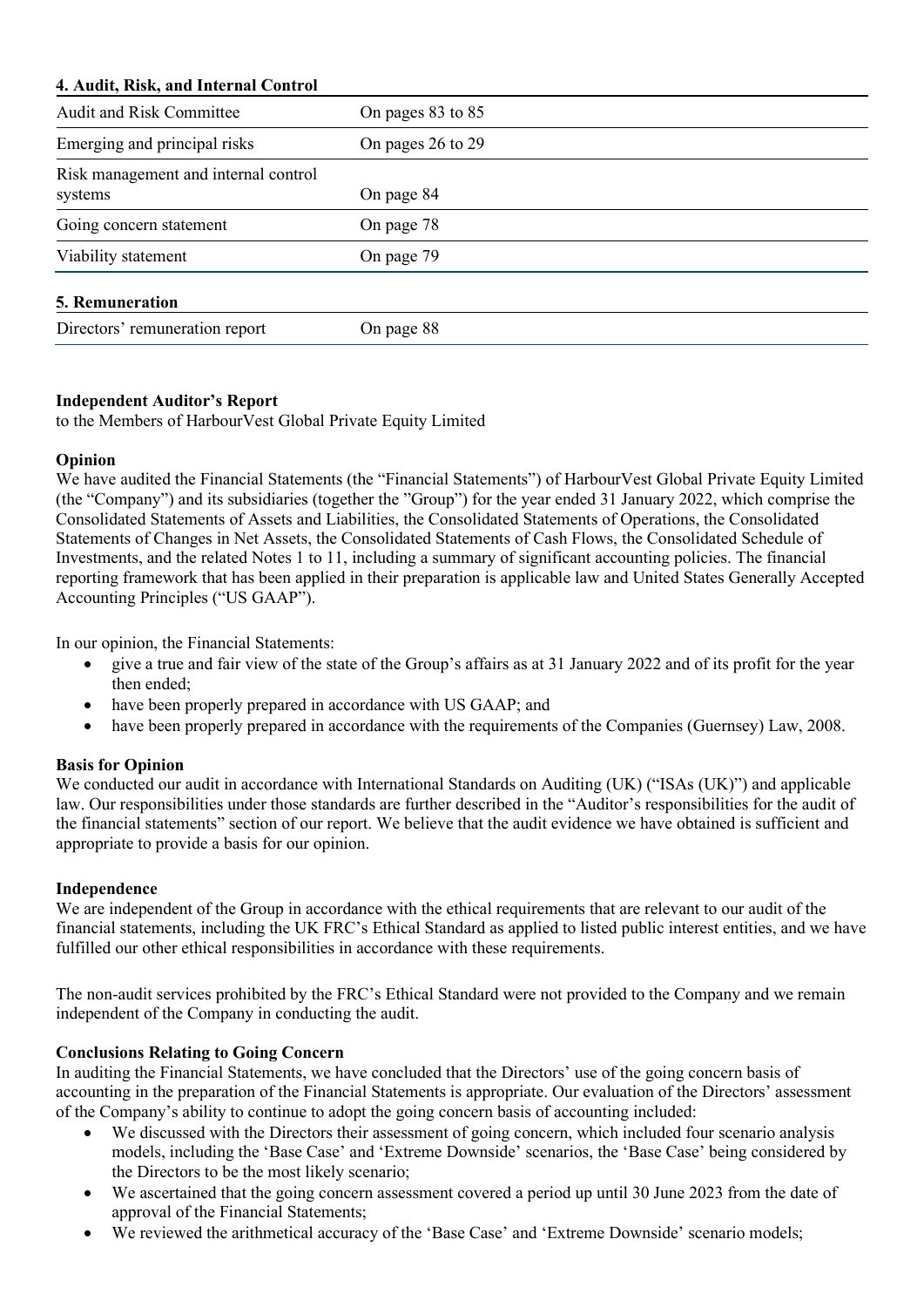- For the 'Base Case' scenario, we reviewed the working capital documentation which supports the Directors' assessment of going concern;
- We considered the estimation uncertainty of the prior year's most likely scenario by comparing it to the Group's actual performance to date, discussed the material movements with the Board and the Investment Manager, and obtained the required supporting documentation;
- For the 'Extreme Downside' scenario, we challenged the sensitivities and assumptions used in the forecast through reverse stress testing to understand how severe the downside scenario would have to be to result in the elimination of liquidity headroom or a covenant breach;
- We held discussions with the Audit and Risk Committee and Investment Manager to determine whether, in their opinion, there is any material uncertainty regarding the Company's ability to pay liabilities and commitments as they fall due. Through these discussions we considered and challenged the options available to the Company if it were in a stressed scenario. These options included but were not limited to the use of credit facilities and sales in the secondary market;
- We assessed whether the commitments made to underlying investments cast significant doubt over the going concern status of the Group and compared the historical calls made by underlying investments as a % of the total commitments made, including a discussion with the Investment Manager regarding the possibility for uncalled commitments to be called;
- We confirmed available bank facility balances to understand the potential impact of the leverage in the underlying funds;
- We recalculated the forecast debt covenants on external loans to validate compliance within the going concern period;
- We considered whether the Directors' assessment of going concern as included in the Annual Report is appropriate and consistent with the disclosure in the Viability Statement; and
- We evaluated the disclosures made in the Annual Report and Consolidated Financial Statements regarding going concern to ascertain that they are in accordance with US GAAP and have complied with, or explained reasons for non-compliance, with all the AIC Code of Corporate Governance provisions.

Based on the work we have performed, we have not identified any material uncertainties relating to events or conditions that, individually or collectively, may cast significant doubt on the Group's ability to continue as a going concern over a period from the date of approval of the Financial Statements up until 30 June 2023.

In relation to the Group's reporting on how it has applied the UK Corporate Governance Code, we have nothing material to add or draw attention to in relation to the Directors' Statement in the Financial Statements about whether the Directors considered it appropriate to adopt the going concern basis of accounting.

Our responsibilities and the responsibilities of the Directors with respect to going concern are described in the relevant sections of this report. However, because not all future events or conditions can be predicted, this statement is not a guarantee as to the Company's ability to continue as a going concern.

| $\sigma$ , or $\sigma$ are $\sigma$ and $\sigma$ and $\sigma$ in $\sigma$ |                                                                                                                                                                                                  |
|---------------------------------------------------------------------------|--------------------------------------------------------------------------------------------------------------------------------------------------------------------------------------------------|
| <b>Key audit matters</b>                                                  | Risk of misstatement or manipulation of the valuation of the Group's investments in the<br>underlying Primary or Secondary Harbour Vest funds, together the "Harbour Vest investment"<br>funds". |
| <b>Materiality</b>                                                        | Overall materiality of \$78.4m which represents 2% of Net Assets.                                                                                                                                |

## **Overview of Our Audit Approach**

## **An Overview of the Scope of Our Audit**

#### **Tailoring the Scope**

Our assessment of audit risk, our evaluation of materiality, and our allocation of performance materiality determine our audit scope for the Company. This enables us to form an opinion on the Financial Statements. We take into account size, risk profile, the organisation of the Company, and effectiveness of controls, including controls and changes in the business environment, when assessing the level of work to be performed.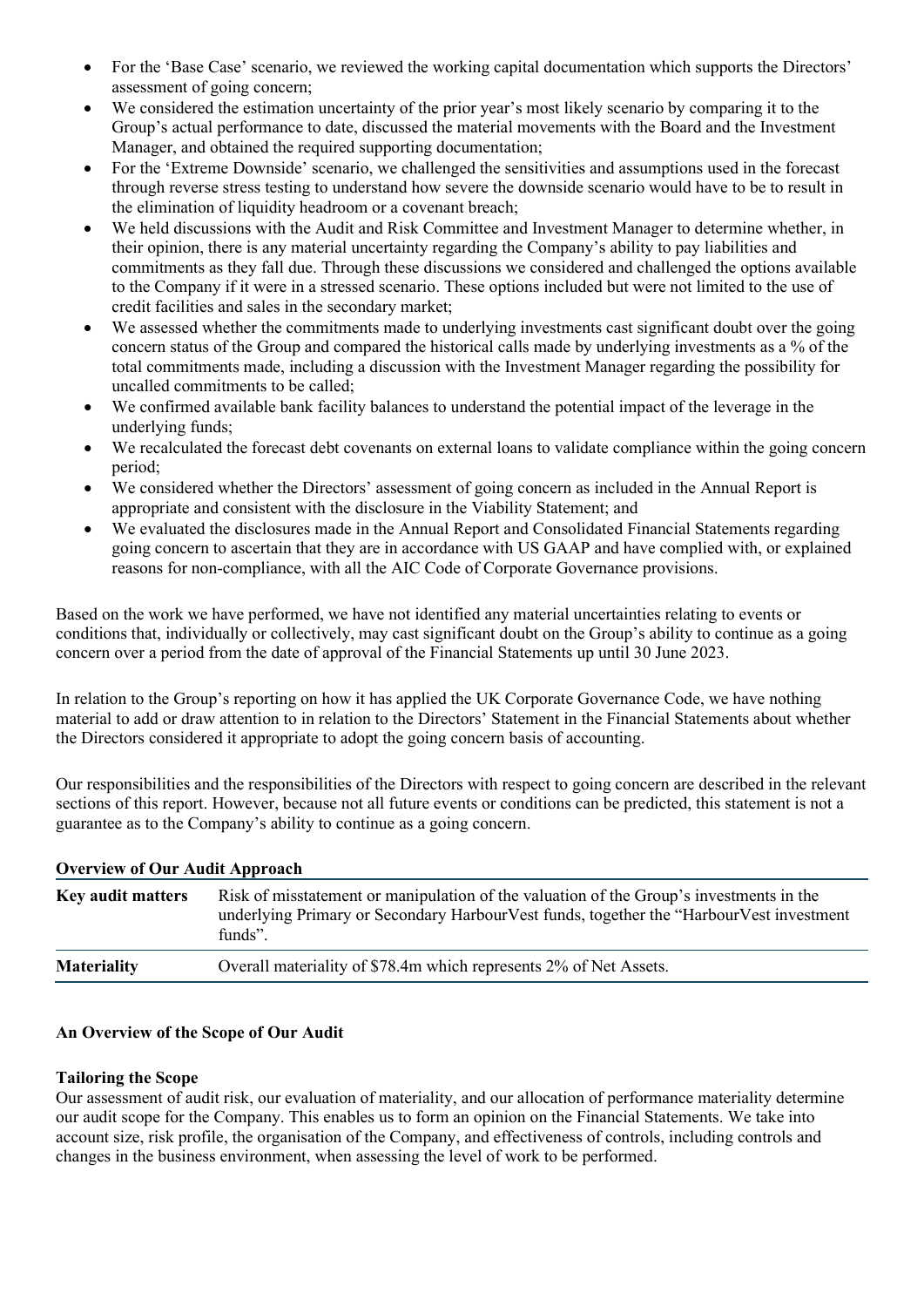The audit was led from Guernsey and utilised audit team members from the Boston office of Ernst & Young LLP in the US. We operated as an integrated audit team across the two jurisdictions, and we performed audit procedures and responded to the risk identified as described below.

The Group comprises the Company and its five wholly owned subsidiaries as explained in Note 2 to the Financial Statements. The Company, each subsidiary, and the consolidation are subject to full scope audit procedures. Other than the investments which the Company holds directly, the subsidiaries own the investments, which are set out in the Consolidated Schedule of Investments, and on which we performed our work on valuation.

## **Climate Change**

The Company has explained climate-related risks in the "Purposeful growth (ESG)" section which forms part of the "Other Information", rather than the audited Financial Statements. Our procedures on these disclosures therefore consisted solely of considering whether these disclosures are materially inconsistent with the Company's Financial Statements, or our knowledge obtained in the course of the audit, or otherwise appear to be materially misstated.

#### **Key Audit Matters**

Key audit matters are those matters that, in our professional judgment, were of most significance in our audit of the Financial Statements of the current period and include the most significant assessed risks of material misstatement (whether or not due to fraud) that we identified. These matters included those which had the greatest effect on: the overall audit strategy, the allocation of resources in the audit, and directing the efforts of the engagement team. These matters were addressed in the context of our audit of the Financial Statements as a whole, and in our opinion thereon, and we do not provide a separate opinion on these matters.

| <b>Risk</b>                                                                                                                                                                                                                                                       | <b>Our Response to the Risk</b>                                                                                                                                                                                                                                                                                                                                                                                                                                                                                                                                                                                           | <b>Key Observations</b><br><b>Communicated to</b><br>the Audit and Risk<br>Committee                                                                                                            |
|-------------------------------------------------------------------------------------------------------------------------------------------------------------------------------------------------------------------------------------------------------------------|---------------------------------------------------------------------------------------------------------------------------------------------------------------------------------------------------------------------------------------------------------------------------------------------------------------------------------------------------------------------------------------------------------------------------------------------------------------------------------------------------------------------------------------------------------------------------------------------------------------------------|-------------------------------------------------------------------------------------------------------------------------------------------------------------------------------------------------|
| <b>Misstatement or</b><br>manipulation of the<br>valuation of the Group's<br>investments in the<br>underlying Primary or<br><b>Secondary HarbourVest</b><br>funds, together the<br>"HarbourVest investment<br>funds" (\$3,633 million;<br>2021: \$2,889 million). | Our response comprised the performance of the<br>following procedures:<br>Confirmed and documented our understanding of the<br>Group's processes, controls, and methodologies for<br>valuing investments held by the Group in the<br>Harbour Vest investment funds, including the use of<br>the practical expedient as set out in Accounting<br>Standard Codification (ASC) Topic 820 Fair Value<br>Measurement by performing our walkthrough<br>processes and evaluating the implementation and<br>design effectiveness of controls;                                                                                     | We reported to<br>the Audit and<br><b>Risk Committee</b><br>that we did not<br>identify any<br>instances of the<br>use of<br>inappropriate<br>methodologies<br>and that the<br>valuation of the |
| Refer to the Accounting<br>policies and Note 4 of the<br>Financial Statements.<br>There is a risk that the<br>valuation of the Group's<br>investments at 31 January<br>2022, which comprise<br>92.6% (2021: 100.6%) of<br>net assets is materially<br>misstated.  | We also utilised the System and Organisation<br>$\bullet$<br>Controls 1 Report for Private Equity Fund<br>Administration Report on Controls Placed in<br>Operation and Tests of Operating Effectiveness of<br>Harbour Vest Partner LLC to confirm our<br>understanding of the production on the NAVs of the<br>HarbourVest investment funds;<br>Agreed 100% by value of the individual net asset<br>$\bullet$<br>values of each HarbourVest investment fund to its<br>underlying audited NAV in the corresponding<br>Financial Statements as at 31 December 2021 which,<br>prior to adjustments, formed the basis for the | Group's<br>investments in<br>the HarbourVest<br>investment funds<br>were not<br>materially<br>misstated.                                                                                        |
| The valuation of the<br>investments is the principal<br>driver of the Group's net<br>asset value ("NAV") and<br>hence incorrect valuations<br>would have a significant<br>impact on the NAV and<br>performance of the Group.                                      | Group's carrying amount as at 31 January 2022; and<br>We obtained a schedule of all adjustments made to<br>$\bullet$<br>those audited NAV between 1 January 2022 and 31<br>January 2022, and:<br>Verified contributions and distributions<br>made to/from the HarbourVest investment<br>funds to supporting bank statements;                                                                                                                                                                                                                                                                                              |                                                                                                                                                                                                 |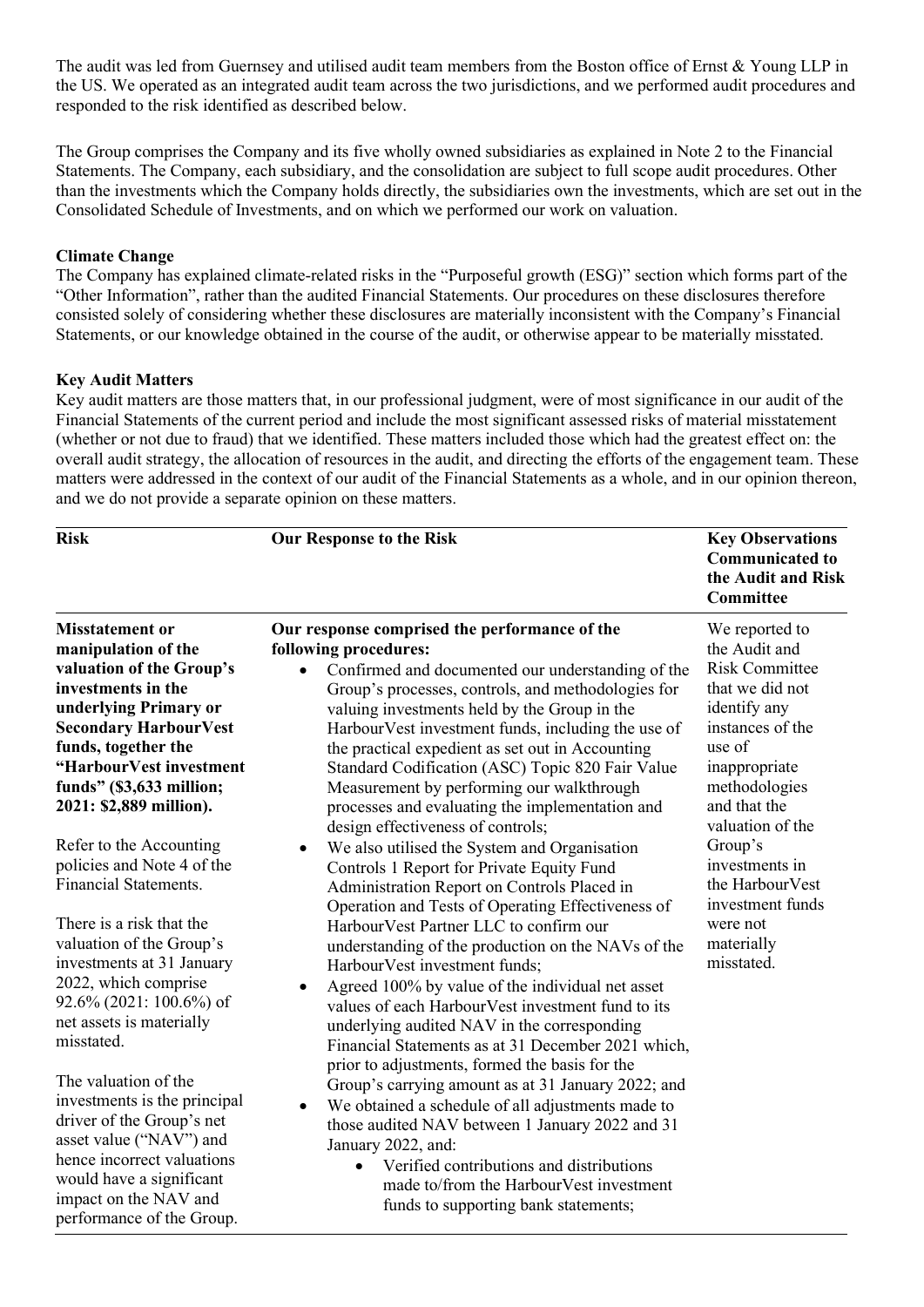- Recalculated a sample of accrued management fees in the HarbourVest investment funds based on the terms of the signed management agreements and agreed terms to relevant supporting documents;
- Verified foreign exchange rate changes to independent third-party sources, and their application to any HarbourVest investment funds denominated in foreign currencies;
- Considered whether there were changes in market conditions during the period 1 January 2022 to 31 January 2022 that could have had a material impact when applied to the key sensitive inputs to the valuations of the direct investments of the HarbourVest investment funds;
- Considered whether there were changes in market conditions during the period 1 January 2022 to 31 January 2022 that could have had a material impact when applied to the marketable securities held by the HarbourVest investment funds;
- Independently sourced third-party prices and verified fair value changes on publicly traded securities held in the HarbourVest investment funds;
- Verified that there were no post-closing adjustments since 31 December 2021 and that there were no material changes to the NAV subsequent to the HarbourVest investment funds' finalised financial reporting process.

## **Our Application of Materiality**

We apply the concept of materiality in planning and performing the audit, in evaluating the effect of identified misstatements on the audit, and in forming our audit opinion.

## **Materiality**

*The magnitude of an omission or misstatement that, individually or in the aggregate, could reasonably be expected to influence the economic decisions of the users of the financial statements. Materiality provides a basis for determining the nature and extent of our audit procedures.*

We determined materiality for the Group to be \$78.4 million (2021: \$57.5 million), which is 2% (2021: 2%) of net assets. We believe that net assets provides us with a basis for determining the nature, timing, and extent of risk assessment procedures, identifying and assessing the risk of material misstatement, and determining the nature, timing, and extent of further audit procedures. We used the net assets as a basis for determining planning materiality because the Group's primary performance measures for internal and external reporting are based on net assets as we consider it is the measure most relevant to the stakeholders of the Group.

We calculated materiality during the planning stage of the audit, and during the course of our audit we reassessed initial materiality based on 31 January 2022 net assets.

## **Performance Materiality**

*The application of materiality at the individual account or balance level. It is set at an amount to reduce to an appropriately low level the probability that the aggregate of uncorrected and undetected misstatements exceeds materiality.*

On the basis of our risk assessments, together with our assessment of the company's overall control environment, our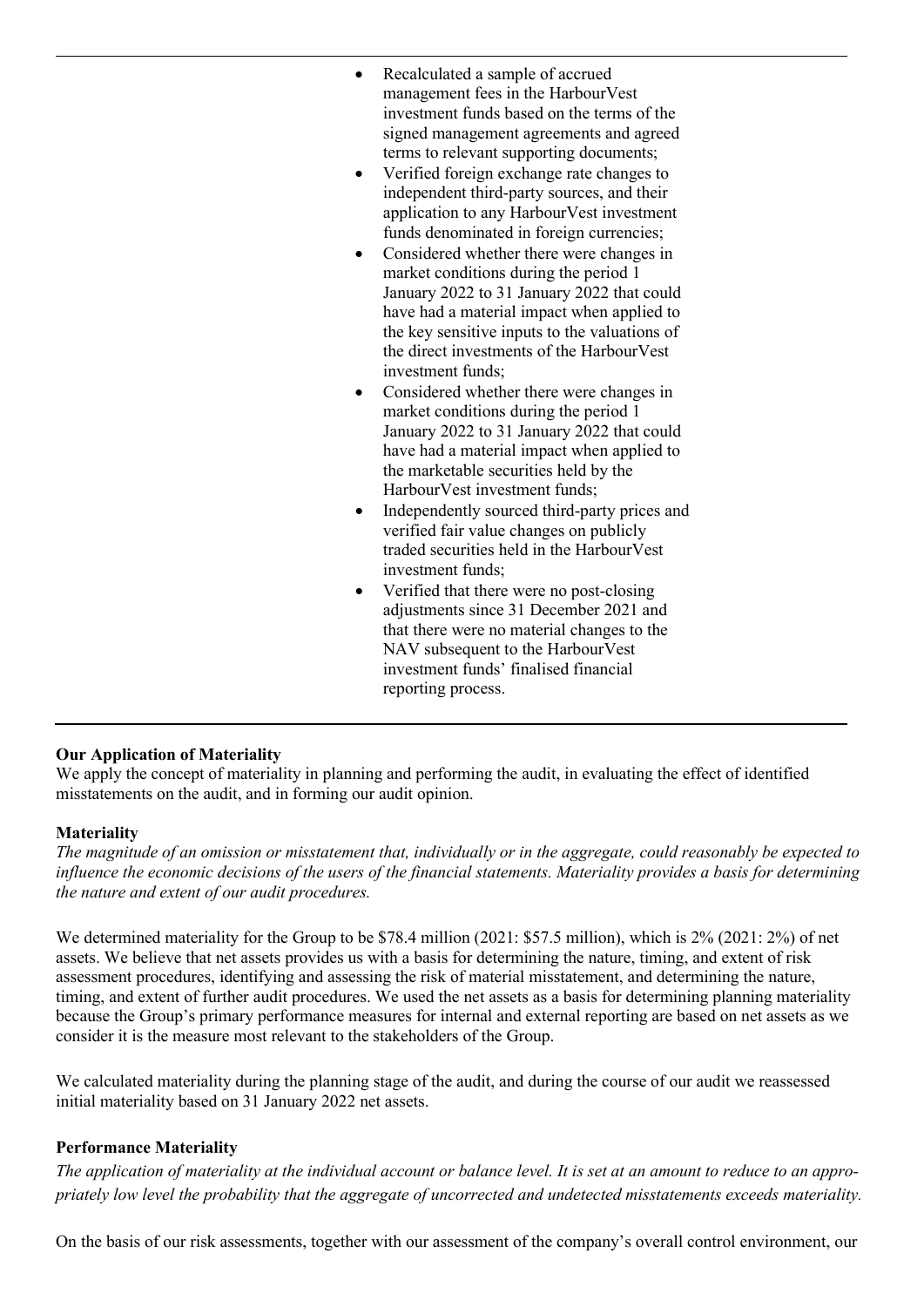judgement was that performance materiality was 75% (2021: 75%) of our planning materiality, namely \$58.8m (2021: \$43.1m). Our objective in adopting this approach was to ensure that total uncorrected and undetected audit differences in the Financial Statements did not exceed our materiality level. We have set performance materiality at this percentage given that there is no history of material misstatements, the likelihood of misstatement in the future is deemed low, we have a strong understanding of the control environment, there were no changes in circumstances (such as a change in accounting personnel or events out of the normal course of business) and it is not a close monitored audit, and hence we consider 75% to be reasonable.

## **Reporting Threshold**

*An amount below which identified misstatements are considered as being clearly trivial.*

We agreed with the Audit and Risk Committee that we would report to them all uncorrected audit differences in excess of \$3.9m (2021: \$2.9m), which is set at 5% of planning materiality, as well as differences below that threshold that, in our view, warranted reporting on qualitative grounds.

We evaluate any uncorrected misstatements against both the quantitative measures of materiality discussed above and in light of other relevant qualitative considerations in forming our opinion.

## **Other Information**

The other information comprises the information included in the Annual Report, other than the Financial Statements and our auditor's report thereon. The Directors are responsible for the other information contained within the Annual Report.

Our opinion on the Financial Statements does not cover the other information and, except to the extent otherwise explicitly stated in this report, we do not express any form of assurance conclusion thereon.

Our responsibility is to read the other information and, in doing so, consider whether the other information is materially inconsistent with the Financial Statements or our knowledge obtained in the course of the audit or otherwise appears to be materially misstated. If we identify such material inconsistencies or apparent material misstatements, we are required to determine whether this gives rise to a material misstatement in the Financial Statements themselves. If, based on the work we have performed, we conclude that there is a material misstatement of the other information, we are required to report that fact.

We have nothing to report in this regard.

## **Matters on Which We Are Required To Report by Exception**

We have nothing to report in respect of the following matters in relation to which The Companies (Guernsey) Law, 2008 requires us to report to you if, in our opinion:

- proper accounting records have not been kept by the Company; or
- the Financial Statements are not in agreement with the Company's accounting records and returns; or
- we have not received all the information and explanations we require for our audit.

#### **Corporate Governance Statement**

We have reviewed the Directors' statement in relation to going concern, longer-term viability and that part of the Corporate Governance Statement relating to the Group's compliance with the provisions of the UK Corporate Governance Code specified for our review by the Listing Rules.

Based on the work undertaken as part of our audit, we have concluded that each of the following elements of the Corporate Governance Statement is materially consistent with the Financial Statements or our knowledge obtained during the audit:

- Directors' statement with regards to the appropriateness of adopting the going concern basis of accounting and any material uncertainties identified set out on page 78;
- Directors' explanation as to its assessment of the Company's prospects, the period this assessment covers, and why the period is appropriate set out on page 78;
- Directors' statement on whether it has a reasonable expectation that the Group will be able to continue in operation and meets its liabilities set out on page 78;
- Directors' statement on fair, balanced, and understandable set out on page 85;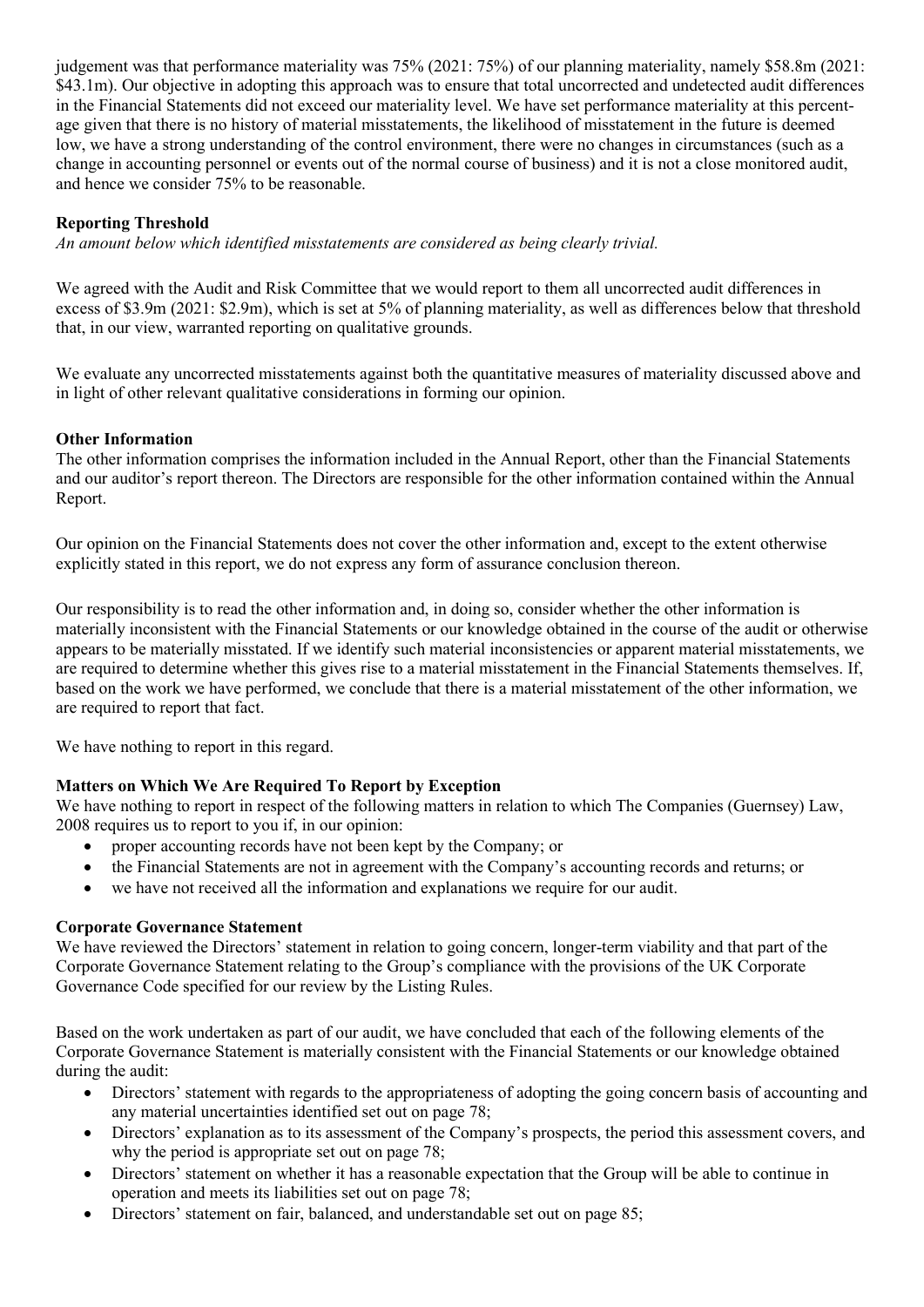- Board's confirmation that it has carried out a robust assessment of the emerging and principal risks set out on pages 26 to 29;
- The section of the Annual Report that describes the review of effectiveness of risk management and internal control systems set out on page 84; and
- The section describing the work of the Audit and Risk Committee set out on page 83.

## **Responsibilities of Directors**

As explained more fully in the Statement of Directors' Responsibilities set out on page 79, the Directors are responsible for the preparation of the Financial Statements and for being satisfied that they give a true and fair view, and for such internal control as the Directors determine is necessary to enable the preparation of Financial Statements that are free from material misstatement, whether due to fraud or error.

In preparing the Financial Statements, the Directors are responsible for assessing the Company's ability to continue as a going concern, disclosing, as applicable, matters related to going concern and using the going concern basis of accounting unless the Directors either intend to liquidate the Company or to cease operations, or have no realistic alternative but to do so.

## **Auditor's Responsibilities for the Audit of the Financial Statements**

Our objectives are to obtain reasonable assurance about whether the Financial Statements as a whole are free from material misstatement, whether due to fraud or error, and to issue an auditor's report that includes our opinion. Reasonable assurance is a high level of assurance, but is not a guarantee that an audit conducted in accordance with ISAs (UK) will always detect a material misstatement when it exists. Misstatements can arise from fraud or error and are considered material if, individually or in the aggregate, they could reasonably be expected to influence the economic decisions of users taken on the basis of these Financial Statements.

## **Explanation as to what extent the audit was considered capable of detecting irregularities, including fraud**

Irregularities, including fraud, are instances of non-compliance with laws and regulations. We design procedures in line with our responsibilities, outlined above, to detect irregularities, including fraud. The risk of not detecting a material misstatement due to fraud is higher than the risk of not detecting one resulting from error, as fraud may involve deliberate concealment by, for example, forgery or intentional misrepresentations, or through collusion. The extent to which our procedures are capable of detecting irregularities, including fraud is detailed below.

However, the primary responsibility for the prevention and detection of fraud rests with both those charged with governance of the Company and its management.

- We obtained an understanding of the legal and regulatory frameworks that are applicable to the Company and determined that the most significant are:
	- Financial Conduct Authority ("FCA") Listing Rules;
	- Disclosure Guidance and Transparency Rules ("DTR") of the FCA;
	- The 2018 UK Corporate Governance Code;
	- The 2019 AIC Code of Corporate Governance;
	- The Companies (Guernsey) Law, 2008, as amended.
- We understood how the Group is complying with those frameworks by:
	- Discussing the processes and procedures used by the Directors, the Investment Manager, the Company Secretary, and Administrator to ensure compliance with the relevant frameworks;
	- Inspecting the Group's relevant documented policies, processes, and procedures; and
	- Reviewing internal reports that evidence compliance testing.
- We assessed the susceptibility of the Group's Financial Statements to material misstatement, including how fraud might occur by:
	- Undertaking the audit procedures set out in the "Key Audit Matters" section above, and reading the Financial Statements to check that the disclosures are consistent with the relevant regulatory requirements;
	- Obtaining an understanding of entity-level controls and considering the influence of the control environment;
	- Obtaining management's assessment of fraud risks including an understanding of the nature, extent, and frequency of such assessment documented in the HVPE Risk Review;
	- Making inquiries with those charged with governance as to how they exercise oversight of management's processes for identifying and responding to fraud risks and the controls established by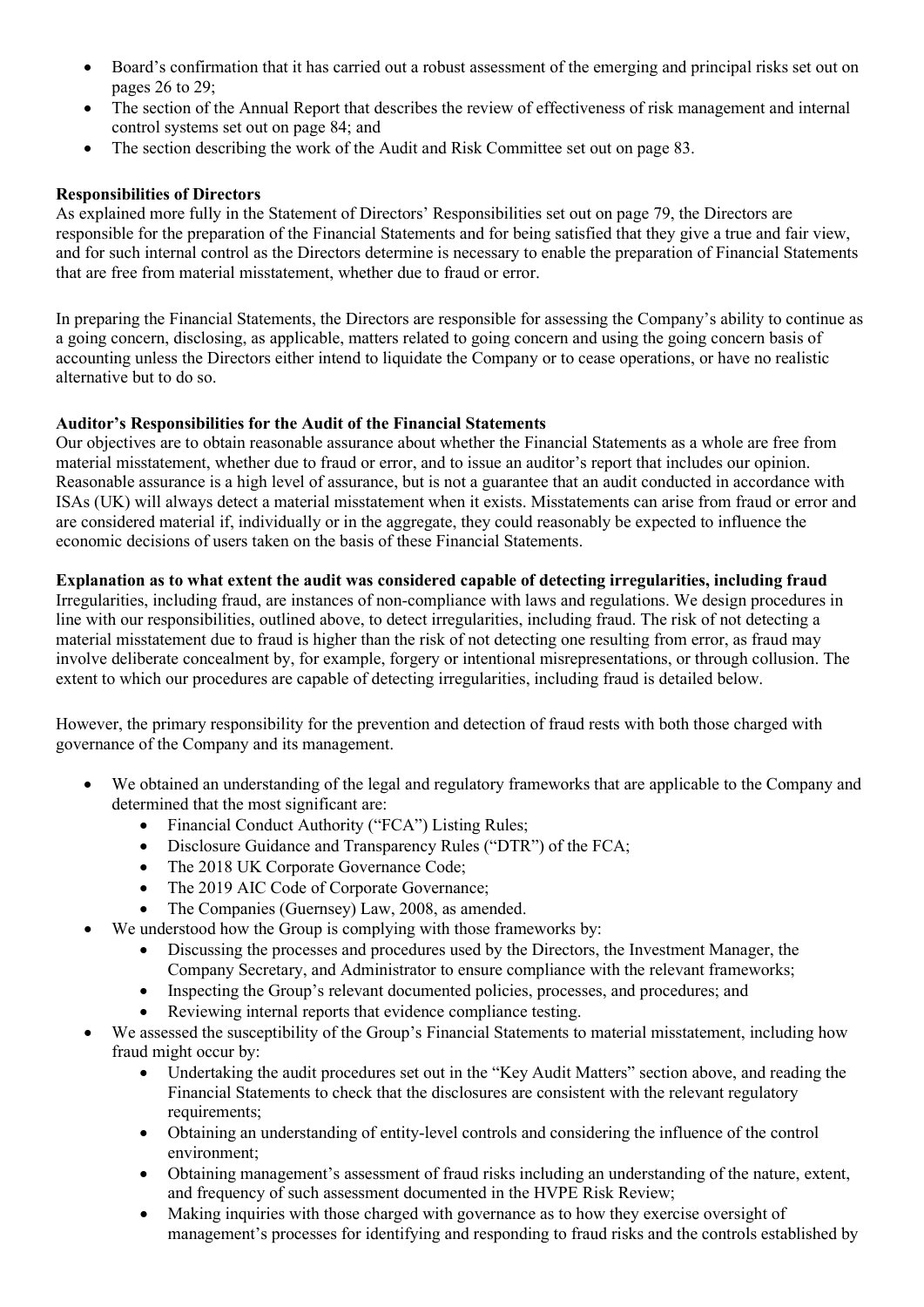management to mitigate specifically those risks the entity has identified, or that otherwise help to prevent, deter, and detect fraud;

- Making inquiries with management and those charged with governance regarding how they identify related parties including circumstances related to the existence of a related party with dominant influence; and
- Making inquiries with management and those charged with governance regarding their knowledge of any actual or suspected fraud or allegations of fraudulent financial reporting affecting the Group.
- Based on this understanding we designed our audit procedures to identify non-compliance with such laws and regulations. Our procedures involved:
	- Having discussions with those charged with governance, the Investment Manager, the Company Secretary, and Administrator to obtain an understanding of how instances of non-compliance with relevant laws and regulations are identified;
	- Reviewing Board minutes and internal compliance reporting;
	- Inspecting correspondence with regulators;
	- Reviewing the Financial Statements to check that they comply with the reporting requirements of the Group; and
	- Obtaining relevant written representations from the Board of Directors.

A further description of our responsibilities for the audit of the Financial Statements is located on the Financial Reporting Council's website at https://www.frc.org.uk/auditorsresponsibilities. This description forms part of our auditor's report.

## **Other Matters We are Required to Address**

• Following the recommendation from the Audit and Risk Committee, we were appointed by the Company on 2 November 2007 to audit the Financial Statements for the year ending 31 January 2008 and subsequent financial periods.

The period of total uninterrupted engagement including previous renewals and reappointments is 15 years, covering the years ended 31 January 2008 to 31 January 2022.

• The audit opinion is consistent with the additional report to the Audit and Risk Committee.

## **Use of Our Report**

This report is made solely to the Company's members, as a body, in accordance with Section 262 of The Companies (Guernsey) Law, 2008. Our audit work has been undertaken so that we might state to the Company's members those matters we are required to state to them in an auditor's report and for no other purpose. To the fullest extent permitted by law, we do not accept or assume responsibility to anyone other than the Company and the Company's members as a body, for our audit work, for this report, or for the opinions we have formed.

Notes:

1 The maintenance and integrity of the Company's website is the sole responsibility of the Directors; the work carried out by the auditors does not involve consideration of these matters and, accordingly, the auditor accepts no responsibility for any changes that may have occurred to the Financial Statements since they were initially presented on the website.

2 Legislation in Guernsey governing the preparation and dissemination of Financial Statements may differ from legislation in other jurisdictions. **97**

# **Richard Geoffrey Le Tissier, For and on behalf of Ernst & Young LLP Guernsey**

26 May 2022

Notes:

- 1. The maintenance and integrity of the Company's website is the sole responsibility of the Directors; the work carried out by the auditors does not involve consideration of these matters and, accordingly, the auditor accepts no responsibility for any changes that may have occurred to the Financial Statements since they were initially presented on the website.
- 2. Legislation in Guernsey governing the preparation and dissemination of Financial Statements may differ from legislation in other jurisdictions.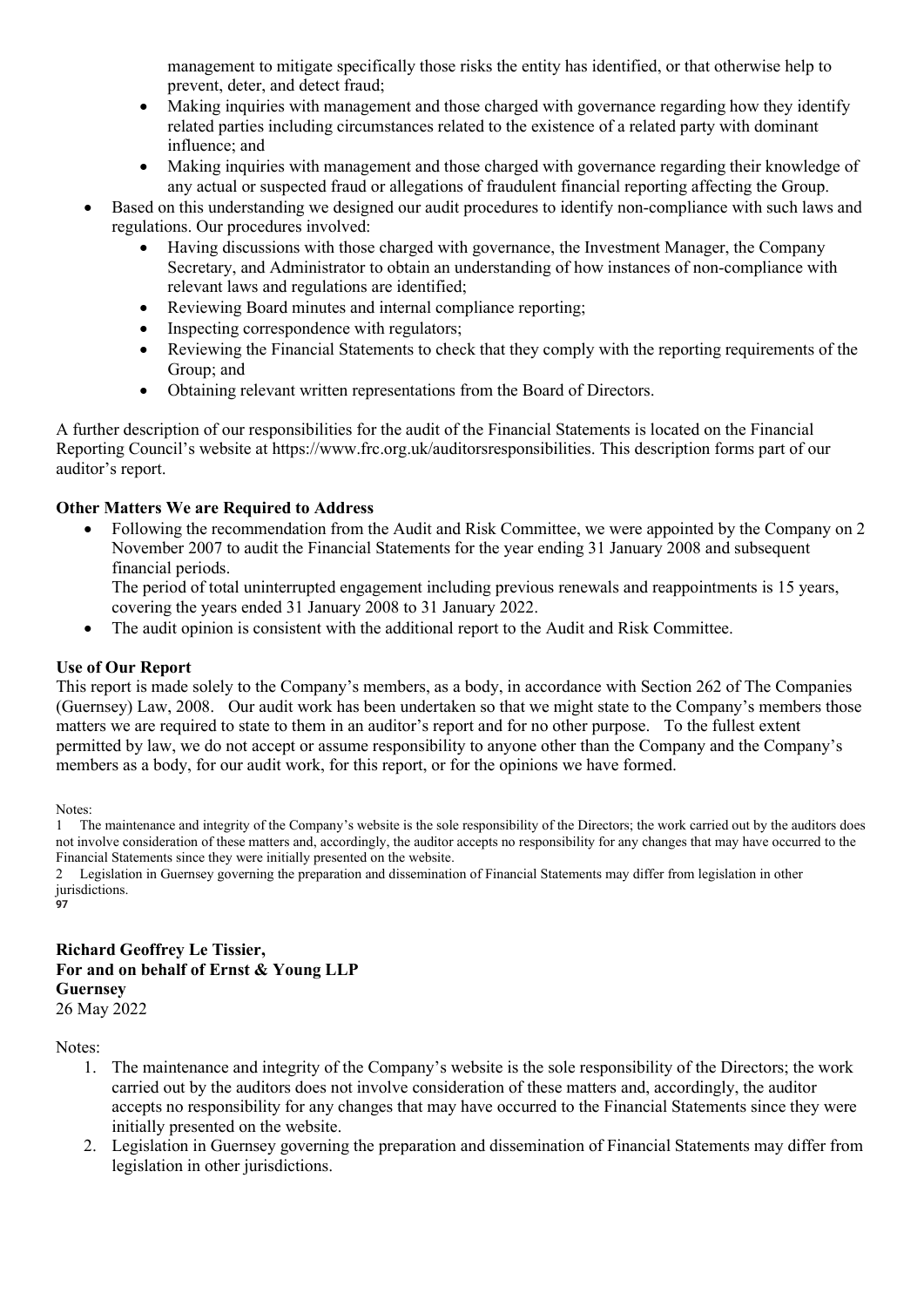## **Report of Independent Auditors**

To the Directors of HarbourVest Global Private Equity Limited

## **Opinion**

We have audited the Consolidated Financial Statements of HarbourVest Global Private Equity Limited (the "Company") and its subsidiaries (together the "Group"), which comprise the Consolidated Statements of Assets and Liabilities, including the Consolidated Schedules of Investments, as of January 31 2022 and 2021, and the related Consolidated Statements of Operations, the Consolidated Statements of Changes in Net Assets, the Consolidated Statements of Cash Flows for the years then ended, and the related Notes 1 to 11 (collectively referred to as the "Financial Statements").

In our opinion, the accompanying Financial Statements present fairly, in all material respects, the financial position of the Group at January 31, 2022 and 2021, and the results of its operations, changes in its net assets, and its cash flows for the year then ended in accordance with accounting principles generally accepted in the United States of America.

## **Basis for Opinion**

We conducted our audit in accordance with auditing standards generally accepted in the United States of America (GAAS). Our responsibilities under those standards are further described in the "Auditor's Responsibilities for the Audit of the Financial Statements" section of our report. We are required to be independent of the Group and to meet our other ethical responsibilities in accordance with the relevant ethical requirements relating to our audit. We believe that the audit evidence we have obtained is sufficient and appropriate to provide a basis for our audit opinion.

## **Responsibilities of Management for the Financial Statements**

Management is responsible for the preparation and fair presentation of the Financial Statements in accordance with accounting principles generally accepted in the United States of America, and for the design, implementation, and maintenance of internal control relevant to the preparation and fair presentation of Financial Statements that are free of material misstatement, whether due to fraud or error.

In preparing the Financial Statements, management is required to evaluate whether there are conditions or events, considered in the aggregate, that raise substantial doubt about the Group's ability to continue as a going concern for one year after the date that the Financial Statements are available to be issued.

## **Auditor's Responsibilities for the Audit of the Financial Statements**

Our objectives are to obtain reasonable assurance about whether the Financial Statements as a whole are free of material misstatement, whether due to fraud or error, and to issue an auditor's report that includes our opinion. Reasonable assurance is a high level of assurance but is not absolute assurance and therefore is not a guarantee that an audit conducted in accordance with GAAS will always detect a material misstatement when it exists. The risk of not detecting a material misstatement resulting from fraud is higher than for one resulting from error, as fraud may involve collusion, forgery, intentional omissions, misrepresentations, or the override of internal control. Misstatements are considered material if there is a substantial likelihood that, individually or in the aggregate, they would influence the judgment made by a reasonable user based on the Financial Statements.

In performing an audit in accordance with GAAS, we:

- Exercise professional judgement and maintain professional scepticism throughout the audit.
- Identify and assess the risks of material misstatement of the Financial Statements, whether due to fraud or error, and design and perform audit procedures responsive to those risks. Such procedures include examining, on a test basis, evidence regarding the amounts and disclosures in the Financial Statements.
- Obtain an understanding of internal control relevant to the audit in order to design audit procedures that are appropriate in the circumstances, but not for the purpose of expressing an opinion on the effectiveness of the Group's internal control. Accordingly, no such opinion is expressed.
- Evaluate the appropriateness of accounting policies used and the reasonableness of significant accounting estimates made by management, as well as evaluate the overall presentation of the Financial Statements.
- Conclude whether, in our judgement, there are conditions or events, considered in the aggregate, that raise substantial doubt about the Group's ability to continue as a going concern for a reasonable period of time.

We are required to communicate with those charged with governance regarding, among other matters, the planned scope and timing of the audit, significant audit findings, and certain internal control-related matters that we identified during the audit.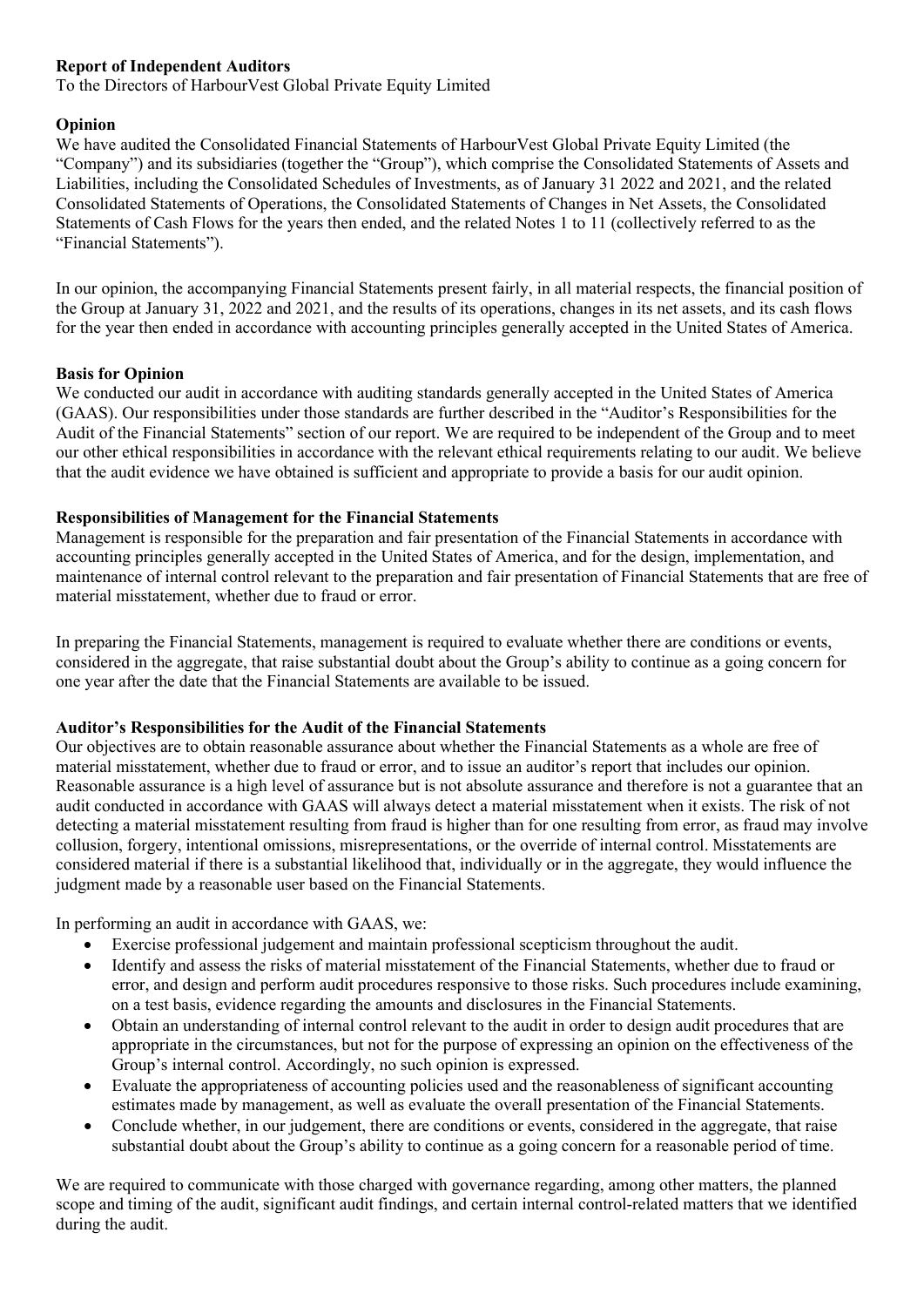## **Other Information**

Management is responsible for the other information. The other information comprises the Strategic Report, Governance, and Other Information but does not include the Financial Statements and our auditor's report thereon. Our opinion on the Financial Statements does not cover the other information, and we do not express an opinion or any form of assurance thereon.

In connection with our audit of the Financial Statements, our responsibility is to read the other information and consider whether a material inconsistency exists between the other information and the Financial Statements, or the other information otherwise appears to be materially misstated. If, based on the work performed, we conclude that an uncorrected material misstatement of the other information exists, we are required to describe it in our report.

## **Ernst & Young LLP Guernsey, Channel Islands.**  26 May 2022

## **Financial Statements**

## **Consolidated Statements of Assets and Liabilities**

For the Years Ended 31 January 2022 and 2021

|                                                                                                                            | 2022            | 2021              |
|----------------------------------------------------------------------------------------------------------------------------|-----------------|-------------------|
| In US Dollars                                                                                                              | (in thousands*) | $(in thousands*)$ |
| Assets                                                                                                                     |                 |                   |
| Investments (Note 4)                                                                                                       | 3,633,361       | 2,889,178         |
| Cash and equivalents                                                                                                       | 284,023         | 98,416            |
| Other assets                                                                                                               | 7,865           | 7,062             |
| Total assets                                                                                                               | 3,925,249       | 2,994,656         |
| Liabilities                                                                                                                |                 |                   |
| Accounts payable and accrued expenses                                                                                      | 3,280           | 2,072             |
| Accounts payable to HarbourVest Advisers L.P. (Note 9)                                                                     | 36              | 73                |
| Amounts due under the credit facility (Note 6)                                                                             |                 | 120,000           |
| <b>Total liabilities</b>                                                                                                   | 3,316           | 122,145           |
| Commitments (Note 5)                                                                                                       |                 |                   |
| Net assets                                                                                                                 | \$3,921,933     | \$2,872,511       |
| Net assets consist of                                                                                                      |                 |                   |
| Shares, unlimited shares authorised, 79,862,486 shares issued and outstanding<br>at 31 January 2022 and 2021, no par value | 3,921,933       | 2,872,511         |
| Net assets                                                                                                                 | \$3,921,933     | \$2,872,511       |
| Net asset value per share                                                                                                  | \$49.11         | \$35.97           |

\* Except net asset value per share

The accompanying notes are an integral part of the Financial Statements.

The Financial Statements on pages 99 to 113 were approved by the Board on 26 May 2022 and were signed on its behalf by:

Ed Warner Chair Steven Wilderspin Chair of the Audit and Risk Committee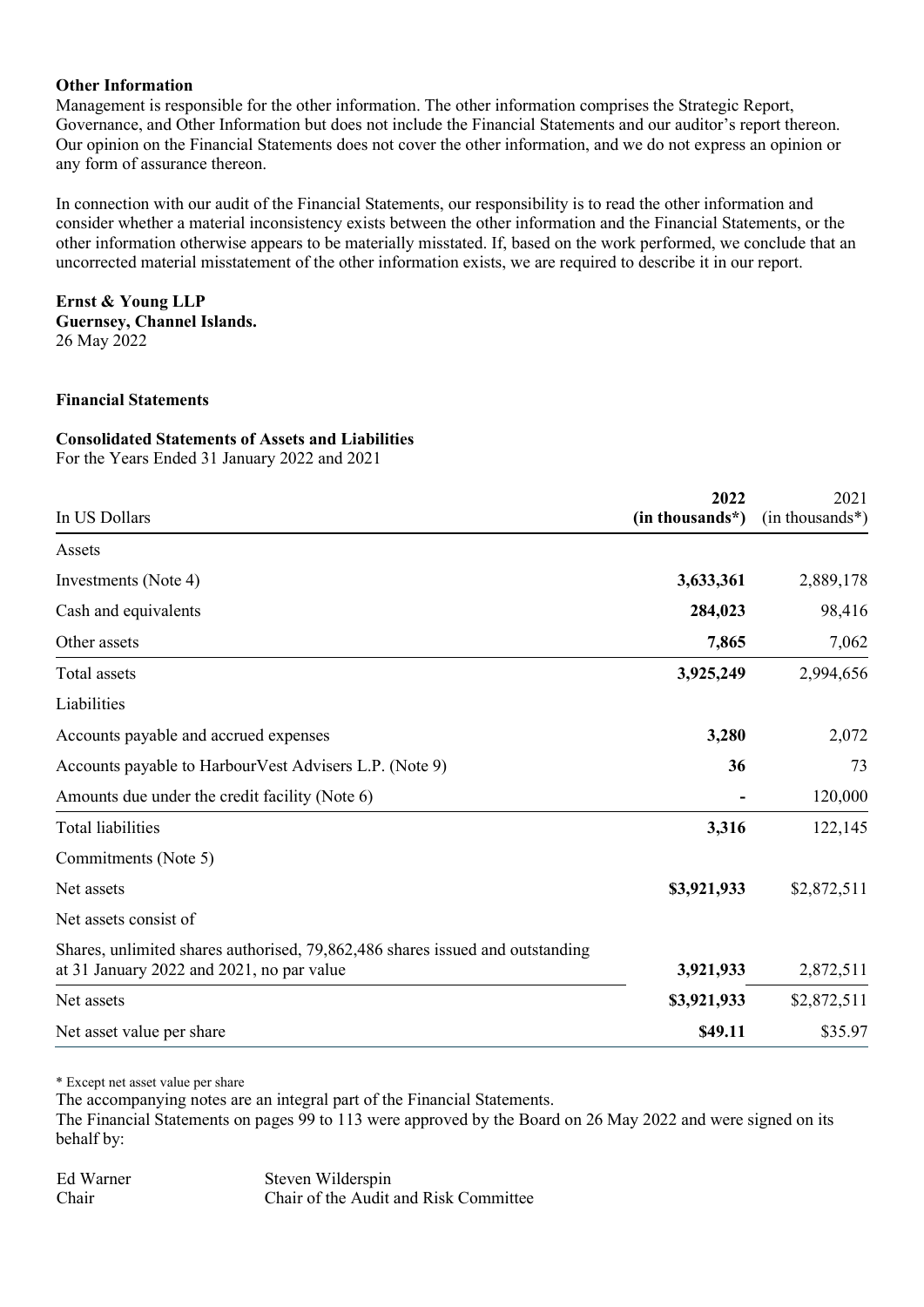## **Consolidated Statements of Operations**

For the Years Ended 31 January 2022 and 2021

|                                                         | 2022           | 2021           |
|---------------------------------------------------------|----------------|----------------|
| In US Dollars                                           | (in thousands) | (in thousands) |
| Realised and unrealised gains on<br>investments         |                |                |
| Net realised gain on investments                        | 586,396        | 107,439        |
| Net change in unrealised appreciation<br>on investments | 477,401        | 574,813        |
| Net gain on investments                                 | 1,063,797      | 682,252        |
| <b>Investment income</b>                                |                |                |
| Interest and dividends from cash and<br>equivalents     | 13             | 1,484          |
| <b>Expenses</b>                                         |                |                |
| Non-utilisation fees (Note 6)                           | 5,346          | 4,923          |
| Investment services (Note 2)                            | 2,612          | 2,176          |
| Interest expense                                        | 1,885          | 3,013          |
| Financing expenses                                      | 1,679          | 1,538          |
| Management fees (Note 3)                                | 757            | 762            |
| Professional fees                                       | 720            | 690            |
| Directors' fees and expenses (Note 9)                   | 498            | 480            |
| Marketing expenses                                      | 316            | 224            |
| Tax expenses                                            | 8              | 57             |
| Other expenses                                          | 567            | 49             |
| Total expenses                                          | 14,388         | 13,912         |
| <b>Net investment loss</b>                              | (14, 375)      | (12, 428)      |
| Net increase in net assets resulting<br>from operations | \$1,049,422    | \$669,824      |

The accompanying notes are an integral part of the Financial Statements.

#### **Consolidated Statements of Changes in Net Assets**

For the Years Ended 31 January 2022 and 2021

| In US Dollars                                        | 2022<br>(in thousands) (in thousands) | 2021        |
|------------------------------------------------------|---------------------------------------|-------------|
| Increase in net assets from operations               |                                       |             |
| Net realised gain on investments                     | 586,396                               | 107,439     |
| Net change in unrealised appreciation                | 477,401                               | 574,813     |
| Net investment loss                                  | (14, 375)                             | (12, 428)   |
| Net increase in net assets resulting from operations | 1,049,422                             | 669,824     |
| Net assets at beginning of year                      | 2,872,511                             | 2,202,687   |
| Net assets at end of year                            | \$3,921,933                           | \$2,872,511 |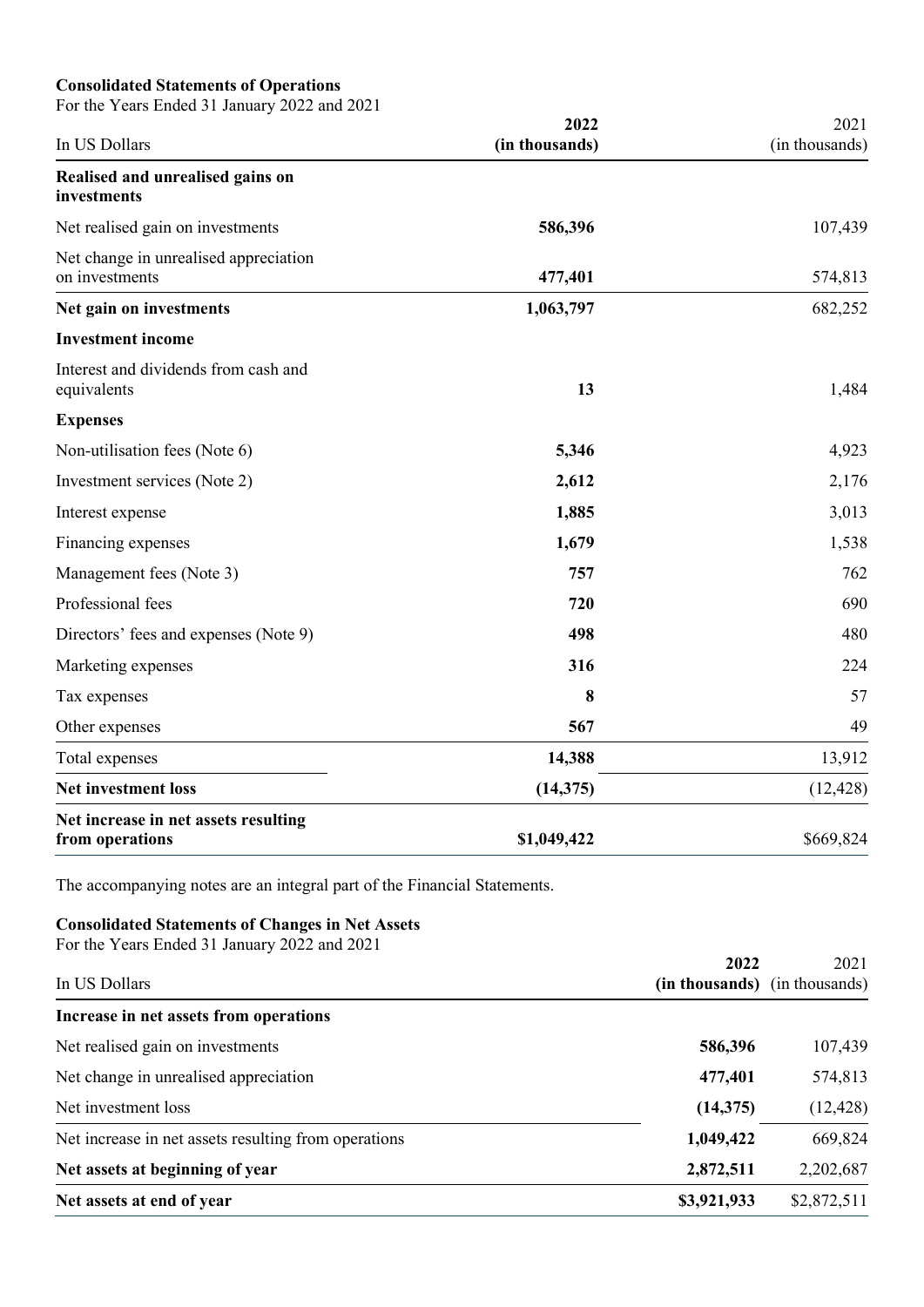The accompanying notes are an integral part of the Financial Statements.

#### **Consolidated Statements of Cash Flows**

For the Years Ended 31 January 2022 and 2021

|                                                                                                                                          | 2022           | 2021           |
|------------------------------------------------------------------------------------------------------------------------------------------|----------------|----------------|
| In US Dollars                                                                                                                            | (in thousands) | (in thousands) |
| <b>Cash flows from operating activities</b>                                                                                              |                |                |
| Net increase in net assets resulting from operations                                                                                     | 1,049,422      | 669,824        |
| Adjustments to reconcile net increase in net assets resulting from operations<br>to net cash provided by (used in) operating activities: |                |                |
| Net realised gain on investments                                                                                                         | (586, 396)     | (107, 439)     |
| Net change in unrealised appreciation on investments                                                                                     | (477, 401)     | (574, 813)     |
| Contributions to private equity investments                                                                                              | (514, 938)     | (430, 949)     |
| Distributions from private equity investments                                                                                            | 834,552        | 289,543        |
| Other                                                                                                                                    | 368            | 1,634          |
| Net cash provided by (used in) operating activities                                                                                      | 305,607        | (152,200)      |
| <b>Cash flows from financing activities</b>                                                                                              |                |                |
| Proceeds from borrowing on the credit facility                                                                                           | 80,000         | 200,000        |
| Repayments in respect of the credit facility                                                                                             | (200,000)      | (80,000)       |
| Net change in financing activities                                                                                                       | (120,000)      | 120,000        |
| Net increase (decrease) in cash and equivalents                                                                                          | 185,607        | (32,200)       |
| Cash and equivalents at beginning of year                                                                                                | 98,416         | 130,616        |
| Cash and equivalents at end of year                                                                                                      | \$284,023      | \$98,416       |

The accompanying notes are an integral part of the Financial Statements.

Consolidated Schedule of Investments At 31 January 2022 In US Dollars

**US Funds** Unfunded Commitment (in thousands) Amount Invested\* (in thousands) Distributions Received (in thousands) Fair Value (in thousands) Fair Value as a % of Net Assets HarbourVest Partners V-Partnership Fund L.P. 2,220 46,709 45,924 915 0.0 HarbourVest Partners VI-Direct Fund L.P. 6. 1,313 46,722 38,405 3,705 0.1 HarbourVest Partners VI-Partnership Fund L.P. 5,175 204,623 237,227 786 0.0 HarbourVest Partners VII-Venture Partnership Fund L.P.? 2,319 135,290 203,839 3,673 0.1 HarbourVest Partners VII-Buyout Partnership Fund L.P.? 3,850 74,417 103,486 184 0.0 HarbourVest Partners VIII-Cayman Mezzanine and Distressed Debt Fund L.P. 2,000 48,202 60,766 4,080 0.1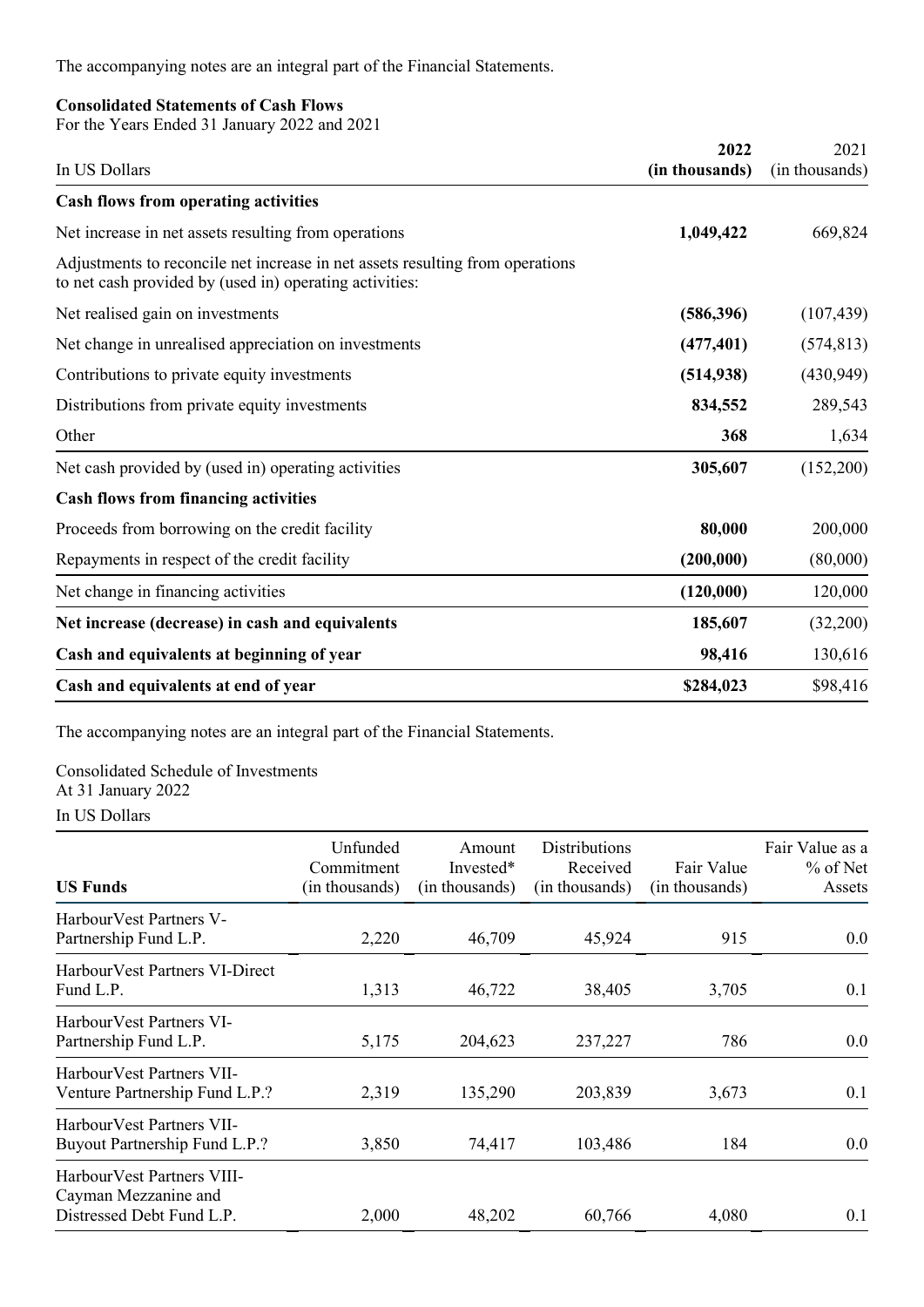|                                                                      | Unfunded | Amount<br>$4 - 1^*$ | Distributions |                | Fair Value |
|----------------------------------------------------------------------|----------|---------------------|---------------|----------------|------------|
| <b>Total US Funds</b>                                                | 877,008  | 2,003,821           | 2,003,781     | 1,588,985      | 40.5       |
| HarbourVest Partners XII<br>Venture Feeder Fund L.P.                 | 135,000  |                     |               | 890            | 0.0        |
| HarbourVest Partners XII Micro<br>Buyout Feeder Fund L.P.            | 45,000   |                     |               | $\overline{4}$ | 0.0        |
| HarbourVest Partners XII<br>Buyout Feeder Fund L.P.                  | 245,000  |                     |               | 984            | 0.0        |
| HarbourVest Adelaide Feeder<br>L.P.                                  | 6,000    | 144,000             | 5,339         | 174,714        | 4.5        |
| HarbourVest Partners XI<br>Venture Feeder Fund L.P.                  | 71,250   | 118,786             | 20,538        | 211,899        | 5.4        |
| HarbourVest Partners XI Micro<br>Buyout Feeder Fund L.P.             | 38,025   | 26,975              | 8,556         | 38,292         | 1.0        |
| HarbourVest Partners XI Buyout<br>Feeder Fund L.P.                   | 203,000  | 147,000             | 37,599        | 213,870        | 5.5        |
| HarbourVest Partners Mezzanine<br>Income Fund L.P.                   | 8,155    | 42,067              | 61,619        | 15,931         | 0.4        |
| HarbourVest Partners X Venture<br>Feeder Fund L.P.                   | 10,730   | 137,324             | 76,438        | 338,753        | 8.6        |
| HarbourVest Partners X Buyout<br>Feeder Fund L.P.                    | 65,520   | 186,508             | 118,114       | 224,411        | 5.7        |
| HarbourVest Partners Cayman<br>Cleantech Fund II L.P.                | 2,000    | 18,056              | 11,083        | 26,972         | 0.7        |
| HarbourVest Partners 2013<br>Cayman Direct Fund L.P.                 | 3,229    | 97,131              | 139,036       | 65,939         | 1.7        |
| HarbourVest Partners IX-<br>Cayman Venture Fund L.P.                 | 3,500    | 66,826              | 114,259       | 130,115        | 3.3        |
| HarbourVest Partners IX-<br>Cayman Credit Opportunities<br>Fund L.P. | 2,500    | 10,049              | 9,245         | 7,690          | 0.2        |
| HarbourVest Partners IX-<br>Cayman Buyout Fund L.P.                  | 10,473   | 60,808              | 73,709        | 61,575         | 1.6        |
| HarbourVest Partners 2007<br>Cayman Direct Fund L.P.                 | 2,250    | 97,877              | 160,808       | 5,257          | 0.1        |
| HarbourVest Partners VIII-<br>Cayman Venture Fund L.P.               | 1,000    | 49,192              | 84,940        | 24,875         | 0.6        |
| HarbourVest Partners VIII-<br>Cayman Buyout Fund L.P.                | 7,500    | 245,259             | 392,851       | 33,469         | 0.9        |

| <b>International/Global Funds</b>                                                  | Commitment<br>(in thousands) | Invested <sup>*</sup><br>(in thousands) | Received<br>(in thousands) | Fair Value<br>(in thousands) Net Assets | as a % of        |
|------------------------------------------------------------------------------------|------------------------------|-----------------------------------------|----------------------------|-----------------------------------------|------------------|
| Harbour Vest International Private<br>Equity Partners III-Partnership Fund<br>L.P. | 3.450                        | 147.729                                 | 148,440                    | 457                                     | 0.0 <sub>1</sub> |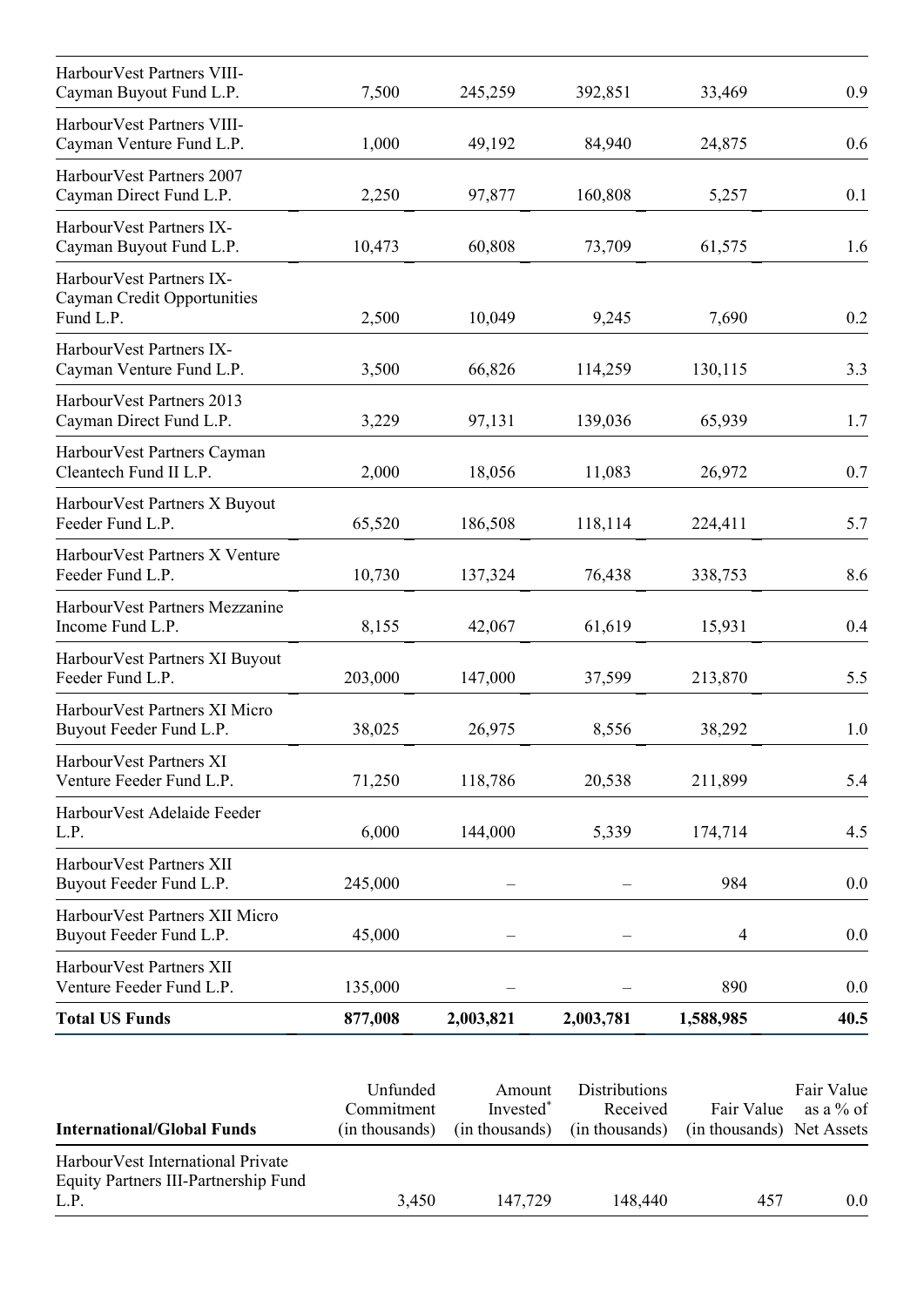| Harbour Vest International Private<br>Equity Partners IV-Direct Fund L.P. |        | 61,452  | 53,436  | 1,635   | 0.0 |
|---------------------------------------------------------------------------|--------|---------|---------|---------|-----|
| HIPEP V-2007 Cayman European<br>Buyout Companion Fund L.P. <sup>§</sup>   | 1,599  | 63,880  | 84,434  | 715     | 0.0 |
| Dover Street VII Cayman L.P. <sup>‡</sup>                                 | 4,250  | 95,586  | 132,298 | 3,195   | 0.1 |
| HIPEP VI-Cayman Partnership Fund<br>L.P.                                  | 5,618  | 117,845 | 144,955 | 100,544 | 2.6 |
| HIPEP VI-Cayman Asia Pacific<br>Fund L.P.                                 | 2,500  | 47,687  | 50,367  | 34,028  | 0.9 |
| <b>HIPEP VI-Cayman Emerging</b><br>Markets Fund L.P.                      |        | 30,059  | 10,713  | 33,221  | 0.8 |
| HVPE Avalon Co-Investment L.P.                                            |        | 85,135  | 124,574 |         |     |
| Dover Street VIII Cayman L.P.                                             | 14,400 | 165,724 | 244,188 | 34,995  | 0.9 |
| HVPE Charlotte Co-Investment L.P.                                         |        | 93,894  | 154,205 | 8,485   | 0.2 |
| HarbourVest Global Annual Private<br>Equity Fund L.P.                     | 11,300 | 88,701  | 107,487 | 110,988 | 2.8 |
| HIPEP VII Partnership Feeder Fund<br>L.P.                                 | 19,063 | 105,938 | 65,503  | 171,243 | 4.4 |
| HIPEP VII Asia Pacific Feeder Fund<br>L.P.                                | 2,100  | 27,900  | 13,111  | 40,662  | 1.0 |
| <b>HIPEP VII Emerging Markets Feeder</b><br>Fund L.P.                     | 3,000  | 17,000  | 6,245   | 23,625  | 0.6 |
| HIPEP VII Europe Feeder Fund L.P.<br>ŤŤ                                   | 12,034 | 59,661  | 43,554  | 96,083  | 2.4 |
| HarbourVest Canada Parallel Growth<br>Fund L.P. $**$                      | 6,650  | 17,957  | 10,765  | 34,991  | 0.9 |
| HarbourVest 2015 Global Fund L.P.                                         | 15,000 | 85,017  | 75,574  | 112,362 | 2.9 |
| HarbourVest 2016 Global AIF L.P.                                          | 24,000 | 76,026  | 51,143  | 104,956 | 2.7 |
| HarbourVest Partners Co-Investment<br>IV AIF L.P.                         | 7,000  | 93,000  | 82,102  | 108,069 | 2.8 |
| Dover Street IX Cayman L.P.                                               | 17,000 | 83,000  | 71,318  | 78,623  | 2.0 |
| HarbourVest Real Assets III Feeder<br>L.P.                                | 3,750  | 46,250  | 6,642   | 47,889  | 1.2 |
| HarbourVest 2017 Global AIF L.P.                                          | 28,500 | 71,521  | 39,881  | 98,300  | 2.5 |
| HIPEP VIII Partnership AIF L.P.                                           | 85,425 | 84,575  | 16,964  | 128,778 | 3.3 |
| Secondary Overflow Fund III L.P.                                          | 27,025 | 67,735  | 57,423  | 77,769  | 2.0 |
| HarbourVest Asia Pacific VIII AIF<br>Fund L.P.                            | 13,750 | 36,256  | 4,275   | 46,613  | 1.2 |
| HarbourVest 2018 Global Feeder<br>Fund L.P.                               | 24,500 | 45,500  | 8,442   | 71,101  | 1.8 |
| HarbourVest Partners Co-Investment<br>V Feeder Fund L.P.                  | 22,500 | 77,548  | 5,192   | 125,936 | 3.2 |
| HarbourVest Real Assets IV Feeder<br>L.P.                                 | 38,250 | 11,750  | 463     | 16,204  | 0.4 |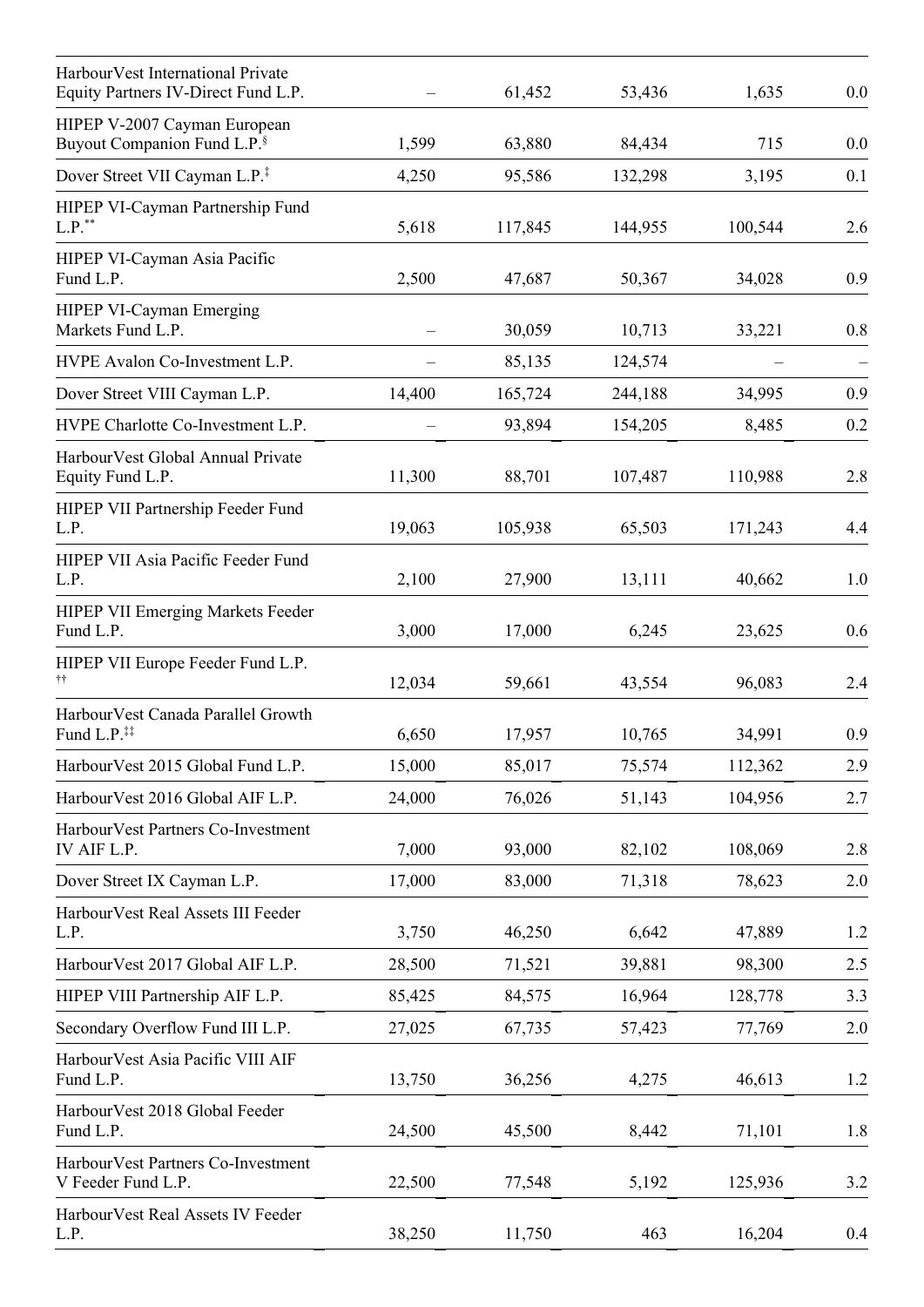| <b>Total Investments</b>                                   | \$2,454,914 | \$4,242,839 | \$3,861,962 | \$3,633,361 | 92.6    |
|------------------------------------------------------------|-------------|-------------|-------------|-------------|---------|
| <b>Total International/Global Funds</b>                    | 1,577,906   | 2,239,018   | 1,858,181   | 2,044,376   | 52.1    |
| HarbourVest 2021 Global Feeder<br>Fund L.P.                | 157,250     | 12,801      |             | 14,990      | 0.4     |
| HarbourVest Asia Pacific 5 Feeder<br>Fund L.P.             | 210,000     |             |             | (1,166)     | (0.0)   |
| Harbour Vest Partners Co-Investment<br>VI Feeder Fund L.P. | 100,000     |             |             | 107         | $0.0\,$ |
| HarbourVest 2020 Global Feeder<br>Fund L.P.                | 30,250      | 19,751      | 1,342       | 26,175      | 0.7     |
| HIPEP IX Feeder Fund L.P.                                  | 470,450     | 14,558      |             | 37,440      | 1.0     |
| Secondary Overflow Fund IV L.P.                            | 52,792      | 52,055      | 16,700      | 63,675      | 1.6     |
| Dover Street X Feeder Fund L.P.                            | 87,000      | 63,018      | 17,592      | 89,841      | 2.3     |
| HarbourVest Credit Opportunities<br>Fund II L.P.           | 28,500      | 21,500      | 1,134       | 23,786      | 0.6     |
| HarbourVest 2019 Global Feeder<br>Fund L.P.                | 49,000      | 51,007      | 7,717       | 78,060      | 2.0     |

\* Includes purchase of limited partner interests for shares and cash at the time of HVPE's IPO.<br>
† Includes ownership interests in HarbourVest Partners VII-Cayman Partnership entities.<br>
† Includes ownership interest in Dov

† Includes ownership interests in HarbourVest Partners VII-Cayman Partnership entities.

Includes ownership interest in Dover Street VII (AIV 1) Cayman L.P.

Fund denominated in euros. Commitment amount is  $647,450,000$ .

Fund denominated in euros. Commitment amount is  $€63,000,000$ .

\*\* Fund denominated in euros. Commitment amount is  $\epsilon$ 100,000,000.<br>  $\dagger \dagger$  Fund denominated in curos. Commitment amount is  $\epsilon$ 63,000,000.<br>  $\dagger \ddagger$  Fund denominated in Canadian dollars. Commitment amount is C\$. Fund denominated in Canadian dollars. Commitment amount is C\$32,000,000.

As of 31 January 2022, the cost basis of partnership investments is \$2,030,502,000.

Totals and subtotals may not recalculate due to rounding.

The accompanying notes are an integral part of the Financial Statements.

#### **Consolidated Schedule of Investments**

At 31 January 2021

#### In US Dollars

| <b>US Funds</b>                                                          | Unfunded<br>Commitment<br>(in thousands) | Amount<br>Invested*<br>(in thousands) | <b>Distributions</b><br>Received<br>(in thousands) | Fair Value<br>(in thousands) | Fair Value<br>as a $\%$ of<br>Net Assets |
|--------------------------------------------------------------------------|------------------------------------------|---------------------------------------|----------------------------------------------------|------------------------------|------------------------------------------|
| Harbour Vest Partners V-<br>Partnership Fund L.P.                        | 2,220                                    | 46,709                                | 45,924                                             | 924                          | 0.0                                      |
| Harbour Vest Partners VI-Direct<br>Fund L.P.                             | 1,313                                    | 46,722                                | 38,405                                             | 2,749                        | 0.1                                      |
| HarbourVest Partners VI-<br>Partnership Fund L.P.                        | 5,175                                    | 204,623                               | 237,227                                            | 1,097                        | 0.0                                      |
| Harbour Vest Partners VII-<br>Venture Partnership Fund L.P. <sup>†</sup> | 2,319                                    | 135,290                               | 192,044                                            | 16,399                       | 0.6                                      |
| Harbour Vest Partners VII-<br>Buyout Partnership Fund L.P.†              | 3,850                                    | 74,417                                | 102,016                                            | 1,688                        | 0.1                                      |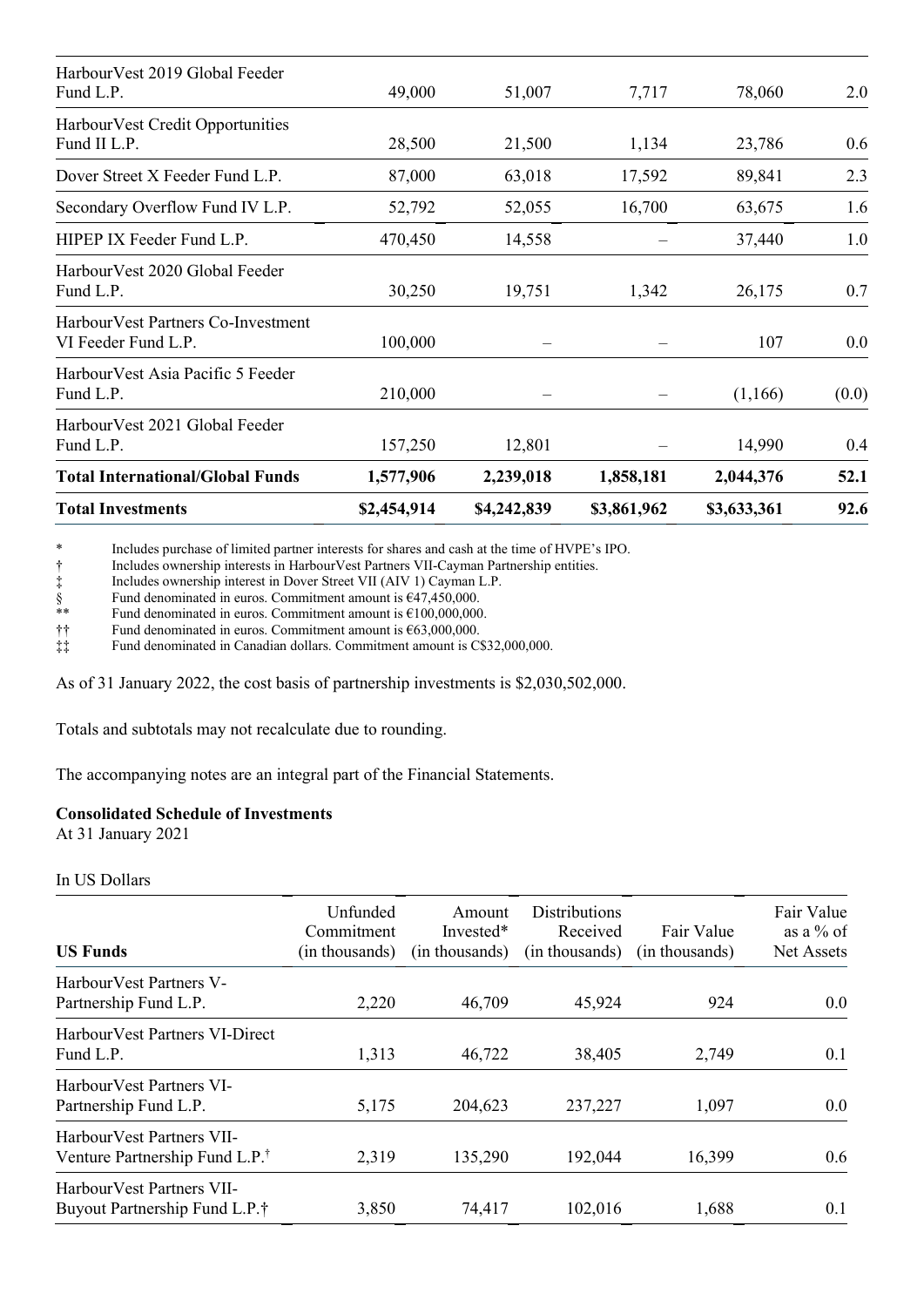| <b>Total US Funds</b>                                                           | 735,203 | 1,720,626 | 1,659,381 | 1,110,633 | 38.7 |
|---------------------------------------------------------------------------------|---------|-----------|-----------|-----------|------|
| HarbourVest Adelaide Feeder<br>L.P.                                             | 92,625  | 57,375    | 2,799     | 78,543    | 2.7  |
| HarbourVest Partners XI<br>Venture Feeder Fund L.P.                             | 122,550 | 67,486    | 2,036     | 93,380    | 3.3  |
| HarbourVest Partners XI Micro<br>Buyout Feeder Fund L.P.                        | 52,325  | 12,675    | 635       | 16,253    | 0.6  |
| HarbourVest Partners XI Buyout<br>Feeder Fund L.P.                              | 267,750 | 82,250    | 5,791     | 107,277   | 3.7  |
| Harbour Vest Partners<br>Mezzanine Income Fund L.P.                             | 8,155   | 42,067    | 26,148    | 35,001    | 1.2  |
| HarbourVest Partners X Venture<br>Feeder Fund L.P.                              | 29,230  | 118,824   | 27,794    | 215,230   | 7.5  |
| HarbourVest Partners X Buyout<br>Feeder Fund L.P.                               | 112,140 | 139,888   | 41,111    | 182,885   | 6.4  |
| HarbourVest Partners Cayman<br>Cleantech Fund II L.P.                           | 3,100   | 16,956    | 5,340     | 19,648    | 0.7  |
| Harbour Vest Partners 2013<br>Cayman Direct Fund L.P.                           | 3,229   | 97,131    | 130,937   | 58,636    | 2.0  |
| HarbourVest Partners IX-<br>Cayman Venture Fund L.P.                            | 3,500   | 66,826    | 72,125    | 127,055   | 4.4  |
| HarbourVest Partners IX-<br>Cayman Credit Opportunities<br>Fund L.P.            | 2,500   | 10,049    | 7,605     | 7,501     | 0.3  |
| HarbourVest Partners IX-<br>Cayman Buyout Fund L.P.                             | 10,473  | 60,808    | 57,470    | 62,330    | 2.2  |
| HarbourVest Partners 2007<br>Cayman Direct Fund L.P.                            | 2,250   | 97,877    | 160,808   | 4,269     | 0.1  |
| HarbourVest Partners VIII-<br>Cayman Venture Fund L.P.                          | 1,000   | 49,192    | 75,249    | 27,771    | 1.0  |
| HarbourVest Partners VIII-<br>Cayman Buyout Fund L.P.                           | 7,500   | 245,259   | 367,877   | 47,829    | 1.7  |
| HarbourVest Partners VIII-<br>Cayman Mezzanine and<br>Distressed Debt Fund L.P. | 2,000   | 48,202    | 60,039    | 4,168     | 0.1  |
| In US Dollars                                                                   |         |           |           |           |      |

| <b>International/Global Funds</b>                                                  | Unfunded<br>Commitment<br>(in thousands) | Amount<br>Invested <sup>*</sup><br>(in thousands) | <b>Distributions</b><br>Received<br>(in thousands) | Fair Value<br>(in thousands) Net Assets | Fair Value<br>as a % of |
|------------------------------------------------------------------------------------|------------------------------------------|---------------------------------------------------|----------------------------------------------------|-----------------------------------------|-------------------------|
| Harbour Vest International Private<br>Equity Partners III-Partnership Fund<br>L.P. | 3,450                                    | 147,729                                           | 148,440                                            | 443                                     | 0.0                     |
| Harbour Vest International Private<br>Equity Partners IV-Direct Fund L.P.          |                                          | 61,452                                            | 53,436                                             | 1,636                                   | 0.1                     |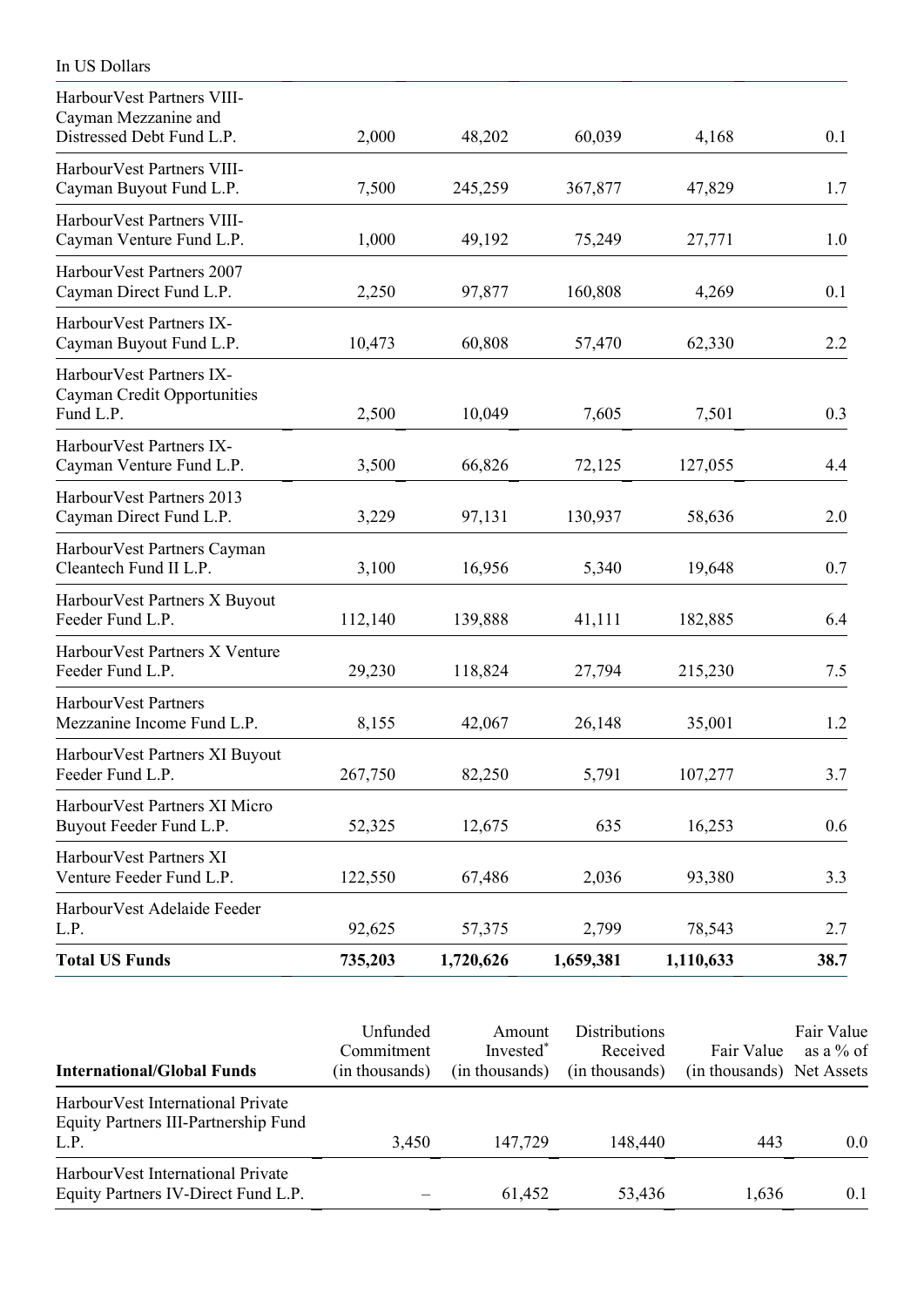| HIPEP V-2007 Cayman European<br>Buyout Companion Fund L.P. <sup>§</sup> | 1,727   | 63,880  | 83,848  | 1,505   | 0.1 |
|-------------------------------------------------------------------------|---------|---------|---------|---------|-----|
| Dover Street VII Cayman L.P. <sup>‡</sup>                               | 4,414   | 95,586  | 128,607 | 7,518   | 0.3 |
| HIPEP VI-Cayman Partnership Fund<br>$L.P.**$                            | 6,067   | 117,845 | 108,821 | 122,570 | 4.3 |
| HIPEP VI-Cayman Asia Pacific<br>Fund L.P.                               | 2,500   | 47,687  | 41,011  | 45,060  | 1.6 |
| <b>HIPEP VI-Cayman Emerging</b><br>Markets Fund L.P.                    |         | 30,059  | 8,702   | 31,787  | 1.1 |
| HVPE Avalon Co-Investment L.P.                                          | 1,644   | 85,135  | 124,139 | 475     | 0.0 |
| Dover Street VIII Cayman L.P.                                           | 16,200  | 163,924 | 199,885 | 71,111  | 2.5 |
| HVPE Charlotte Co-Investment L.P.                                       |         | 93,894  | 146,161 | 17,510  | 0.6 |
| HarbourVest Global Annual Private<br>Equity Fund L.P.                   | 12,300  | 87,701  | 67,210  | 114,804 | 4.0 |
| HIPEP VII Partnership Feeder Fund<br>L.P.                               | 23,750  | 101,250 | 25,844  | 160,446 | 5.6 |
| HIPEP VII Asia Pacific Feeder Fund<br>L.P.                              | 2,850   | 27,150  | 7,410   | 42,471  | 1.5 |
| <b>HIPEP VII Emerging Markets</b><br>Feeder Fund L.P.                   | 4,800   | 15,200  | 2,668   | 20,100  | 0.7 |
| HIPEP VII Europe Feeder Fund L.P.<br>††                                 | 16,052  | 56,717  | 17,715  | 84,559  | 2.9 |
| HarbourVest Canada Parallel<br>Growth Fund L.P. <sup>‡‡</sup>           | 8,256   | 16,285  | 4,294   | 26,843  | 0.9 |
| HarbourVest 2015 Global Fund L.P.                                       | 17,000  | 83,017  | 41,802  | 107,211 | 3.7 |
| HarbourVest 2016 Global AIF L.P.                                        | 30,500  | 69,526  | 34,008  | 81,601  | 2.8 |
| HarbourVest Partners Co-Investment<br>IV AIF L.P.                       | 7,000   | 93,000  | 21,945  | 150,040 | 5.2 |
| Dover Street IX Cayman L.P.                                             | 20,000  | 80,000  | 39,039  | 87,916  | 3.1 |
| HarbourVest Real Assets III Feeder<br>L.P.                              | 7,000   | 43,000  | 5,917   | 36,451  | 1.3 |
| HarbourVest 2017 Global AIF L.P.                                        | 40,000  | 60,021  | 12,204  | 84,132  | 2.9 |
| HIPEP VIII Partnership AIF L.P.                                         | 114,750 | 55,250  | 6,792   | 75,751  | 2.6 |
| Secondary Overflow Fund III L.P.                                        | 26,990  | 67,771  | 27,072  | 84,579  | 2.9 |
| HarbourVest Asia Pacific VIII AIF<br>Fund L.P.                          | 23,000  | 27,006  | 2,718   | 32,503  | 1.1 |
| HarbourVest 2018 Global Feeder<br>Fund L.P.                             | 32,200  | 37,800  | 895     | 47,740  | 1.7 |
| HarbourVest Partners Co-Investment<br>V Feeder Fund L.P.                | 30,000  | 70,048  |         | 100,012 | 3.5 |
| HarbourVest Real Assets IV Feeder<br>L.P.                               | 50,000  |         |         | 1,333   | 0.0 |
| HarbourVest 2019 Global Feeder<br>Fund L.P.                             | 65,000  | 35,007  | 216     | 45,435  | 1.6 |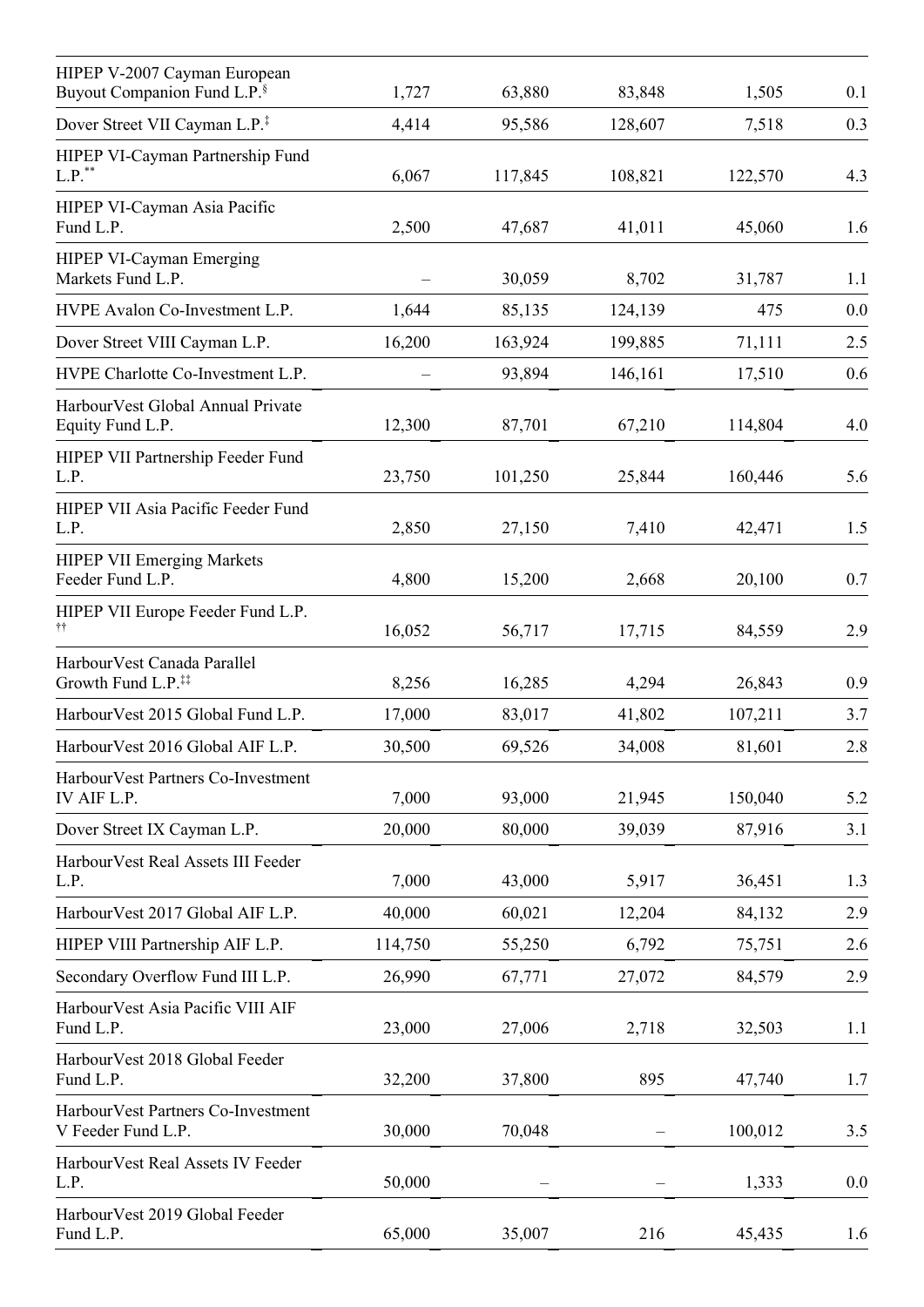| <b>Total Investments</b>                          | \$1,573,218 | \$3,727,901 | \$3,027,411 | \$2,889,178 | 100.6 |
|---------------------------------------------------|-------------|-------------|-------------|-------------|-------|
| <b>Total International/Global Funds</b>           | 838,015     | 2,007,275   | 1,368,030   | 1,778,545   | 61.9  |
| Harbour Vest 2020 Global Feeder<br>Fund L.P.      | 45,000      | 5,001       |             | 6,020       | 0.2   |
| HIPEP IX Feeder Fund L.P.                         | 40,000      |             |             | 299         | 0.0   |
| Secondary Overflow Fund IV L.P.                   | 35,816      | 19,064      | 3,722       | 29,757      | 1.0   |
| Dover Street X Feeder Fund L.P.                   | 116,250     | 33,768      | 3,509       | 41,770      | 1.5   |
| Harbour Vest Credit Opportunities<br>Fund II L.P. | 33,500      | 16,500      |             | 17,158      | 0.6   |

\* Includes purchase of limited partner interests for shares and cash at the time of HVPE's IPO.<br>
† Includes ownership interests in HarbourVest Partners VII-Cayman Partnership entities.<br>
† Includes ownership interest in Dov

† Includes ownership interests in HarbourVest Partners VII-Cayman Partnership entities.

Includes ownership interest in Dover Street VII (AIV 1) Cayman L.P.

Fund denominated in euros. Commitment amount is  $€47,450,000$ .

\*\* Fund denominated in euros. Commitment amount is €100,000,000.<br>
†† Fund denominated in euros. Commitment amount is €63,000,000. Fund denominated in euros. Commitment amount is  $€63,000,000$ .

‡‡ Fund denominated in Canadian dollars. Commitment amount is C\$32,000,000.

As of 31 January 2021, the cost basis of partnership investments is \$1,890,413,000.

Totals and subtotals may not recalculate due to rounding.

The accompanying notes are an integral part of the Financial Statements.

#### **Notes to Consolidated Financial Statements**

#### **Note 1 Company Organisation and Investment Objective**

HarbourVest Global Private Equity Limited (the "Company" or "HVPE") is a closed-ended investment company registered with the Registrar of Companies in Guernsey under The Companies (Guernsey) Law, 2008. The Company's registered office is BNP Paribas House, St Julian's Avenue, St Peter Port, Guernsey GY1 1WA.

The Company was incorporated and registered in Guernsey on 18 October 2007. HVPE is designed to offer shareholders long-term capital appreciation by investing in a diversified portfolio of private equity investments. The Company invests in private equity through private equity funds and may make co-investments or other opportunistic investments. The Company is managed by HarbourVest Advisers L.P. (the "Investment Manager"), an affiliate of HarbourVest Partners, LLC ("HarbourVest"), a private equity fund of funds manager. The Company is intended to invest in and alongside existing and newly-formed HarbourVest funds. HarbourVest is a global private equity fund of funds manager and typically invests capital in primary partnerships, secondary investments, and direct investments across vintage years, geographies, industries, and strategies.

Operations of the Company commenced on 6 December 2007, following the initial global offering of the Class A Ordinary Shares.

#### **Share Capital**

At 31 January 2022, the Company's 79,862,486 shares continued to be listed on the London Stock Exchange under the symbol "HVPE". The shares are entitled to the income and increases and decreases in the net asset value ("NAV") of the Company, and to any dividends declared and paid, and have full voting rights. Dividends may be declared by the Board of Directors and paid from available assets subject to the Directors being satisfied that the Company will, immediately after payment of the dividend, satisfy the statutory solvency test prescribed by The Companies (Guernsey) Law, 2008.

Dividends would be paid to shareholders pro rata to their shareholdings.

The shareholders must approve any amendment to the Memorandum and Articles of Incorporation. The approval of 75% of the shares is required in respect of any changes that are administrative in nature, any material change from the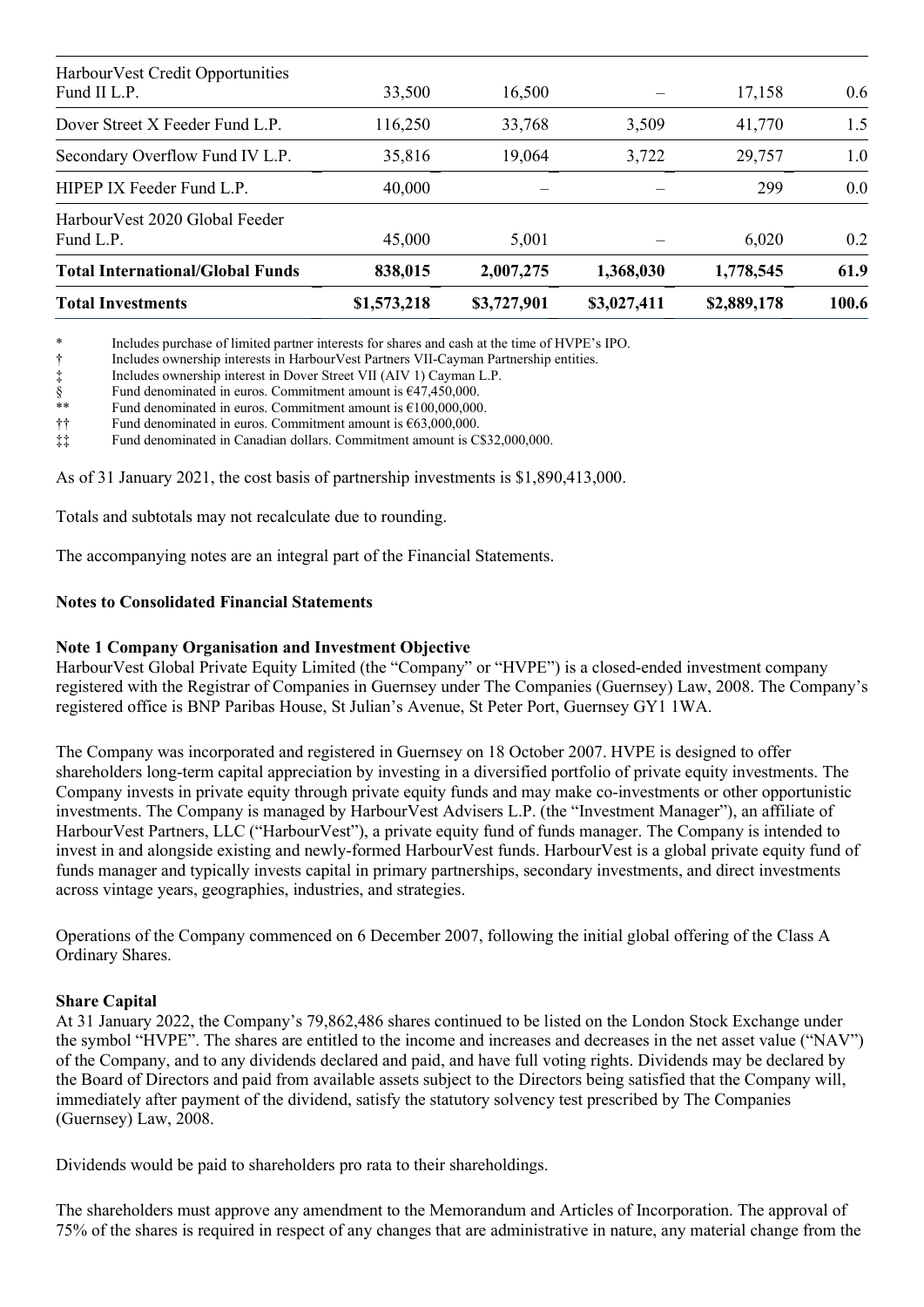investment strategy and/or investment objective of the Company, or any material change to the terms of the Investment Management Agreement.

There is no minimum statutory capital requirement under Guernsey law.

#### **Investment Manager, Company Secretary, and Administrator**

The Directors have delegated certain day-to-day operations of the Company to the Investment Manager and the Company Secretary and Administrator, under advice of the Directors, pursuant to service agreements with those parties, within the context of the strategy set by the Board. The Investment Manager is responsible for, among other things, selecting, acquiring, and disposing of the Company's investments, carrying out financing, cash management, and risk management activities, providing investment advisory services, including with respect to HVPE's investment policies and procedures, and arranging for personnel and support staff of the Investment Manager to assist in the administrative and executive functions of the Company.

## **Directors**

The Directors are responsible for the determination of the investment policy of the Company on the advice of the Investment Manager and have overall responsibility for the Company's activities. This includes the periodic review of the Investment Manager's compliance with the Company's investment policies and procedures, and the approval of certain investments. A majority of Directors must be independent Directors and not affiliated with HarbourVest or any affiliate of HarbourVest.

## **Note 2 Summary of Significant Accounting Policies**

The following accounting policies have been applied consistently in dealing with items which are considered material in relation to the Company's consolidated financial statements ("Financial Statements").

## **Basis of Preparation**

The Company maintains an over-commitment strategy in an attempt to remain fully invested over time (refer to Note 5 on page 111 for further details on unfunded commitments). On an annual basis, HarbourVest prepares updated forecasts and predictions to provide assurance that the Company has sufficient resources to meet its ongoing requirements.

As part of this process the Investment Manager has created four revised model scenarios with varying degrees of decline in investment value and investment distributions, with the worst being an Extreme Downside scenario representing an impact to the portfolio that is worse than that experienced during the GFC. All four models verified that the Company has enough resources to meet the Company's upcoming financial obligations. However, in all circumstances HVPE can take steps to limit or mitigate the impact on the Consolidated Statements of Assets and Liabilities, namely drawing on the credit facility, pausing new commitments, raising additional credit or capital, and selling assets to increase liquidity and reduce outstanding commitments. As a result, the Company's Financial Statements have been prepared on a going concern basis.

## **Basis of Presentation**

The Financial Statements include the accounts of HarbourVest Global Private Equity Limited and its five wholly owned subsidiaries: HVGPE – Domestic A L.P., HVGPE – Domestic B L.P., HVGPE – Domestic C L.P., HVGPE – International A L.P., and HVGPE – International B L.P. (together "the undertakings"). Each of the subsidiaries is a Cayman Islands limited partnership formed to facilitate the purchase of certain investments. All intercompany accounts and transactions have been eliminated in consolidation.

## **Method of Accounting**

The Financial Statements are prepared in conformity with US generally accepted accounting principles ("US GAAP"), The Companies (Guernsey) Law, 2008, and the Principal Documents. Under applicable rules of Guernsey law implementing the EU Transparency Directive, the Company is allowed to prepare its financial statements in accordance with US GAAP.

The Company is an investment company following the accounting and reporting guidance of the Financial Accounting Standards Boards ("FASB") Accounting Standards Codification ("ASC") Topic 946 – Financial Services – Investment Companies.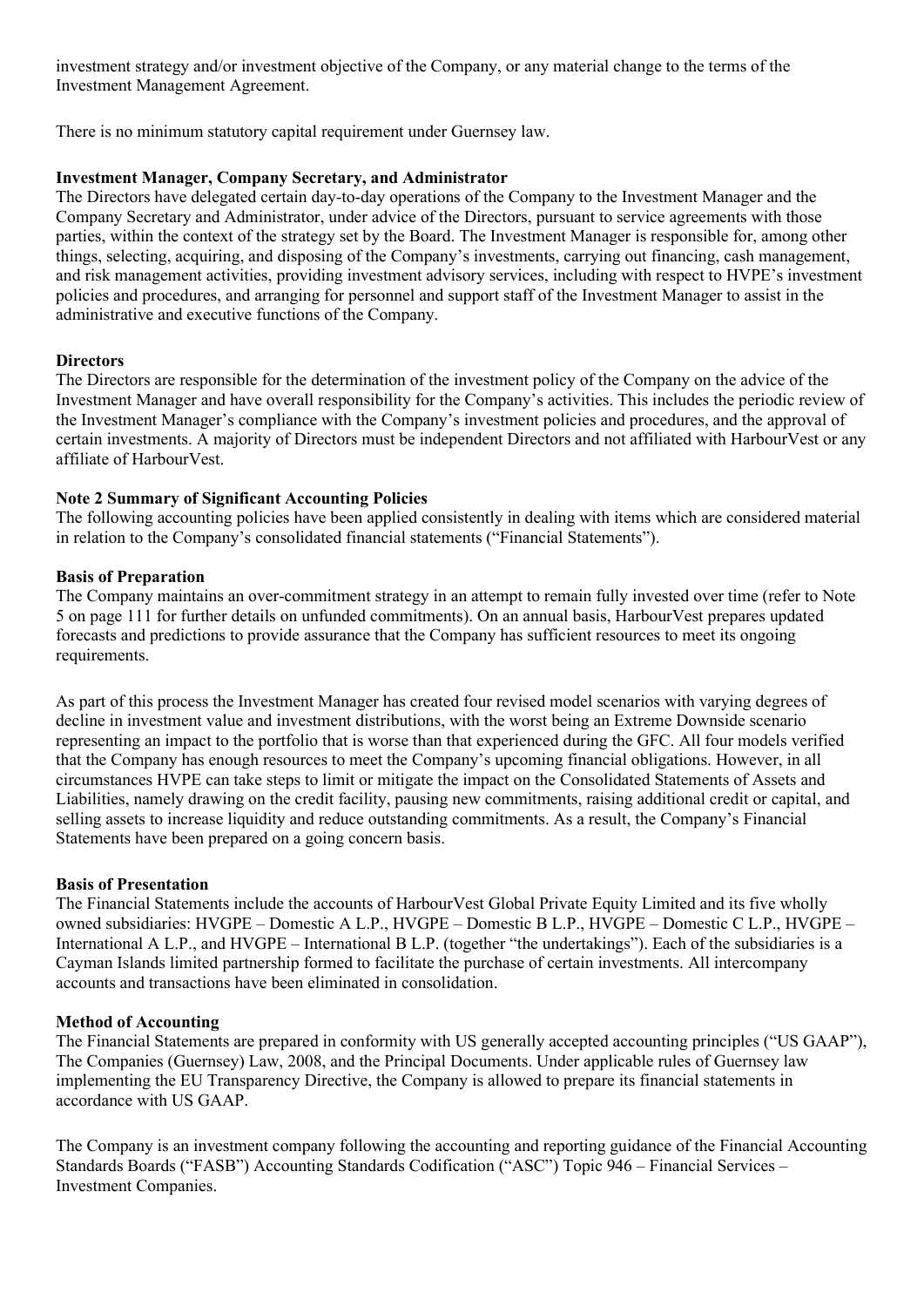#### **Estimates**

The preparation of the Financial Statements in conformity with US GAAP requires management to make estimates and assumptions that affect the amounts reported in the Financial Statements and accompanying notes. Actual results could differ from those estimates.

## **Investments**

Investments are stated at fair value in accordance with the Company's investment valuation policy. The inputs used to determine fair value include financial statements provided by the investment partnerships which typically include fair market value capital account balances. In reviewing the underlying financial statements and capital account balances, the Company considers compliance with ASC Topic 820 – Fair Value Measurement, the currency in which the investment is denominated, and other information deemed appropriate.

The fair value of the Company's investments is primarily based on the most recently reported NAV provided by the underlying Investment Manager as a practical expedient under ASC Topic 820. This fair value is then adjusted for known investment operating expenses and subsequent transactions, including investments, realisations, changes in foreign currency exchange rates, and changes in value of private and public securities. This valuation does not necessarily reflect amounts that might ultimately be realised from the investment and the difference can be material.

Securities for which a public market does exist are valued by the Company at quoted market prices at the year-end date. Generally, the partnership investments have a defined term and cannot be transferred without the consent of the GP of the limited partnership in which the investment has been made.

## **Foreign Currency Transactions**

The currency in which the Company operates is US dollars, which is also the presentation currency. Transactions denominated in foreign currencies are recorded in the local currency at the exchange rate in effect at the transaction dates. Foreign currency investments, investment commitments, cash and equivalents, and other assets and liabilities are translated at the rates in effect at the year-end date. Foreign currency translation gains and losses are included in realised and unrealised gains (losses) on investments as incurred. The Company does not segregate that portion of realised or unrealised gains and losses attributable to foreign currency translation on investments.

## **Cash and Equivalents**

The Company considers all highly liquid investments with an original maturity of three months or less to be cash equivalents. The carrying amount included in the Consolidated Statements of Assets and Liabilities for cash and equivalents approximates their fair value. The Company maintains bank accounts denominated in US dollars, in euros, and in pounds sterling. The Company may invest excess cash balances in highly liquid instruments such as certificates of deposit, sovereign debt obligations of certain countries, and money market funds that are highly rated by the credit rating agencies.

The associated credit risk of the cash and equivalents is monitored by the Board and the Investment Manager on a regular basis. The Board has authorised the Investment Manager to manage the cash balances on a daily basis according to the terms set out in the treasury policies created by the Board.

## **Investment Income**

Investment income includes interest from cash and equivalents, dividends, and interest received from certain investments due to subsequent fund closings. Dividends are recorded when they are declared, and interest is recorded when earned. During the year ended 31 January 2021, the Company received \$1,150,000 from HarbourVest Adelaide L.P. related to interest received from limited partners that participated in subsequent fund closings. The Company did not receive interest related to any subsequent fund closings during the year ended 31 January 2022.

## **Operating Expenses**

Operating expenses include amounts directly incurred by the Company as part of its operations, and do not include amounts incurred from the operations of the investment entities.

## **Net Realised Gains and Losses on Investments**

For investments in private equity funds, the Company records its share of realised gains and losses as reported by the Investment Manager including fund-level related expenses and management fees, and is net of any carry allocation. Realised gains and losses are calculated as the difference between proceeds received and the related cost of the investment.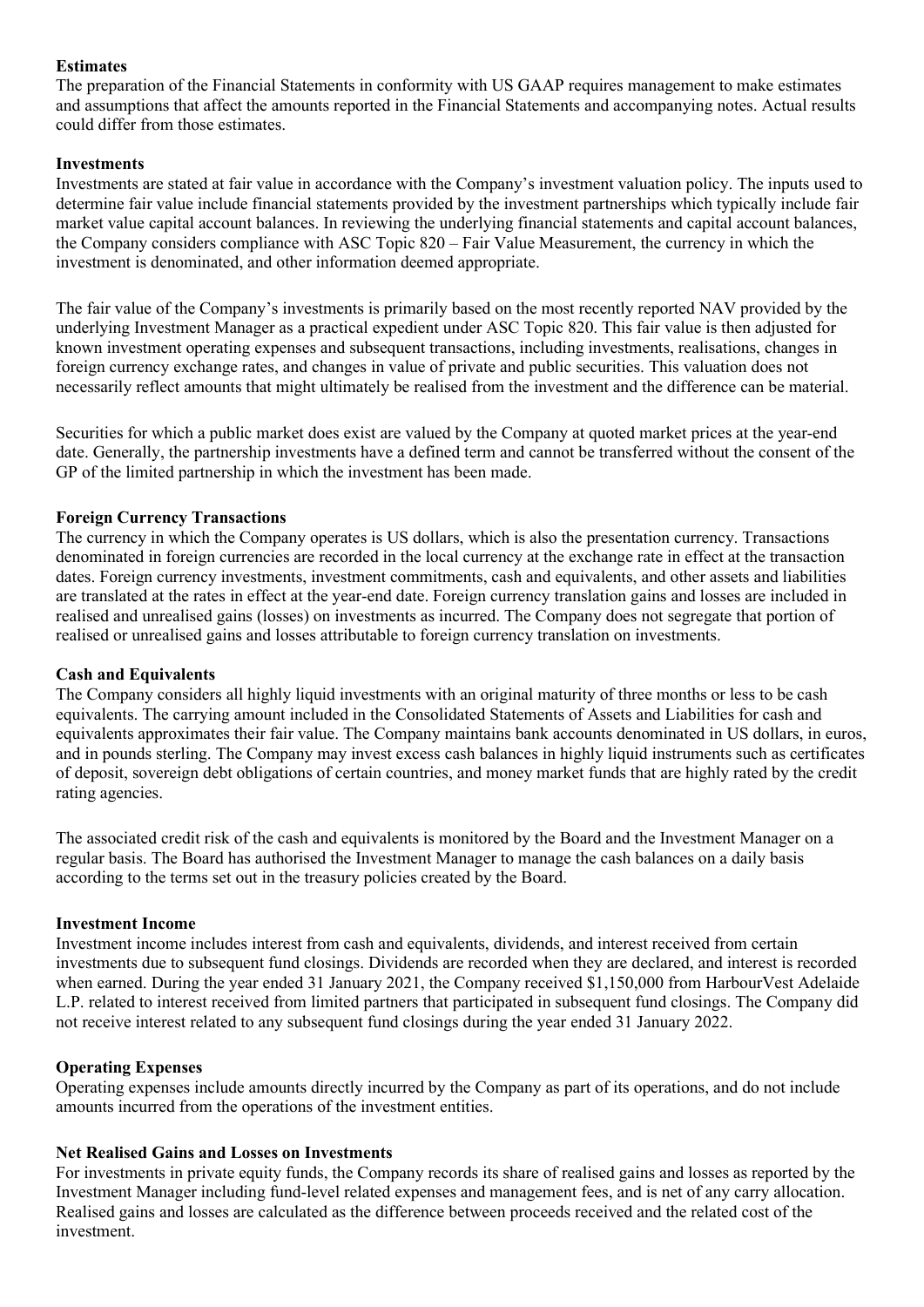## **Net Change in Unrealised Appreciation and Depreciation on Investments**

For investments in private equity funds, the Company records its share of change in unrealised gains and losses as reported by the Investment Manager as an increase or decrease in unrealised appreciation or depreciation of investments and is net of any carry allocation. When an investment is realised, the related unrealised appreciation or depreciation is recognised as realised.

## **Income Taxes**

The Company is registered in Guernsey as a tax exempt company. The States of Guernsey Income Tax Authority has granted the Company exemption from Guernsey income tax under the provision of the Income Tax (Exempt Bodies) (Guernsey) Ordinance 1989 and the Company will be charged an annual exemption fee of £1,200 included as other expenses in the Consolidated Statements of Operations. Income may be subject to withholding taxes imposed by the US or other countries, which will impact the Company's effective tax rate.

Investments made in entities that generate US source income may subject the Company to certain US federal and state income tax consequences. A US withholding tax at the rate of 30% may be applied on the distributive share of any US source dividends and interest (subject to certain exemptions) and certain other income that is received directly or through one or more entities treated as either partnerships or disregarded entities for US federal income tax purposes. Furthermore, investments made in entities that generate income that is effectively connected with a US trade or business may also subject the Company to certain US federal and state income tax consequences. The US requires withholding on effectively connected income for corporate partners at the rate of 21%. In addition, the Company may also be subject to a branch profits tax which can be imposed at a rate of up to 30% of any after-tax, effectively connected income associated with a US trade or business. However, no amounts have been accrued.

The Company accounts for income taxes under the provisions of ASC Topic 740 – Income Taxes. This standard establishes consistent thresholds as it relates to accounting for income taxes. It defines the threshold for recognising the benefits of tax return positions in the Financial Statements as "more-likely-than-not" to be sustained by the taxing authority and requires measurement of a tax position meeting the more-likely-than-not criterion, based on the largest benefit that is more than 50% likely to be realised. For the year ended 31 January 2022, the Investment Manager has analysed the Company's inventory of tax positions taken with respect to all applicable income tax issues for all open tax years (in each respective jurisdiction), and has concluded that no provision for income tax is required in the Company's Financial Statements.

Shareholders in certain jurisdictions may have individual tax consequences from ownership of the Company's shares. The Company has not included the impact of these tax consequences on the shareholders in these Financial Statements.

## **Market and Other Risk Factors**

The Company's investments are subject to various risk factors including market price, credit, interest rate, liquidity, and currency risk. Investments are based primarily in the US, Europe, and Asia Pacific, and thus have concentrations in such regions. The Company's investments are also subject to the risks associated with investing in leveraged buyout and venture capital transactions that are illiquid and non-publicly traded. Such investments are inherently more sensitive to declines in revenues and to increases in expenses that may occur due to general downward swings in the world economy or other risk factors including increasingly intense competition, rapid changes in technology, changes in federal, state and foreign regulations, and limited capital investments.

The Company is subject to credit and liquidity risk to the extent any financial institution with which it conducts business is unable to fulfil contracted obligations on its behalf. Management monitors the financial condition of those financial institutions and does not anticipate any losses from these counterparties.

## **Note 3 Material Agreements and Related Fees**

## **Administrative Agreement**

The Company has retained BNP Paribas ("BNP") as Company Secretary and Administrator. Fees for these services are paid as invoiced by BNP and include an administration fee of £50,000 per annum, a secretarial fee of £60,000 per annum, a compliance services fee of £15,000 per annum, ad-hoc service fees, and reimbursable expenses. During the years ended 31 January 2022 and 2021, fees of \$184,000 and \$171,000, respectively, were incurred to BNP and are included as other expenses in the Consolidated Statements of Operations.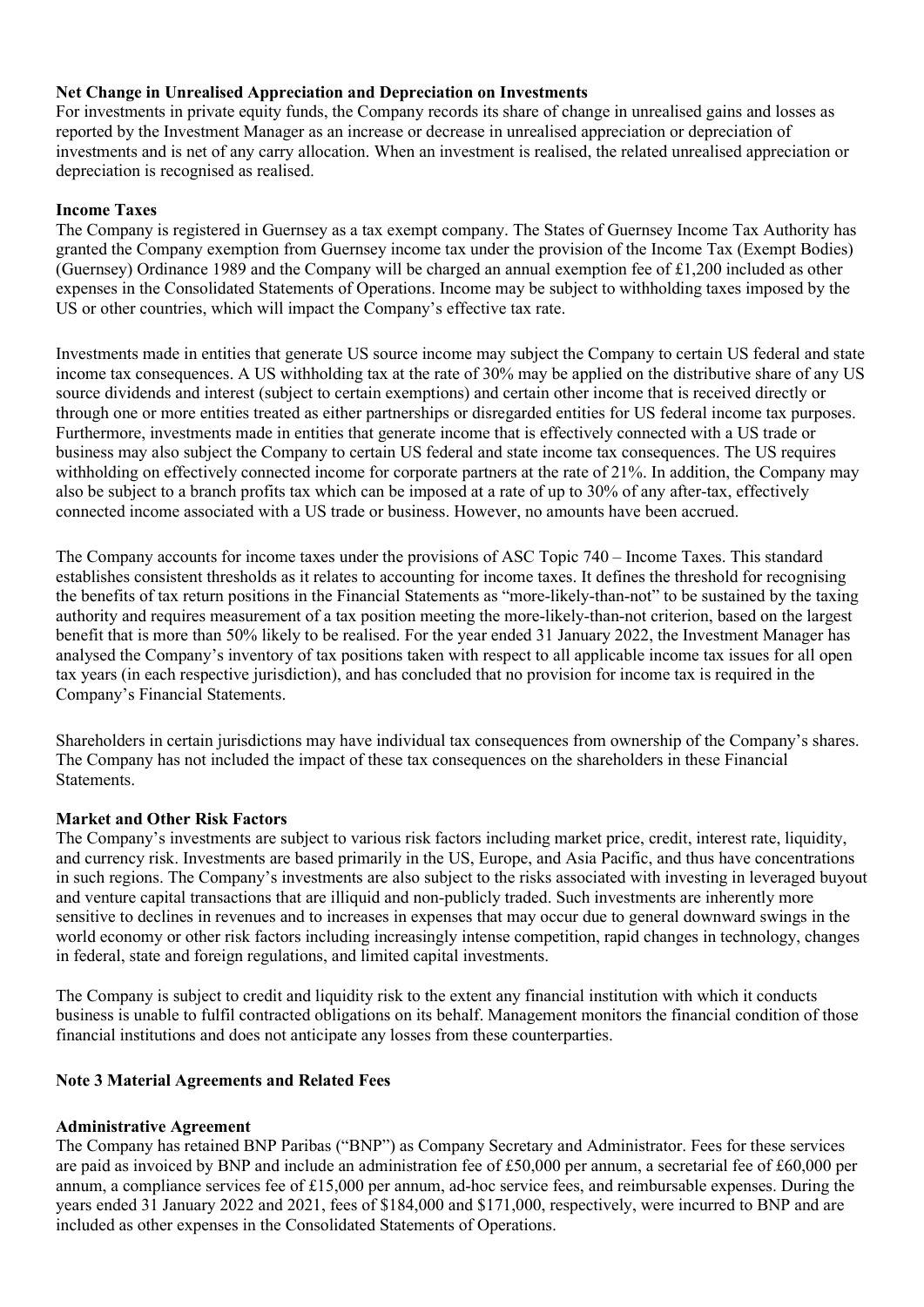## **Registrar**

The Company has retained Link Asset Services (formerly "Capita") as share registrar. Fees for this service include a base fee of £15,000, plus other miscellaneous expenses. During the years ended 31 January 2022 and 2021, registrar fees of \$25,000 and \$47,000 respectively, were incurred and are included as other expenses in the Consolidated Statements of Operations.

## **Independent Auditor's Fees**

For the years ended 31 January 2022 and 2021, auditor fees of \$340,000 and \$336,000 were accrued, respectively, and are included in professional fees in the Consolidated Statements of Operations. The 31 January 2022 figure includes \$257,000 relating to the 31 January 2022 annual audit fee and \$3,000 relating to the prior financial year's audit fee. The 31 January 2021 figure includes \$201,000 relating to the 31 January 2021 annual audit fee and \$48,000 relating to the prior financial year's audit fee. In addition, the 31 January 2022 and 2021 figures include fees of \$80,000 and \$87,000, respectively, for audit-related services due to the auditor, Ernst & Young LLP, conducting a review of the Interim Financial Statements for each period end. There were no other non-audit fees paid to the auditor by the Company during the years ended 31 January 2022 and 2021.

## **Investment Management Agreement**

The Company has retained HarbourVest Advisers L.P. as the Investment Manager. The Investment Manager is reimbursed for costs and expenses incurred on behalf of the Company in connection with the management and operation of the Company. During the years ended 31 January 2022 and 2021, reimbursements for services provided by the Investment Manager were \$2,612,000 and \$2,176,000, respectively. The Investment Manager does not directly charge HVPE management fees or performance fees other than with respect to parallel investments. However, as an investor in the HarbourVest funds, HVPE is charged the same management fees and is subject to the same performance allocations as other investors in such HarbourVest funds.

During the years ended 31 January 2022 and 2021, HVPE had two parallel investments: HarbourVest Acquisition S.à.r.l. (via HVPE Avalon Co-Investment L.P.) and HarbourVest Structured Solutions II, L.P. (via HVPE Charlotte Co-Investment L.P.). Management fees paid for the parallel investments made by the Company were consistent with the fees charged by the funds alongside which the parallel investments were made during the years ended 31 January 2022 and 2021. The HVPE Avalon Co-Investment L.P. management fee was terminated on 30 September 2017.

Management fees included in the Consolidated Statements of Operations are shown in the table below:

|                                             | 2022<br>(in thousands) | 2021<br>(in thousands) |
|---------------------------------------------|------------------------|------------------------|
| <b>HVPE Charlotte</b><br>Co-Investment L.P. | \$757                  | \$762                  |

For the years ended 31 January 2022 and 2021, management fees on the HVPE Charlotte Co-Investment L.P. investment were calculated based on a weighted average effective annual rate of 0.89% on capital originally committed (0.87% and 0.88%, respectively, on committed capital net of management fee offsets) to the parallel investment.

#### **Note 4 Investments**

In accordance with the authoritative guidance on fair value measurements and disclosures under generally accepted accounting principles in the US, the Company discloses the fair value of its investments in a hierarchy that prioritises the inputs to valuation techniques used to measure the fair value. The hierarchy gives the highest priority to unadjusted quoted prices in active markets for identical assets or liabilities (Level 1 measurements) and the lowest priority to unobservable inputs (Level 3 measurements). The guidance establishes three levels of the fair value hierarchy as follows:

Level 1 – Inputs that reflect unadjusted quoted prices in active markets for identical assets or liabilities that the Company has the ability to access at the measurement date;

Level 2 – Inputs other than quoted prices that are observable for the asset or liability either directly or indirectly, including inputs in markets that are not considered to be active; and

Level 3 – Inputs that are unobservable.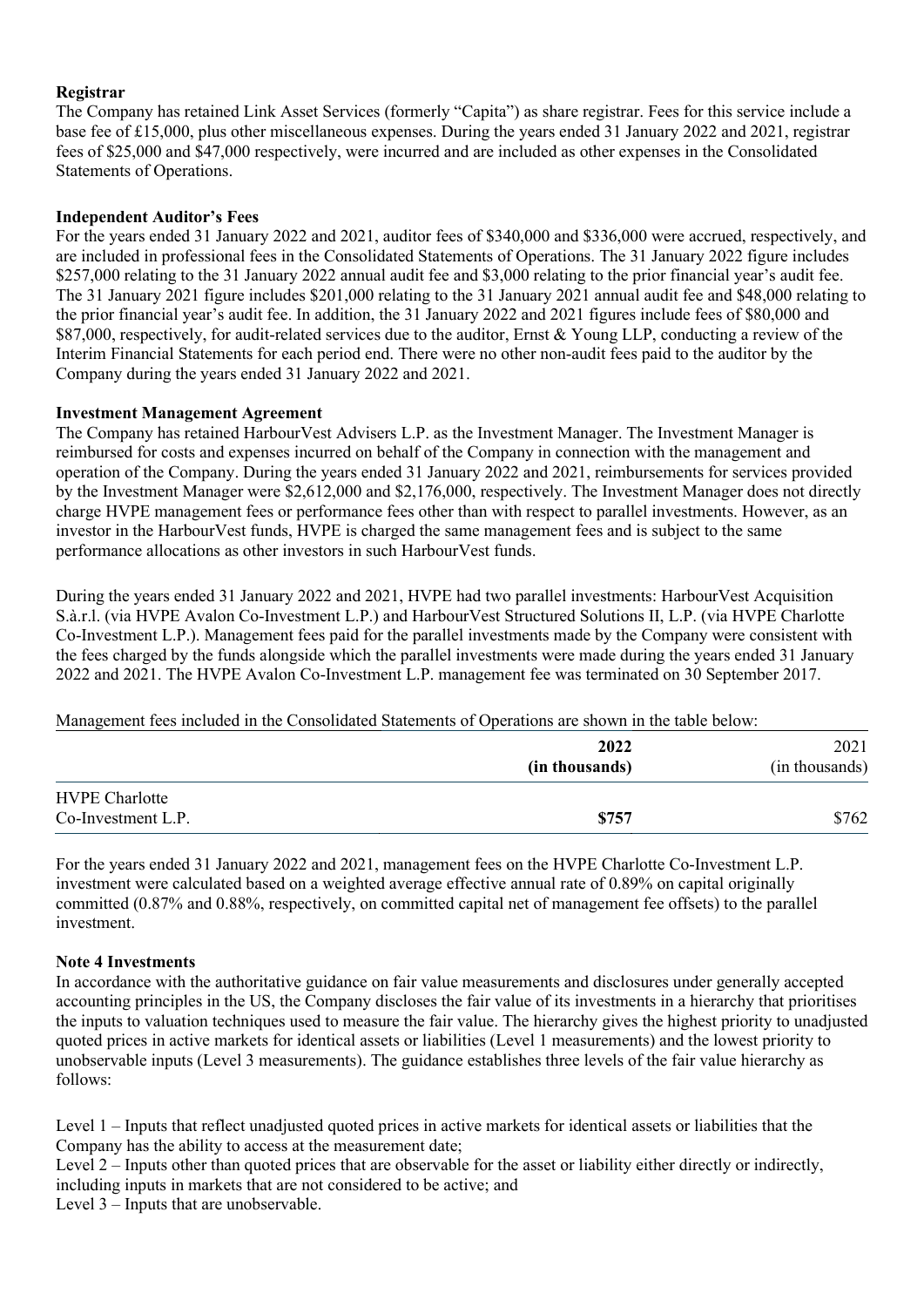Level 3 investments include limited partnership interests in HarbourVest funds which report under US generally accepted accounting principles. Inputs used to determine fair value are primarily based on the most recently reported NAV provided by the underlying investment manager as a practical expedient under ASC Topic 820. The fair value is then adjusted for known investment operating expenses and subsequent transactions, including investments, realisations, changes in foreign currency exchange rates, and changes in value of private and public securities.

Income derived from investments in HarbourVest funds is recorded using the equity pick-up method. Under the equity pick-up-method of accounting, the Company's proportionate share of the net income (loss) and net realised gains (losses), as reported by the HarbourVest funds, is reflected in the Consolidated Statements of Operations as net realised gain (loss) on investments. The Company's proportionate share of the aggregate increase or decrease in unrealised appreciation (depreciation), as reported by the HarbourVest funds, is reflected in the Consolidated Statements of Operations as net change in unrealised appreciation (depreciation) on investments.

Because of the inherent uncertainty of these valuations, the estimated fair value may differ significantly from the value that would have been used had a ready market for this security existed, and the difference could be material.

During the years ended 31 January 2022 and 2021, the Company made contributions of \$514,938,000 and \$430,949,000, respectively, to Level 3 investments and received distributions of \$834,552,000 and \$289,543,000, respectively, from Level 3 investments. As of 31 January 2022, \$3,633,361,000 of the Company's investments are classified as Level 3. As of 31 January 2021, \$2,889,178,000 of the Company's investments were classified as Level 3.

## **Note 5 Commitments**

As of 31 January 2022, the Company had unfunded investment commitments to other limited partnerships of \$2,454,914,000 which are payable upon notice by the partnerships to which the commitments have been made. As of 31 January 2021, the Company had unfunded investment commitments to other limited partnerships of \$1,573,218,000.

The Investment Manager is not entitled to any direct remuneration (save expenses incurred in the performance of its duties) from the Company, instead deriving its fees from the management fees and carried interest payable by the Company on its investments in underlying HarbourVest Funds. The Investment Management Agreement (the "IMA"), which was amended and restated on 30 July 2019, may be terminated by either party by giving 12 months' notice. In the event of termination within ten years and three months of the date of the listing on the Main Market on 9 September 2015, the Company would be required to pay a contribution, which would have been \$3.1 million at 31 January 2022 and \$3.9 million at 31 January 2021, as reimbursement of the Investment Manager's remaining unamortised IPO costs. In addition, the Company would be required to pay a fee equal to the aggregate of the management fees for the underlying investments payable over the course of the 12-month period preceding the effective date of such termination to the Investment Manager.

#### **Note 6 Debt Facility**

As of 31 January 2022 and 2021, the Company had an agreement with Mitsubishi UFJ Trust and Banking Corporation ("MUFG") and Credit Suisse for the provision of a multi-currency revolving credit facility (the "Facility") with a termination date no earlier than January 2026, subject to usual covenants. The MUFG commitment was \$300 million. On 20 December 2021, the Credit Suisse commitment increased from \$300 million to \$400 million.

Amounts borrowed against the Facility accrue interest at an aggregate rate of Term SOFR/SONIA/EURIBOR, a margin, and, under certain circumstances, a mandatory minimum cost. The Facility is secured by the private equity investments and cash and equivalents of the Company, as defined in the agreement. Availability of funds under the Facility and interim repayments of amounts borrowed are subject to certain loan-to-value ratios (which factor in borrowing on the Facility and fund-level borrowing) and portfolio diversity tests applied to the Investment Portfolio of the Company. At 31 January 2022, there was no debt outstanding against the Facility.

At 31 January 2021, there was \$120 million debt outstanding. For the years ended 31 January 2022 and 2021, interest of \$1,885,000 and \$3,013,000, respectively, was incurred and is included as other expenses in the Consolidated Statements of Operations. Included in other assets at 31 January 2022 and 2021 are deferred financing costs of \$7,357,000 and \$6,629,000, respectively, related to refinancing the Facility. The deferred financing costs are amortised on the terms of the Facility. The Company is required to pay a non-utilisation fee of 100 basis points per annum for the Credit Suisse commitment and 90 basis points per annum for the MUFG commitment. For the years ended 31 January 2022 and 2021, \$5,346,000 and \$4,923,000, respectively, in non-utilisation fees have been incurred.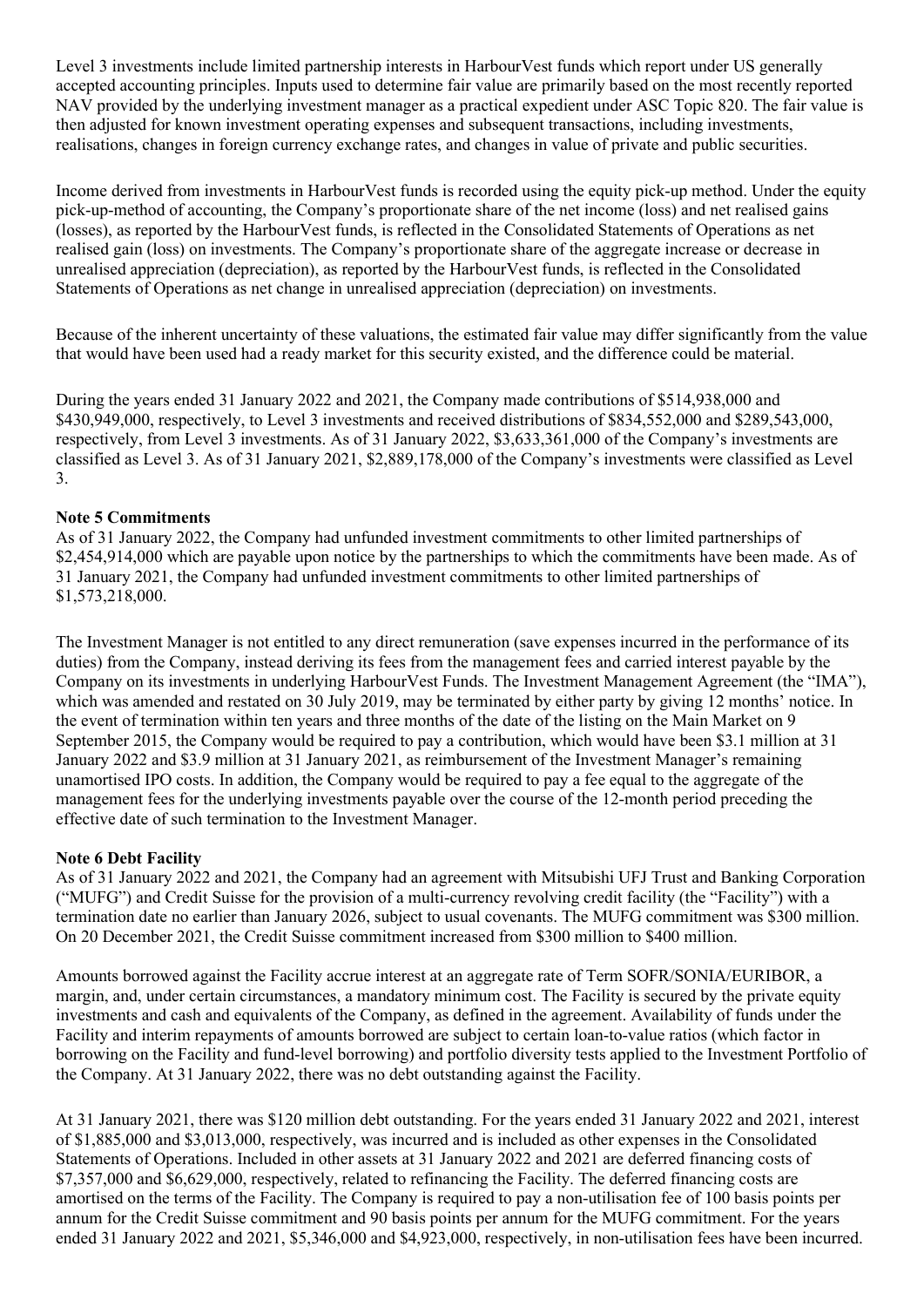#### **Note 7 Financial Highlights**

 $\frac{5}{4}$  S  $\frac{3}{2}$   $\frac{3}{2}$   $\frac{3}{2}$   $\frac{3}{2}$   $\frac{3}{2}$   $\frac{3}{2}$   $\frac{3}{2}$   $\frac{3}{2}$   $\frac{3}{2}$   $\frac{3}{2}$   $\frac{3}{2}$   $\frac{3}{2}$   $\frac{3}{2}$   $\frac{3}{2}$   $\frac{3}{2}$   $\frac{3}{2}$   $\frac{3}{2}$   $\frac{3}{2}$   $\frac{3}{2}$   $\frac{3}{2}$   $\frac{3}{2}$ 

| For the Years Ended 31 January 2022 and 2021 |            |            |
|----------------------------------------------|------------|------------|
| In US Dollars                                | 2022       | 2021       |
| <b>Shares</b>                                |            |            |
| Per share operating performance:             |            |            |
| Net asset value, beginning of year           | \$35.97    | \$27.58    |
| Net realised and unrealised gains            | 13.32      | 8.54       |
| Net investment loss                          | (0.18)     | (0.15)     |
| Total from investment operations             | 13.14      | 8.39       |
| Net asset value, end of year                 | \$49.11    | \$35.97    |
| Market value, end of year                    | $$37.30^*$ | $$25.55^*$ |
| Total return at net asset value              | 36.5%      | 30.4%      |
| Total return at market value                 | 46.0%      | 5.8%       |
| Ratios to average net assets                 |            |            |
| Expenses <sup>†</sup>                        | 0.42%      | $0.55\%$   |
| Net investment loss                          | $(0.42)\%$ | $(0.49)\%$ |

Represents the US dollar-denominated share price.

† Does not include operating expenses of underlying investments.

#### **Note 8 Publication and Calculation of Net Asset Value**

The net asset value ("NAV") of the Company is equal to the value of its total assets less its total liabilities. The NAV per share is calculated by dividing the net asset value by the number of shares in issue on that day. The Company publishes the NAV per share of the shares as calculated, monthly in arrears, at each month-end, generally within 20 days.

#### **Note 9 Related Party Transactions**

Other amounts payable to HarbourVest Advisers L.P. of \$36,000 and \$73,000 represent expenses of the Company incurred in the ordinary course of business, which have been paid by and are reimbursable to HarbourVest Advisers L.P. at 31 January 2022 and 2021, respectively.

Board-related expenses, primarily compensation, of \$498,000 and \$480,000 were incurred during the years ended 31 January 2022 and 2021, respectively.

#### **Note 10 Indemnifications**

#### **General Indemnifications**

In the normal course of business, the Company may enter into contracts that contain a variety of representations and warranties and which provide for general indemnifications. The Company's maximum exposure under these arrangements is unknown, as this would involve future claims that may be made against the Company that have not yet occurred. Based on the prior experience of the Investment Manager, the Company expects the risk of loss under these indemnifications to be remote.

#### **Investment Manager Indemnifications**

Consistent with standard business practices in the normal course of business, the Company has provided general indemnifications to the Investment Manager, any affiliate of the Investment Manager, and any person acting on behalf of the Investment Manager or such affiliate when they act in good faith, in the best interest of the Company. The Company is unable to develop an estimate of the maximum potential amount of future payments that could potentially result from any hypothetical future claim but expects the risk of having to make any payments under these general business indemnifications to be remote.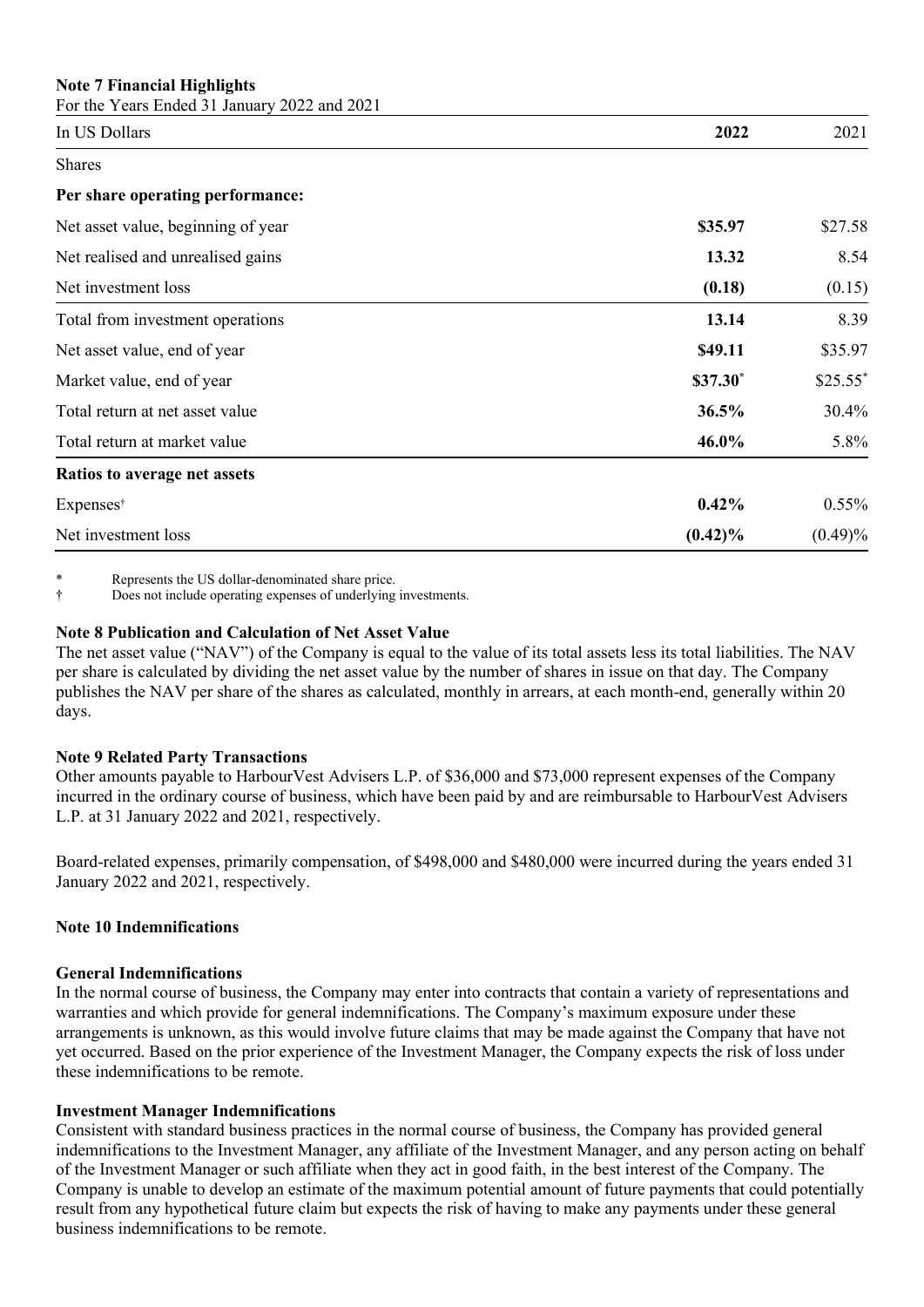## **Directors' and Officers' Indemnifications**

The Company's Articles of Incorporation provide that the Directors, managers, or other officers of the Company shall be fully indemnified by the Company from and against all actions, expenses, and liabilities which they may incur by reason of any contract entered into or any act in or about the execution of their offices, except such (if any) as they shall incur by or through their own negligence, default, breach of duty, or breach of trust, respectively.

#### **Note 11 Subsequent Events**

In the preparation of the Financial Statements, the Company has evaluated the effects, if any, of events occurring after 31 January 2022 to 26 May 2022, the date that the Financial Statements were issued.

During March 2022, the Company closed an additional \$34.5 million to Secondary Overflow Fund IV L.P.

On 31 March 2022, the Company committed an additional \$250 million to HarbourVest Partners XII Buyout Feeder Fund L.P. and an additional \$35 million to HarbourVest Partners XII Micro Buyout Feeder Fund L.P.

On 28 April 2022, the Company committed \$115 million to HarbourVest Partners XII Venture AIF SCSp.

On 29 April 2022, the Company committed \$75 million to HarbourVest 2022 Global Feeder Fund L.P.

There were no other events or material transactions subsequent to 31 January 2022 that required recognition or disclosure in the Financial Statements.

#### **Disclosures**

#### **Investments**

The companies represented within this report are provided for illustrative purposes only, as example portfolio holdings. There are over 12,000 individual companies in the HVPE portfolio, with no one company comprising more than 1.7% of the entire portfolio.

The deal summaries, General Partners (managers), and/or companies shown within the report are intended for illustrative purposes only. While they may represent an actual investment or relationship in the HVPE portfolio, there is no guarantee they will remain in the portfolio in the future.

Past performance is no guarantee of future returns.

#### **Forward-looking Statements**

This report contains certain forward-looking statements. Forward-looking statements relate to expectations, beliefs, projections, future plans and strategies, anticipated events or trends, and similar expressions concerning matters that are not historical facts. In some cases, forward-looking statements can be identified by terms such as "anticipate", "believe", "could", "estimate", "expect", "intend", "may", "plan", "potential", "should", "will", and "would", or the negative of those terms, or other comparable terminology. The forward-looking statements are based on the Investment Manager's beliefs, assumptions, and expectations of future performance and market developments, taking into account all information currently available. These beliefs, assumptions, and expectations can change as a result of many possible events or factors, not all of which are known or are within the Investment Manager's control. If a change occurs, the Company's business, financial condition, liquidity, and results of operations may vary materially from those expressed in forward-looking statements.

By their nature, forward-looking statements involve known and unknown risks and uncertainties because they relate to events, and depend on circumstances, that may or may not occur in the future. Forward-looking statements are not guarantees of future performance. Any forward-looking statements are only made as at the date of this document, and the Investment Manager neither intends nor assumes any obligation to update forward-looking statements set forth in this document whether as a result of new information, future events, or otherwise, except as required by law or other applicable regulation.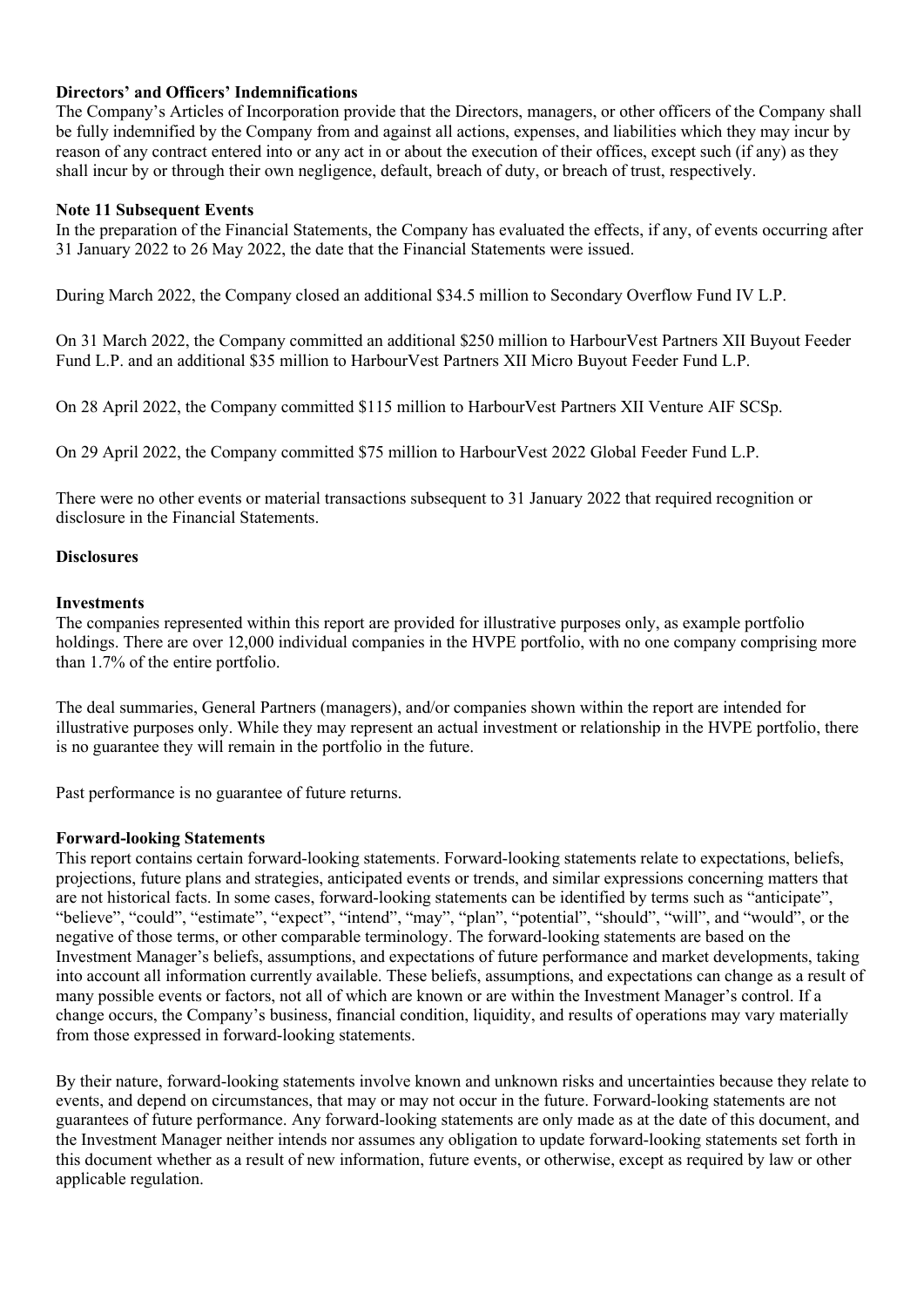In light of these risks, uncertainties, and assumptions, the events described by any such forward-looking statements might not occur. The Investment Manager qualifies any and all of its forward-looking statements by these cautionary factors.

Please keep this cautionary note in mind while reading this report.

Some of the factors that could cause actual results to vary from those expressed in forward-looking statements include, but are not limited to:

- the factors described in this report;
- the rate at which HVPE deploys its capital in investments and achieves expected rates of return;
- HarbourVest's ability to execute its investment strategy, including through the identification of a sufficient number of appropriate investments;
- the ability of third-party managers of funds in which the HarbourVest funds are invested and of funds in which the Company may invest through parallel investments to execute their own strategies and achieve intended returns;
- the continuation of the Investment Manager as manager of the Company's investments, the continued affiliation with HarbourVest of its key investment professionals, and the continued willingness of HarbourVest to sponsor the formation of and capital raising by, and to manage, new private equity funds;
- HVPE's financial condition and liquidity, including its ability to access or obtain new sources of financing at attractive rates in order to fund short-term liquidity needs in accordance with the investment strategy and commitment policy;
- changes in the values of, or returns on, investments that the Company makes;
- changes in financial markets, interest rates, or industry, general economic, or political conditions; and
- the general volatility of the capital markets and the market price of HVPE's shares.

## **Publication and Calculation of Net Asset Value**

The NAV of the Company is equal to the value of its total assets less its total liabilities. The NAV per share is calculated by dividing the NAV of the Company by the number of shares in issue. The Company intends to publish the estimated NAV per share as calculated, monthly in arrears, as at each month-end, generally within 20 days.

## **Regulatory Information**

HVPE is required to comply with the Listing Rules, Disclosure Guidance and Transparency Rules of the Financial Conduct Authority in the United Kingdom (the "LDGT Rules"). It is also authorised by the Guernsey Financial Services Commission as an authorised closed-end investment scheme under the Protection of Investors (Bailiwick of Guernsey) Law, 2020, as amended (the "POI Law"). HVPE is subject to certain ongoing requirements under the LDGT Rules and the POI Law and certain rules promulgated thereunder relating to the disclosure of certain information to investors, including the publication of annual and half-yearly financial reports.

## **Valuation Policy**

## **Valuations Represent Fair Value Under US GAAP**

HVPE's 31 January 2022 NAV is based on the 31 December 2021 NAV of each HarbourVest fund, Absolute<sup>1</sup>, and Conversus, adjusted for changes in the value of public securities, foreign currency, known material events, cash flows, and operating expenses during January 2022. The valuation of each HarbourVest fund is presented on a fair value basis in accordance with US generally accepted accounting principles ("US GAAP"). See Note 4 in the Notes to the Financial Statements on page 110.

The Investment Manager typically obtains financial information from 90% or more of the underlying investments for each of HVPE's HarbourVest funds to calculate the NAV. For each fund, the accounting team reconciles investments, distributions, and unrealised/realised gains and losses to the Financial Statements. The team also reviews underlying partnership valuation policies.

## **Management of Foreign Currency Exposure**

The Investment Portfolio includes three euro-denominated HarbourVest funds and a Canadian dollar-denominated fund. 14% of underlying partnership holdings are denominated in euros. The euro-denominated Investment Pipeline is €17.1 million.